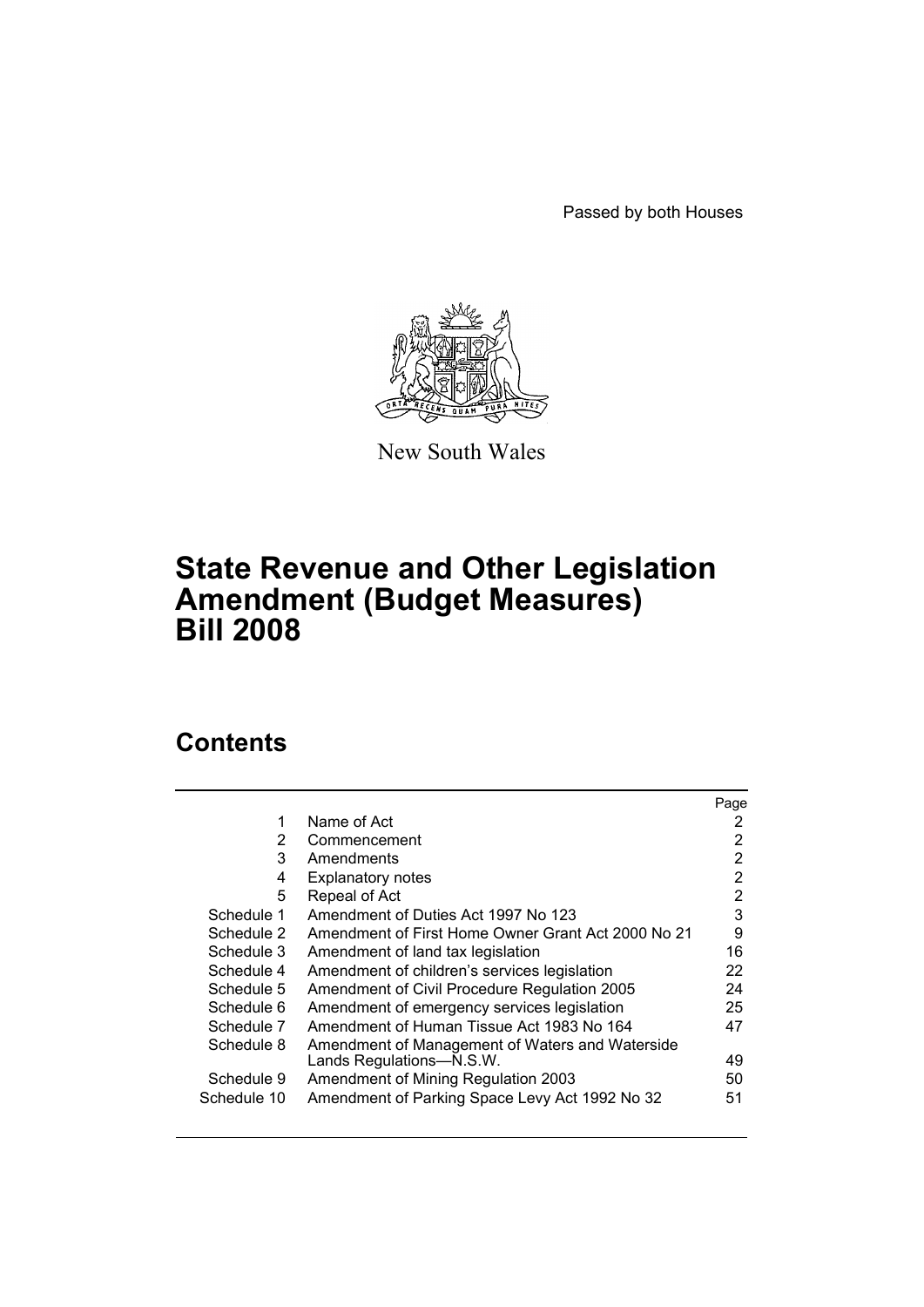Contents

| Page |
|------|
| 53   |
|      |
| 61   |
| 63   |
|      |
| 64   |
| 66   |
|      |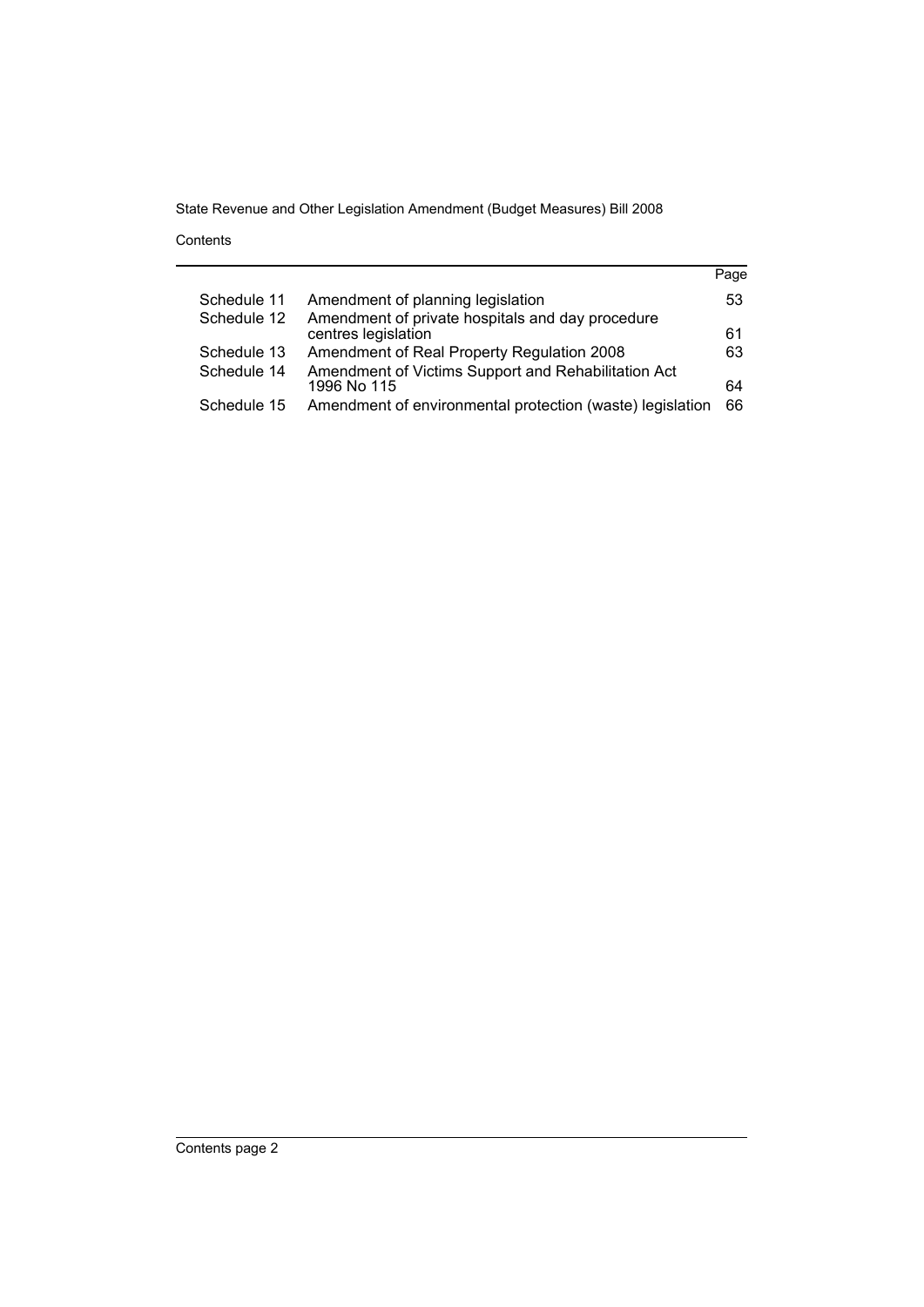*I certify that this public bill, which originated in the Legislative Assembly, has finally passed the Legislative Council and the Legislative Assembly of New South Wales.*

> *Clerk of the Legislative Assembly. Legislative Assembly, Sydney, , 2008*



New South Wales

# **State Revenue and Other Legislation Amendment (Budget Measures) Bill 2008**

Act No , 2008

An Act to make miscellaneous amendments to certain State revenue and other legislation to implement Budget measures announced by the Treasurer on 11 November 2008, and to give effect to other related measures.

*I have examined this bill and find it to correspond in all respects with the bill as finally passed by both Houses.*

*Assistant Speaker of the Legislative Assembly.*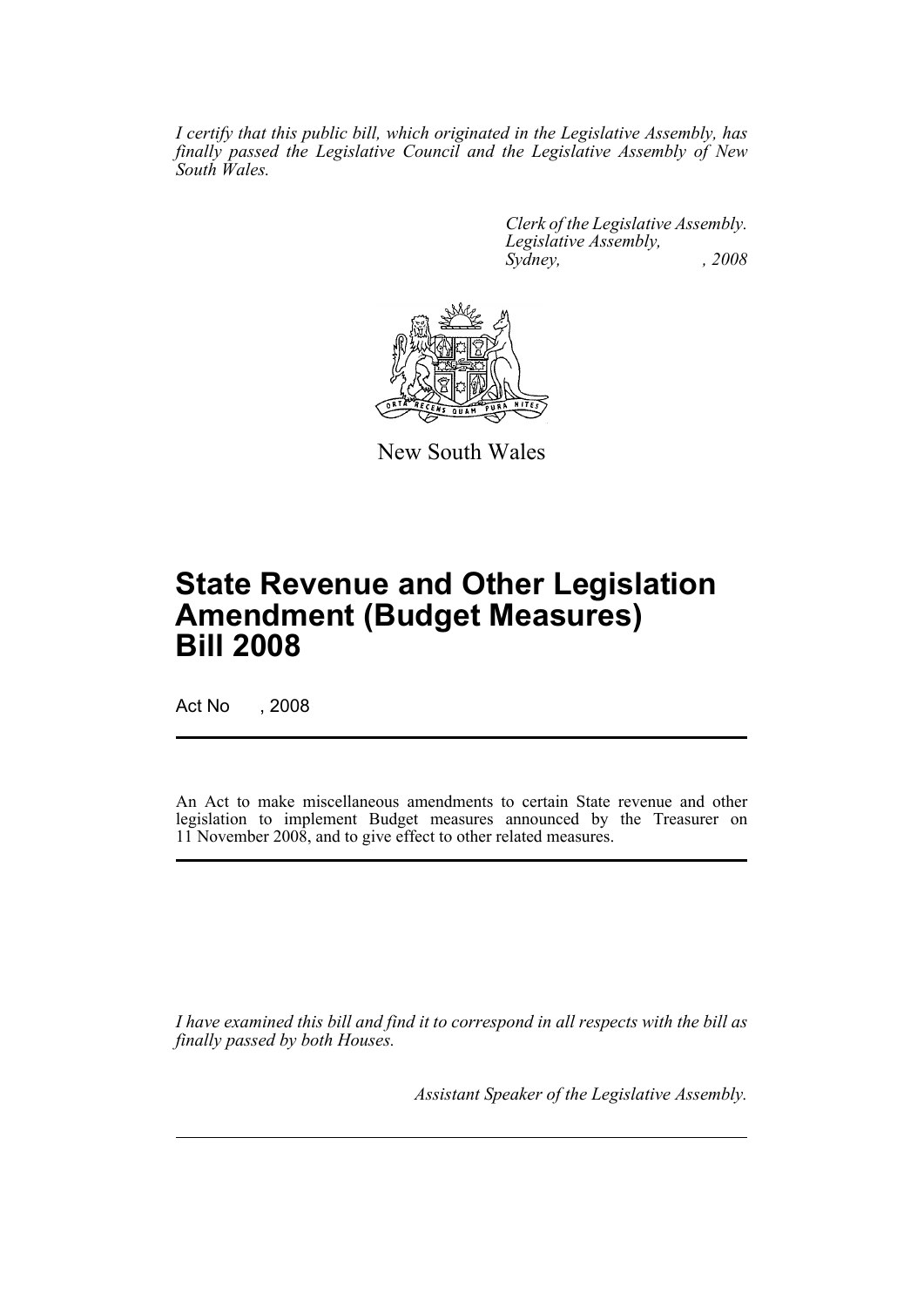### <span id="page-3-0"></span>**The Legislature of New South Wales enacts:**

### **1 Name of Act**

This Act is the *State Revenue and Other Legislation Amendment (Budget Measures) Act 2008*.

### <span id="page-3-1"></span>**2 Commencement**

- (1) This Act commences on the date of assent, except as provided by subsection (2).
- (2) The following provisions commence, or are taken to have commenced, on the dates indicated:
	- (a) Schedules 1.1 and 3—31 December 2008,
	- (b) Schedules 1.2, 4, 5, 9 and 13—1 January 2009,
	- (c) Schedules 6 and 15.3 [6]—1 July 2009,
	- (d) Schedule 8—1 March 2009,
	- (e) Schedule 15.3 [5]—1 November 2009.

### <span id="page-3-2"></span>**3 Amendments**

The Acts and instruments specified in Schedules 1–15 are amended as set out in those Schedules.

### <span id="page-3-3"></span>**4 Explanatory notes**

The matter appearing under the heading "Explanatory note" in any of the Schedules does not form part of this Act.

### <span id="page-3-4"></span>**5 Repeal of Act**

- (1) This Act is repealed on the day following the day on which all of the provisions of this Act have commenced.
- (2) The repeal of this Act does not, because of the operation of section 30 of the *Interpretation Act 1987*, affect any amendment made by this Act.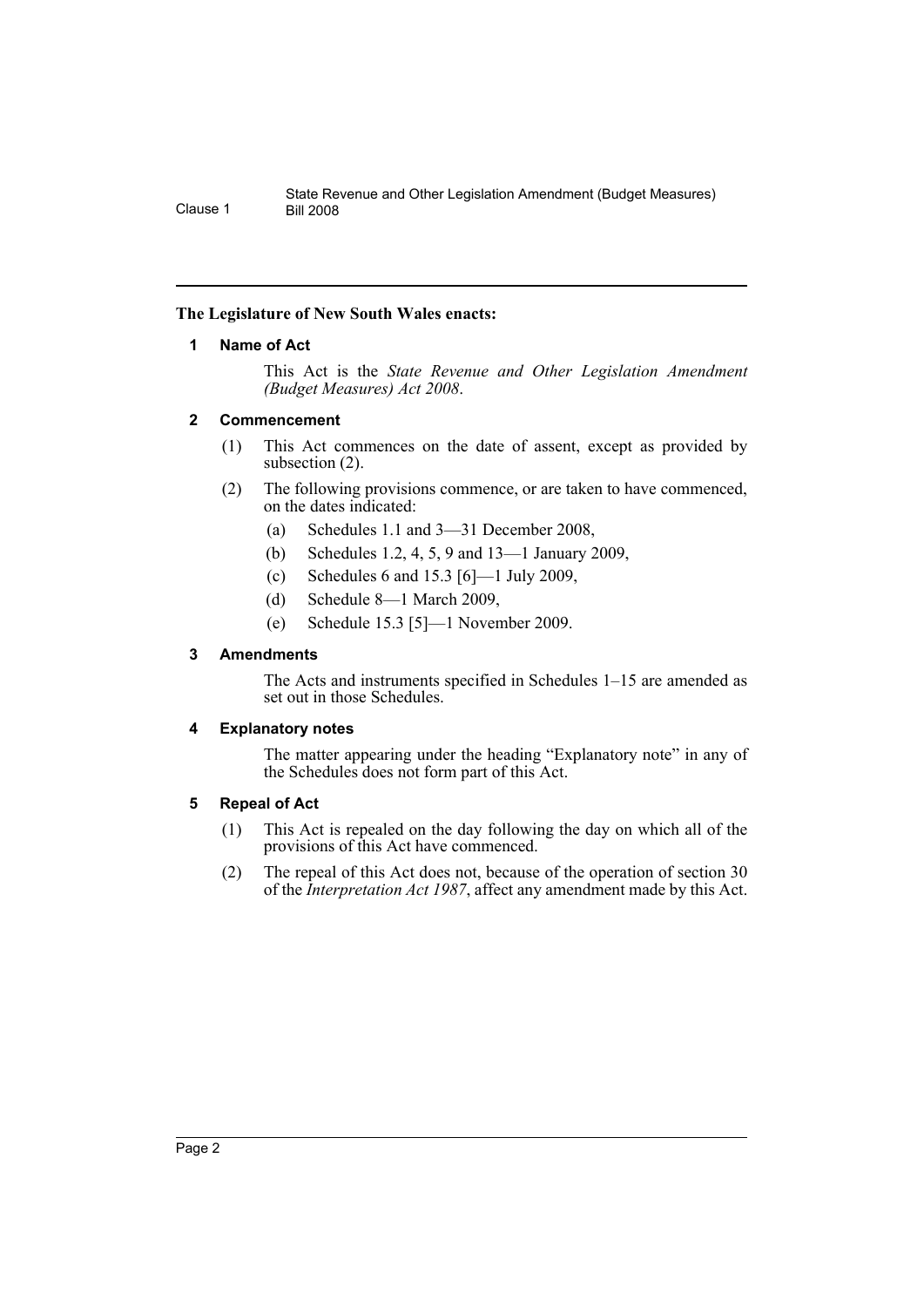Amendment of Duties Act 1997 No 123 Schedule 1

# <span id="page-4-0"></span>**Schedule 1 Amendment of Duties Act 1997 No 123**

(Section 3)

### **1.1 Amendments relating to deferred abolition of duties**

### **[1] Section 11 What is "dutiable property"?**

Omit "1 January 2009" from the note to the section. Insert instead "1 July 2012".

### **[2] Section 11, note**

Omit "1 January 2011". Insert instead "1 July 2012".

### **[3] Section 26 Certain transactions concerning goods and other property**

Omit "1 January 2011" from section 26 (3) and the note to the section, wherever occurring.

Insert instead "1 July 2012".

### **[4] Section 26A Transactions involving goods and other property that occur on or after 1 July 2012**

Omit "1 January 2011" from section 26A (2). Insert instead "1 July 2012".

#### **[5] Section 28 Apportionment—business assets in this and other jurisdictions**

Omit "1 January 2011" from section 28 (6) and the note to the section, wherever occurring.

Insert instead "1 July 2012".

#### **[6] Section 34 Abolition of duty on all transfers of marketable securities and commercial fishery shares—effective 1 July 2012**

Omit "1 January 2009" from section 34 (1) and (2), wherever occurring. Insert instead "1 July 2012".

### **[7] Section 35 Abolition of duty on transfers of business assets—effective 1 July 2012**

Omit "1 January 2011" wherever occurring. Insert instead "1 July 2012".

#### **[8] Section 36 Abolition of duty on transfers of licences, permissions and entitlements—effective 1 July 2012**

Omit "1 January 2011" wherever occurring. Insert instead "1 July 2012".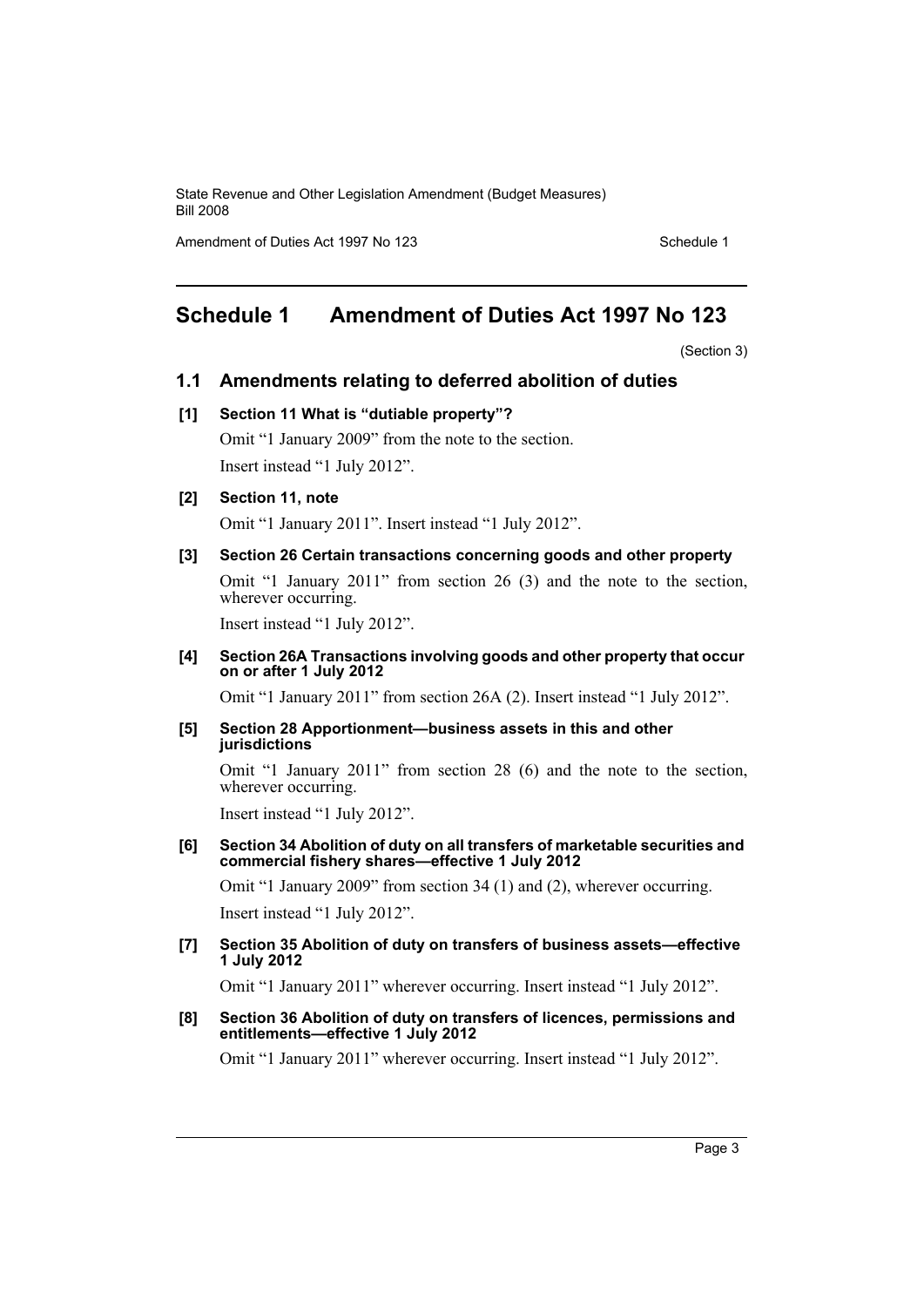Schedule 1 Amendment of Duties Act 1997 No 123

### **[9] Section 37 Anti-avoidance measures**

Omit "1 January 2011" wherever occurring. Insert instead "1 July 2012".

### **[10] Section 65 Exemptions from duty**

Omit "1 January 2011" from the notes to section 65 (6) and (7), wherever occurring.

Insert instead "1 July 2012".

### **[11] Section 66 Exemptions—marketable securities**

Omit "1 January 2009" from the note to section 66 (11). Insert instead "1 July 2012".

- **[12] Section 124 Abolition of duty charged by this Part—effective 1 July 2012** Omit "1 January 2009" wherever occurring. Insert instead "1 July 2012".
- **[13] Section 137A Abolition of duty charged by this Part—effective 1 July 2012**

Omit "1 January 2009" wherever occurring. Insert instead "1 July 2012".

**[14] Section 203A Abolition of mortgage duty—effective 1 July 2012** Omit "1 July 2009" wherever occurring. Insert instead "1 July 2012".

### **[15] Section 218BA Collateral mortgages—anti-avoidance measure** Omit "1 July 2009" from the note to the section. Insert instead "1 July 2012".

**[16] Section 274 Transfer of certain business property between family** 

**members**

Omit "1 January 2009" from the note to section 274 (2).

Insert instead "1 July 2012".

### **Explanatory note**

Item [6] of the proposed amendments in Schedule 1.1 defers (from 1 January 2009 to 1 July 2012) the abolition of duty on the transfer of unquoted marketable securities and commercial fishery shares. Similarly, items [12] and [13] defer, until 1 July 2012, the abolition of duty on an entitlement to voting shares that arises from a capital reduction or rights alteration, and duty on an allotment of shares by direction.

Items [7]–[9] defer (from 1 January 2011 to 1 July 2012) the abolition of duty on the transfer of business assets and statutory licences and permissions.

Item [14] defers (from 1 July 2009 to 1 July 2012) the abolition of mortgage duty. Mortgages associated with owner occupied housing or investment housing remain exempt from mortgage duty.

The remaining items in Schedule 1.1 are consequential changes.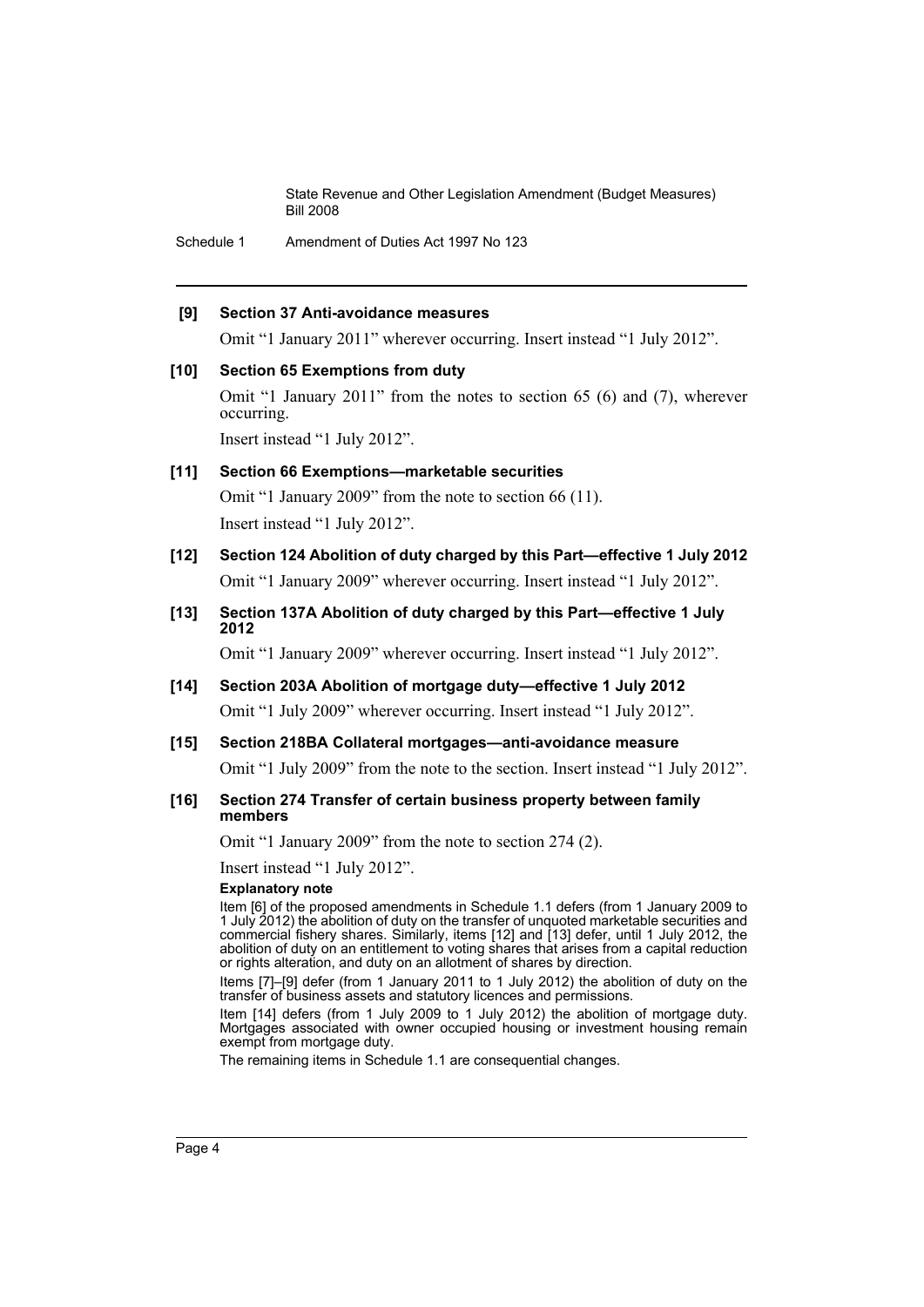Amendment of Duties Act 1997 No 123

### **1.2 Amendments relating to flat-rate duties**

### **[1] Section 18 No double duty**

Omit "\$10" from section 18 (1) and (6A), wherever occurring. Insert instead "\$50".

### **[2] Section 18 (2)–(6)**

Omit "\$2" wherever occurring. Insert instead "\$10".

### **[3] Section 30 Partitions**

Omit "\$10" from section 30 (4). Insert instead "\$50".

### **[4] Section 33 Shares, units, derivatives and interests (marketable securities)**

Omit "\$10" from section 33 (3). Insert instead "\$50".

### **[5] Sections 53, 54–56, 57, 59 and 59A**

Omit "\$10" wherever occurring. Insert instead "\$50".

### **[6] Section 58 Establishment of a trust relating to unidentified property and non-dutiable property**

Omit "\$200" from section 58 (1) and (2), wherever occurring. Insert instead "\$500".

### **[7] Section 61 Transfers of property in connection with persons changing superannuation funds**

Omit "\$200" from section 61 (2). Insert instead "\$500".

**[8] Section 62 Transfers between trustees and custodians of superannuation funds or trusts**

Omit "\$200" from section 62 (3) (a). Insert instead "\$500".

**[9] Section 62 (3) (b)**

Omit "\$2". Insert instead "\$10".

### **[10] Sections 63–64AA**

Omit "\$10" wherever occurring. Insert instead "\$50".

### **[11] Section 163ZB Exempt transactions**

Omit "\$10" from section 163ZB (1) (i). Insert instead "\$50".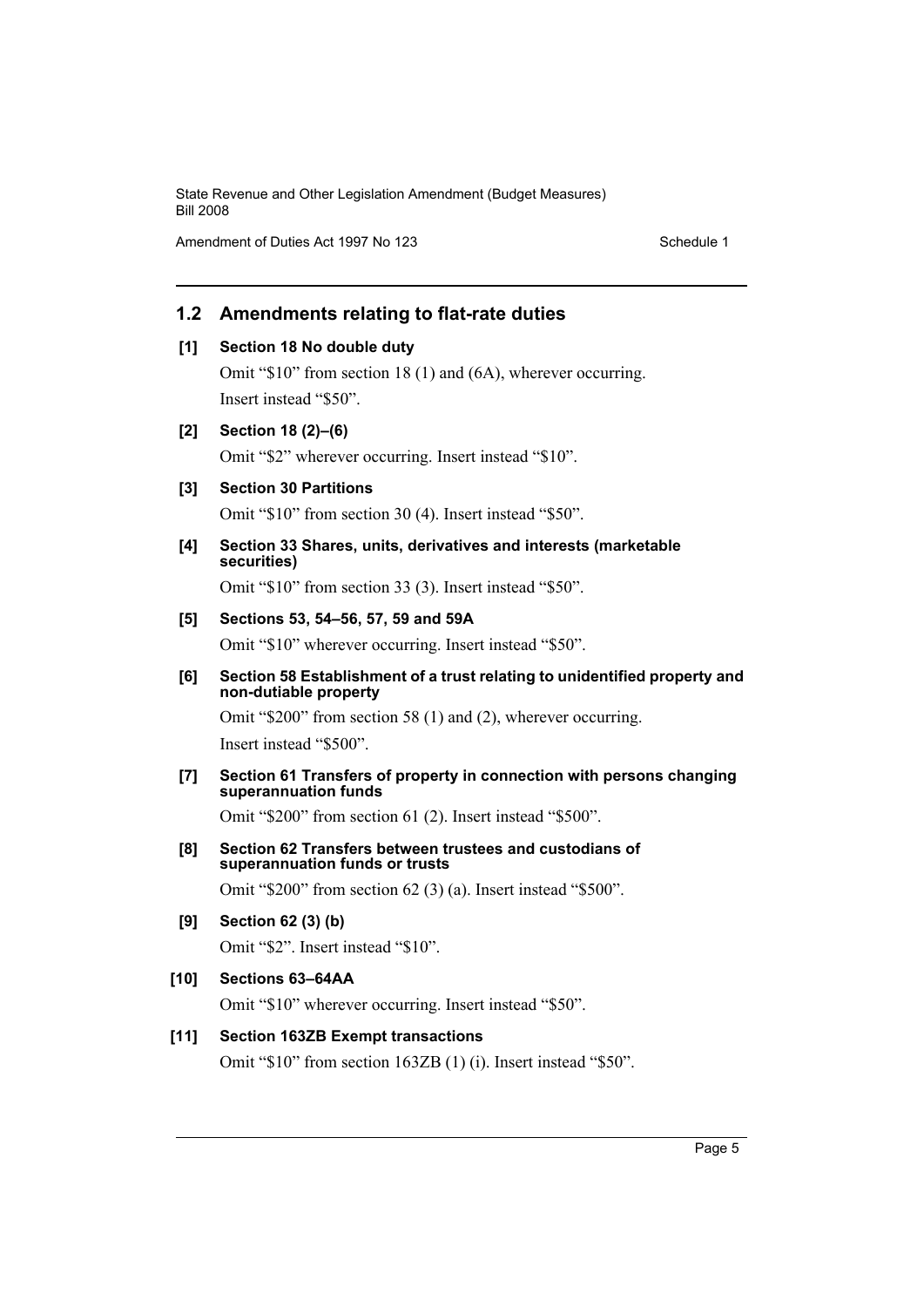Schedule 1 Amendment of Duties Act 1997 No 123

### **[12] Section 218B Collateral mortgage**

Omit "\$10" from section 218B (3). Insert instead "\$50".

### **[13] Section 227 Unregistered mortgages protected by caveats (anti-avoidance provision)**

Omit "\$10" from section 227 (2) (b). Insert instead "\$50".

### **[14] Sections 271 and 273**

Omit "\$2" wherever occurring. Insert instead "\$10".

### **[15] Section 272 Replicas**

Omit "\$10" from section 272 (1) (a). Insert instead "\$50".

### **[16] Section 273 (2)**

Insert "Chapter 7 (Mortgages) or" after "to".

### **Explanatory note**

The proposed amendments in items [1]–[15] of Schedule 1.2 increase the rate of certain nominal or flat-rate duties, effective 1 January 2009. The changes concerned affect a number of instruments or transactions in respect of which ad valorem duty is not payable, for example, duplicates of instruments on which ad valorem duty has already been paid, certain transfers that attract a concessional rate of duty (transfers relating to trusts, superannuation and deceased estates), and collateral mortgages. The changes are as follows:

- (a) if the duty payable is currently \$2, it is increased to \$10,
- (b) if the duty payable is currently \$10, it is increased to \$50,
- (c) if the duty payable is currently \$200, it is increased to \$500.
- Item [16] is a consequential amendment.

### **1.3 Other amendments**

### **[1] Section 65 Exemptions from duty**

Insert after section 65 (17):

### (18) **Termination of strata scheme**

No duty is chargeable under this Chapter on the vesting of an estate or interest in land by or as a consequence of the termination of a strata scheme to the extent that the persons who were proprietors of the lots the subject of the strata scheme concerned acquire, on the termination, an interest in the land that was the subject of the strata scheme in proportion to their unit entitlements immediately before the termination.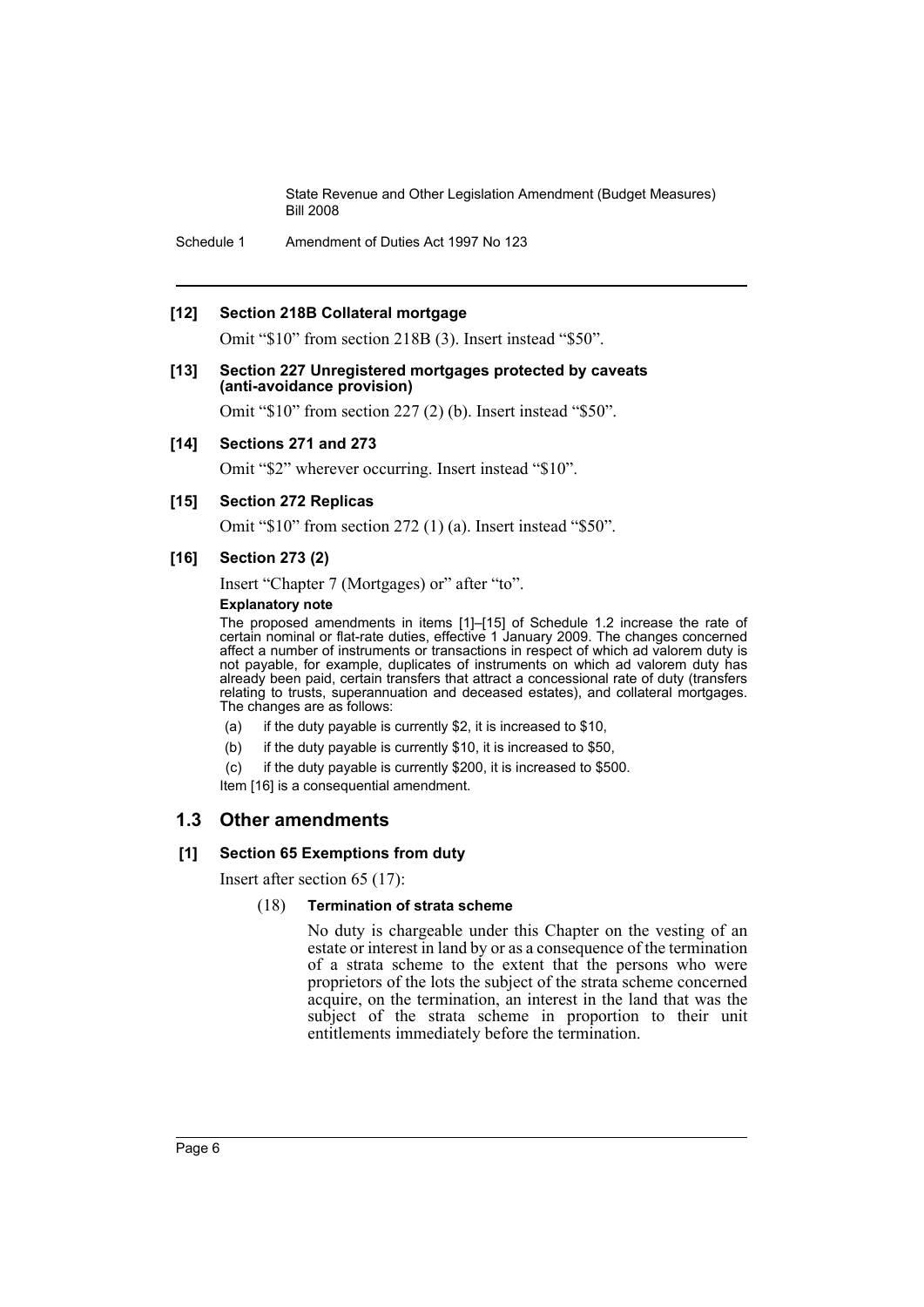Amendment of Duties Act 1997 No 123 Schedule 1

(19) In subsection (18), a reference to the termination of a strata scheme is a reference to an order under section 51 or 51A of the *Strata Schemes (Freehold Development) Act 1973* terminating a strata scheme under that Act.

#### (20) **Termination of scheme under Community Land Development Act 1989**

No duty is chargeable under this Chapter on the vesting of an estate or interest in land by or as a consequence of the termination of a scheme to the extent that the persons who were the proprietors in the scheme concerned acquire, on the termination, an interest in the land that was the subject of the scheme in proportion to their unit entitlements immediately before the termination.

(21) In subsection (20), a reference to the termination of a scheme is a reference to an order under section 70 or 72 of the *Community Land Development Act 1989* terminating a scheme under that Act.

### **[2] Schedule 1 Savings, transitional and other provisions**

Insert at the end of clause 1 (1):

*State Revenue and Other Legislation Amendment (Budget Measures) Act 2008*

### **[3] Schedule 1, Part 30**

Insert after Part 29:

## **Part 30 Provisions consequent on enactment of State Revenue and Other Legislation Amendment (Budget Measures) Act 2008**

### **70 Changes to nominal duties**

An amendment made to this Act by Schedule 1.2 to the *State Revenue and Other Legislation Amendment (Budget Measures) Act 2008* applies in respect of any liability for duty that arises on or after 1 January 2009.

### **71 Exemption for termination of strata and similar schemes**

The amendments made to section 65 by the *State Revenue and Other Legislation Amendment (Budget Measures) Act 2008* extend to a vesting of an estate or interest in land as referred to in those amendments that occurred before the date of assent to that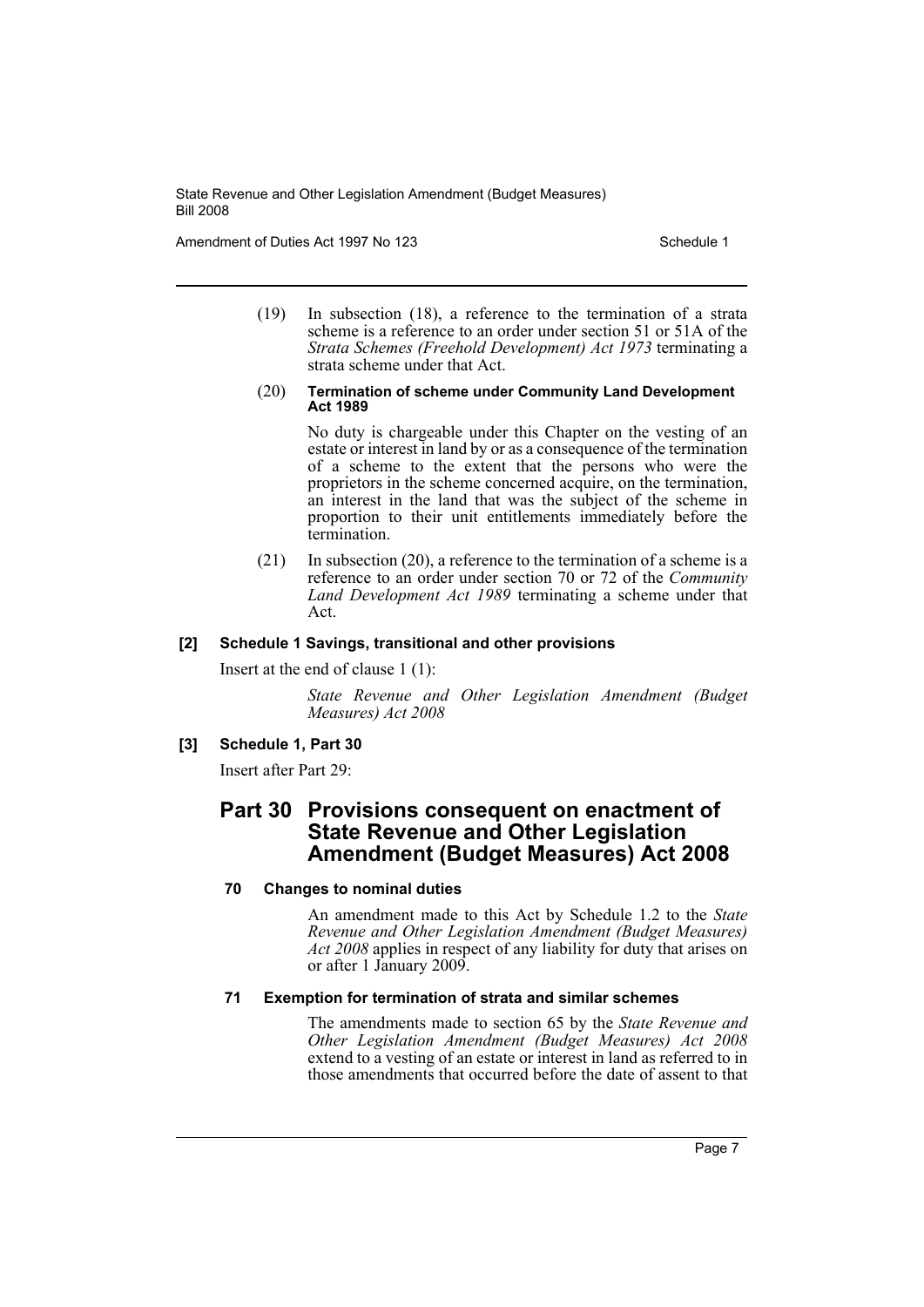Schedule 1 Amendment of Duties Act 1997 No 123

Act if the vesting occurred on or after the day the Bill for the *State Revenue and Other Legislation Amendment (Budget Measures) Act 2008* was introduced into the Legislative Assembly.

### **Explanatory note**

Item [1] of the proposed amendments in Schedule 1.3 provides for a new exemption from duty for a vesting of land, or an interest in land, that occurs as a consequence of the termination of a strata scheme or scheme under the *Community Land Development Act 1989*. The exemption will apply only if the unit holders in the scheme retain, following the termination, an interest in the land the subject of the scheme in proportion to their unit entitlements.

Item [2] of the amendments enables the making of savings and transitional regulations as a consequence of any of the amendments in Schedule 1.

Item [3] of the amendments makes provision for application of some of the proposed amendments to the *Duties Act 1997* in Schedule 1.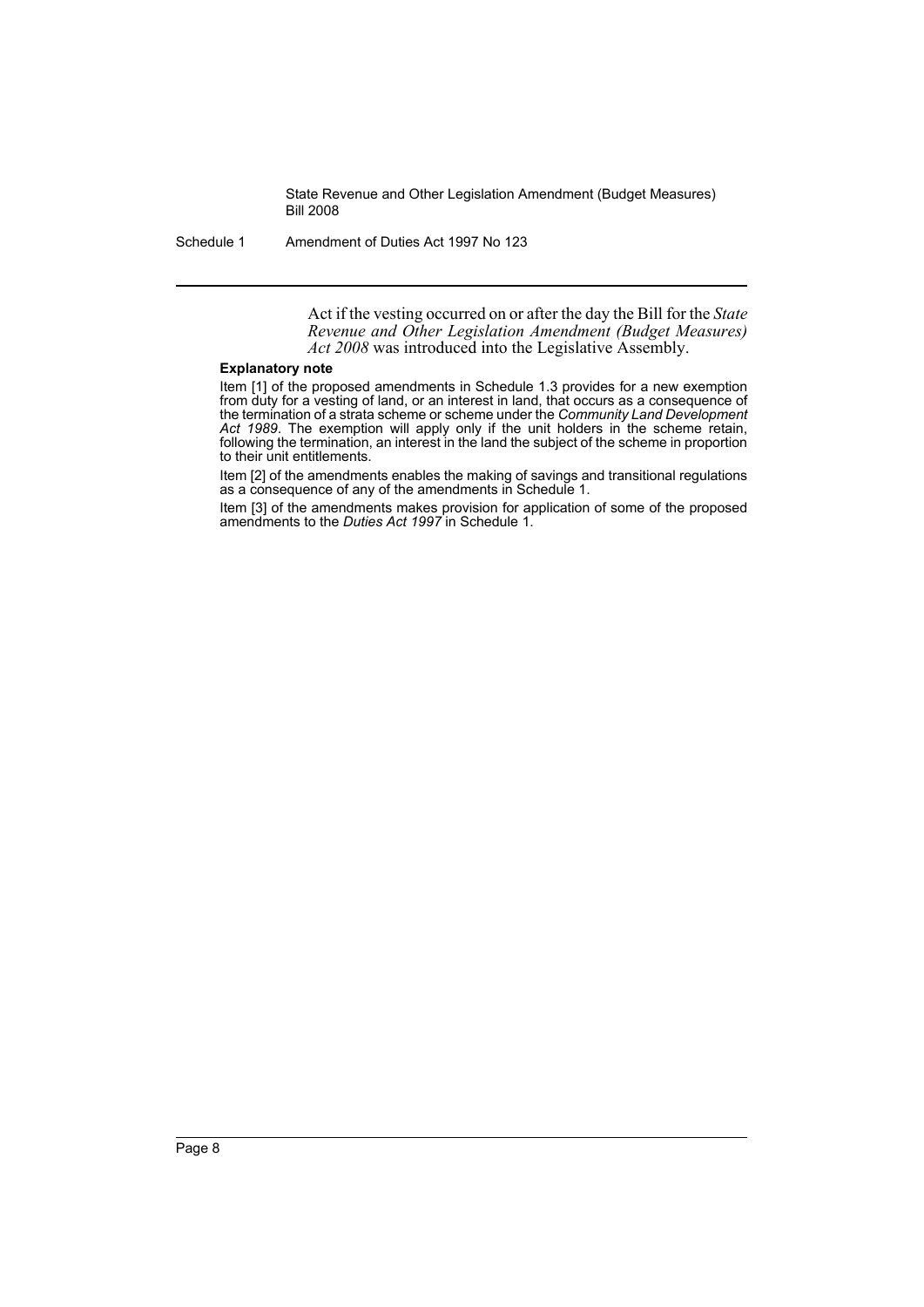Amendment of First Home Owner Grant Act 2000 No 21 Schedule 2

# <span id="page-10-0"></span>**Schedule 2 Amendment of First Home Owner Grant Act 2000 No 21**

(Section 3)

### **[1] Section 13A Special eligible transactions**

Omit the section.

### **[2] Sections 18–18C**

Omit sections 18 and 18A. Insert instead:

#### **18 Amount of grant**

- (1) The amount of the first home owner grant is \$7,000 plus the following amounts (if applicable):
	- (a) if the eligible transaction concerned qualifies for the first home owner boost for new homes, an additional \$14,000,
	- (b) if the eligible transaction concerned qualifies for the first home owner boost for established homes, an additional \$7,000,
	- (c) if the eligible transaction concerned qualifies for the NSW new home buyers supplement, an additional \$3,000.
- (2) The maximum amount of the first home owner grant is the consideration for the eligible transaction. Accordingly, if the amount calculated under subsection (1) exceeds the consideration for the eligible transaction, the amount of the first home owner grant is the consideration for the eligible transaction.

**Note.** The maximum amount of the grant will be \$24,000 (in the case of an eligible transaction that qualifies for both the first home owner boost for new homes and the NSW new home buyers supplement). If the eligible transaction qualifies only for the first home owner boost for new homes (and not the NSW new home buyers supplement), the maximum grant will be \$21,000. If the eligible transaction qualifies only for the NSW new home buyers supplement (and not the first home owner boost), the maximum grant will be \$10,000. For eligible transactions relating to established homes that qualify for the first home owner boost for established homes, the maximum amount of the grant will be \$14,000. For eligible transactions that do not qualify for either the first home owner boost or the NSW new home buyers supplement, the maximum amount of the grant will remain at \$7,000.

### **18A First home owner boost for new homes**

(1) For the purposes of this Act, an eligible transaction qualifies for the first home owner boost for new homes if it qualifies for the first home owner boost for new homes under this section.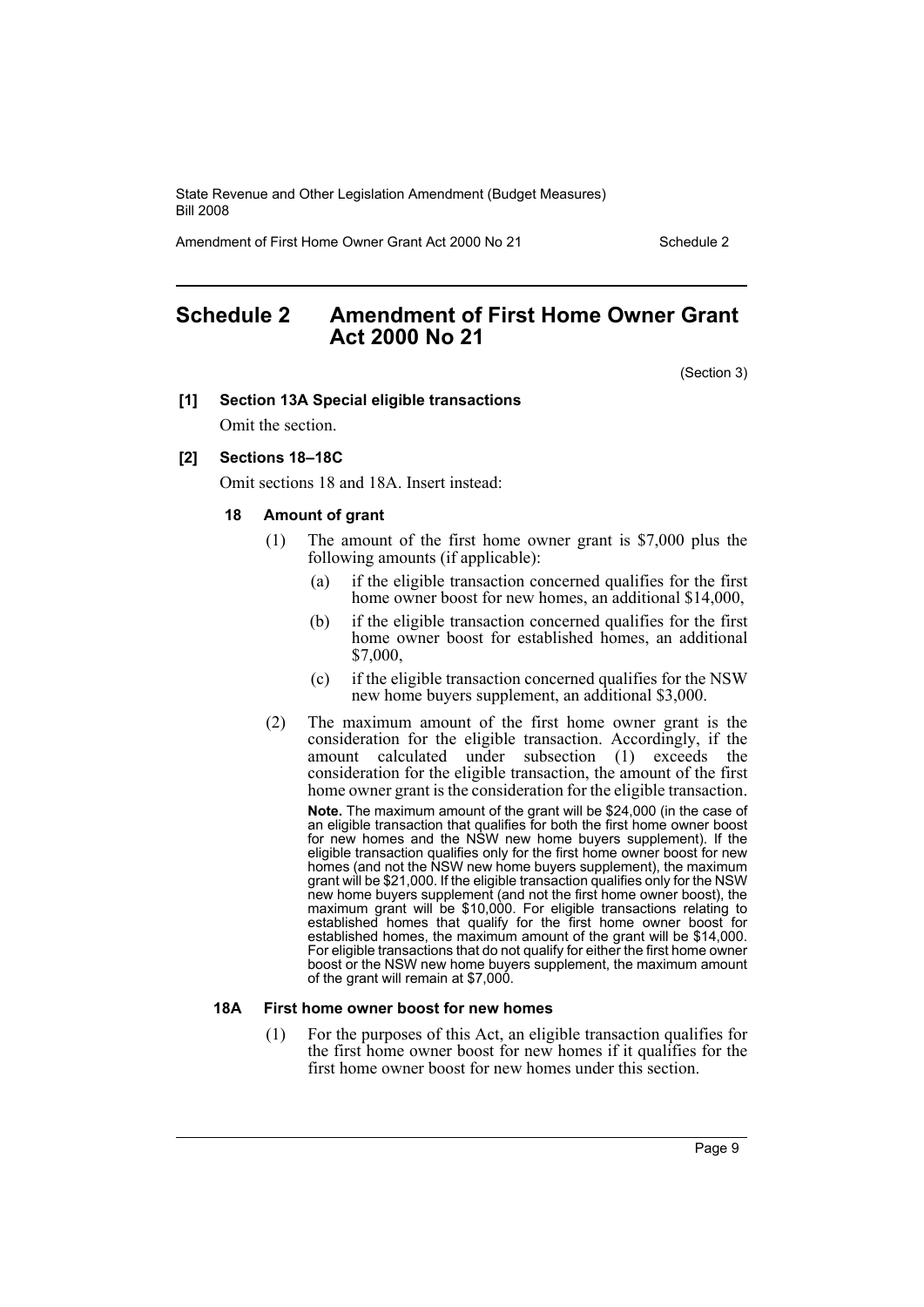- Schedule 2 Amendment of First Home Owner Grant Act 2000 No 21
	- (2) An eligible transaction that is a contract for the purchase of a new home (other than a contract for an "off-the-plan" purchase of a new home) qualifies for the first home owner boost for new homes if the contract is made on or after 14 October 2008 and on or before 30 June 2009.
	- (3) An eligible transaction that is a contract for an "off-the-plan" purchase of a new home qualifies for the first home owner boost for new homes if:
		- (a) the contract is made on or after 14 October 2008 and on or before 30 June 2009, and
		- (b) the contract states that the eligible transaction must be completed before 1 January 2011 or, in any other case, the eligible transaction is completed before 1 January 2011 or by such later date as the Chief Commissioner may allow for delay caused by circumstances beyond the control of the parties.
	- (4) An eligible transaction that is a comprehensive home building contract to have a home built qualifies for the first home owner boost for new homes if:
		- (a) the contract is made on or after 14 October 2008 and on or before 30 June 2009, and
		- (b) the laying of the foundations for the home begins within 26 weeks after the contract is made, or any longer period the Chief Commissioner may allow for delay caused by circumstances beyond the control of the parties, and
		- (c) the building work is completed within 18 months after the date the laying of the foundations for the home begins, or is completed within such longer period as the Chief Commissioner may allow for delay caused by circumstances beyond the control of the parties.
	- (5) An eligible transaction that is the building of a home by an owner builder qualifies for the first home owner boost for new homes if:
		- (a) the commencement date of the eligible transaction is on or after 14 October 2008 and on or before 30 June 2009, and
		- (b) the transaction is completed within 18 months of the commencement date, or is completed within such longer period as the Chief Commissioner may allow for delay caused by circumstances beyond the control of the owner builder.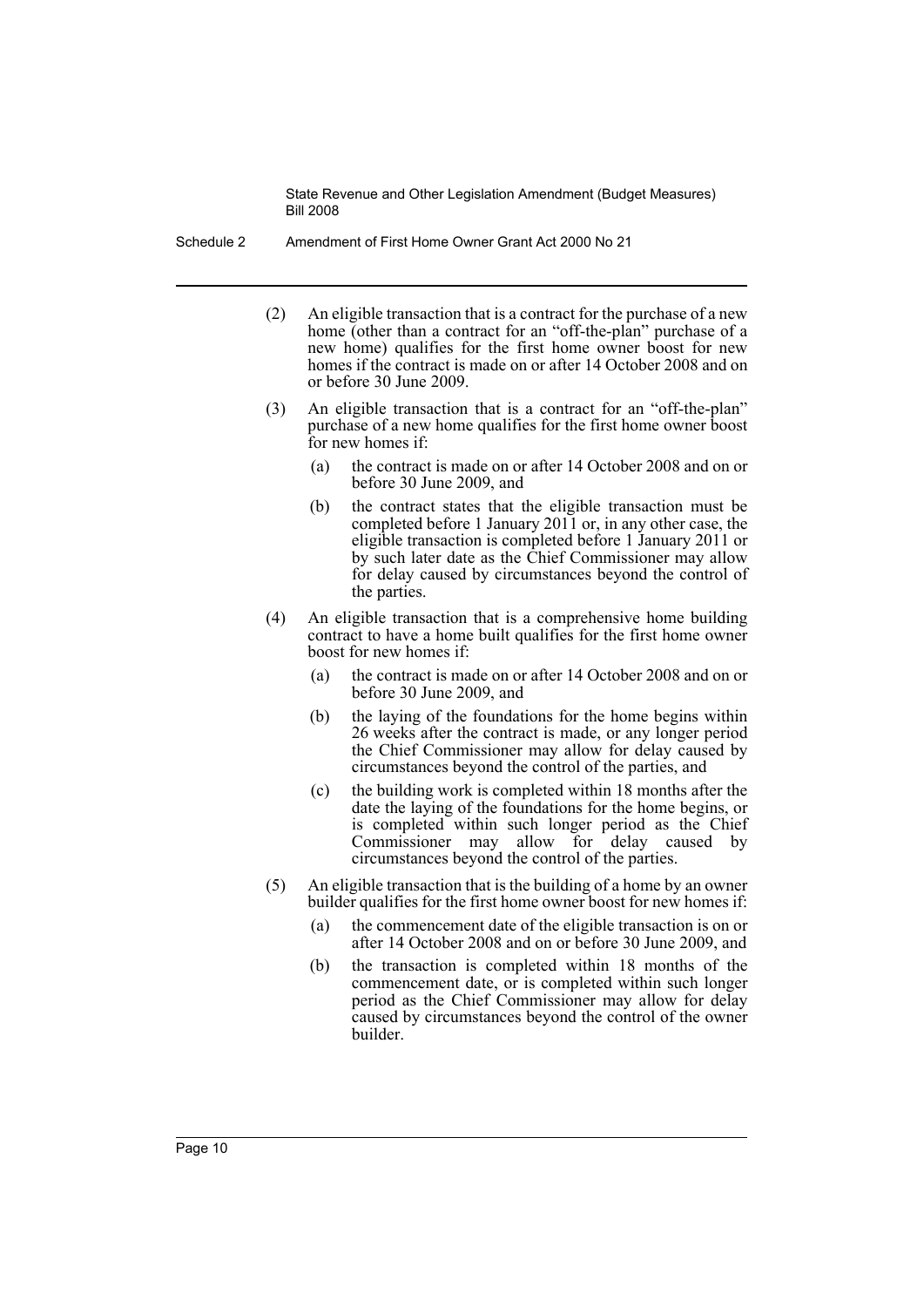Amendment of First Home Owner Grant Act 2000 No 21 Schedule 2

- (6) However, an eligible transaction that is a contract does not qualify for the first home owner boost for new homes if the Chief Commissioner is satisfied that:
	- (a) the contract replaces a contract made before 14 October 2008, and
	- (b) the replaced contract was a contract for the purchase of the same home or a comprehensive home building contract to build the same or a substantially similar home.
- (7) In this section:

*contract for an "off-the-plan" purchase*, of a new home, means a contract for the purchase of the home on a proposed lot in an unregistered plan of subdivision of land.

*new home* means a home that has not been previously occupied or sold as a place of residence, and includes a substantially renovated home and a home built to replace demolished premises.

- (8) For the purposes of this section, a home is a *substantially renovated home* if:
	- (a) the sale of the home is, under the *A New Tax System (Goods and Services Tax) Act 1999* of the Commonwealth, a taxable supply as a sale of new residential premises within the meaning of section 40-75 (1) (b) of that Act, and
	- (b) the home, as renovated, has not been previously occupied or sold as a place of residence.
- (9) For the purposes of this section, a home is a *home built to replace demolished premises* if:
	- (a) for an eligible transaction that is a contract for the purchase of a home—the sale of the home is, under the *A New Tax System (Goods and Services Tax) Act 1999* of the Commonwealth, a taxable supply as a sale of new residential premises within the meaning of section 40-75 (1) (c) of that Act, and
	- (b) for an eligible transaction that is a comprehensive home building contract to have a home built or the building of a home by an owner builder—the home is, under the *A New Tax System (Goods and Services Tax) Act 1999* of the Commonwealth, new residential premises within the meaning of section 40-75 (1) (c) of that Act, and
	- (c) the home, as built to replace the demolished premises, has not been previously occupied or sold as a place of residence, and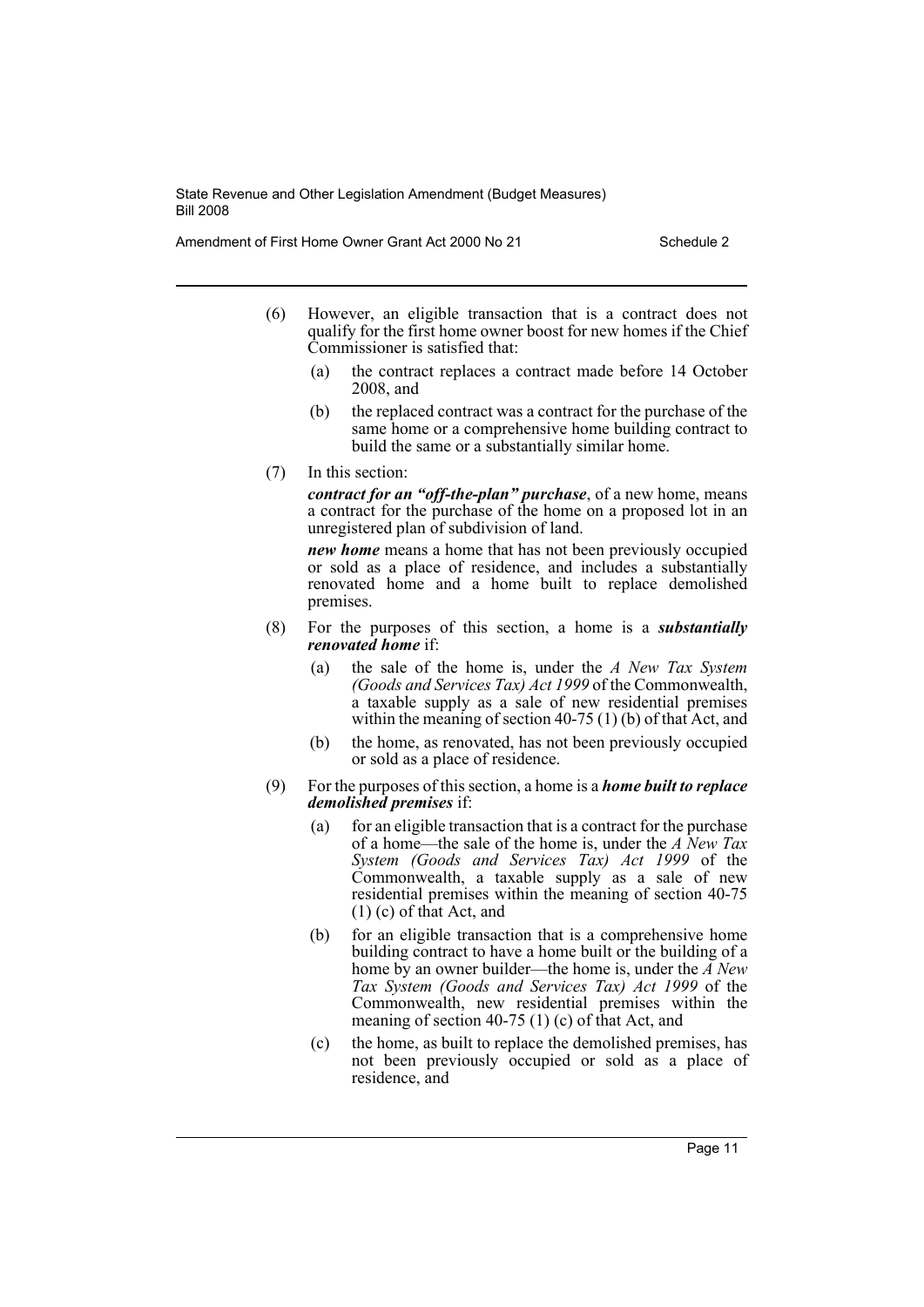Schedule 2 Amendment of First Home Owner Grant Act 2000 No 21

(d) the owner of the home did not occupy the demolished premises as a place of residence before they were demolished.

### **18B First home owner boost for established homes**

- (1) For the purposes of this Act, an eligible transaction qualifies for the first home owner boost for established homes if:
	- (a) the eligible transaction is a contract for the purchase of a home, and
	- (b) the home is not a new home (within the meaning of section 18A), and
	- (c) the contract is made on or after 14 October 2008 and on or before 30 June 2009.
- (2) However, an eligible transaction that is a contract for the purchase of a home does not qualify for the first home owner boost for established homes if the Chief Commissioner is satisfied that:
	- (a) the contract replaces a contract made before 14 October 2008, and
	- (b) the replaced contract was a contract for the purchase of the same home.

### **18C NSW new home buyers supplement**

- (1) For the purposes of this Act, an eligible transaction qualifies for the NSW new home buyers supplement if it qualifies for the NSW new home buyers supplement under this section.
- (2) An eligible transaction that is a contract for the purchase of a new home (other than a contract for an "off-the-plan" purchase of a new home) qualifies for the NSW new home buyers supplement if the contract is made on or after 11 November 2008 and on or before 10 November 2009.
- (3) An eligible transaction that is a contract for an "off-the-plan" purchase of a new home qualifies for the NSW new home buyers supplement if:
	- (a) the contract is made on or after 11 November 2008 and on or before 10 November 2009, and
	- (b) the contract states that the eligible transaction must be completed on or before 10 May 2011 or, in any other case, the eligible transaction is completed on or before 10 May 2011 or by such later date as the Chief Commissioner may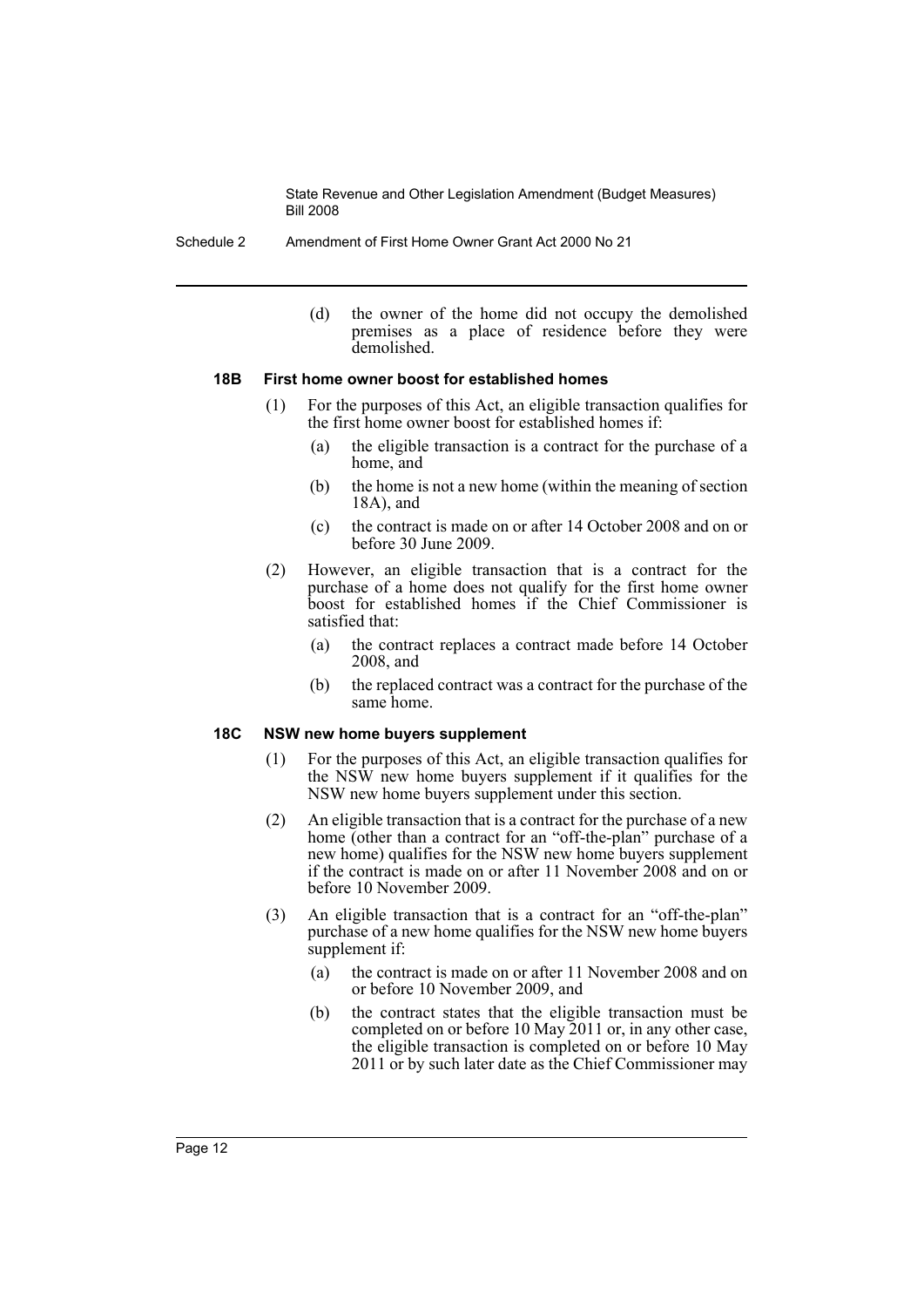Amendment of First Home Owner Grant Act 2000 No 21 Schedule 2

allow for delay caused by circumstances beyond the control of the parties.

- (4) An eligible transaction that is a comprehensive home building contract to have a home built qualifies for the NSW new home buyers supplement if:
	- (a) the contract is made on or after 11 November 2008 and on or before 10 November 2009, and
	- (b) the laying of the foundations for the home begins within 26 weeks after the contract is made, or any longer period the Chief Commissioner may allow for delay caused by circumstances beyond the control of the parties, and
	- (c) the building work is completed within 18 months after the date the laying of the foundations for the home begins, or is completed within such longer period as the Chief Commissioner may allow for delay caused by circumstances beyond the control of the parties.
- (5) An eligible transaction that is the building of a home by an owner builder qualifies for the NSW new home buyers supplement if:
	- (a) the commencement date of the eligible transaction is on or after 11 November 2008 and on or before 10 November 2009, and
	- (b) the transaction is completed within 18 months of the commencement date, or is completed within such longer period as the Chief Commissioner may allow for delay caused by circumstances beyond the control of the owner builder.
- (6) However, an eligible transaction that is a contract does not qualify for the NSW new home buyers supplement if the Chief Commissioner is satisfied that:
	- (a) the contract replaces a contract made before 11 November 2008, and
	- (b) the replaced contract was a contract for the purchase of the same home or a comprehensive home building contract to build the same or a substantially similar home.
- (7) In this section:

*contract for an "off-the-plan" purchase*, of a new home, means a contract for the purchase of the home on a proposed lot in an unregistered plan of subdivision of land.

*new home* has the same meaning as it has in section 18A.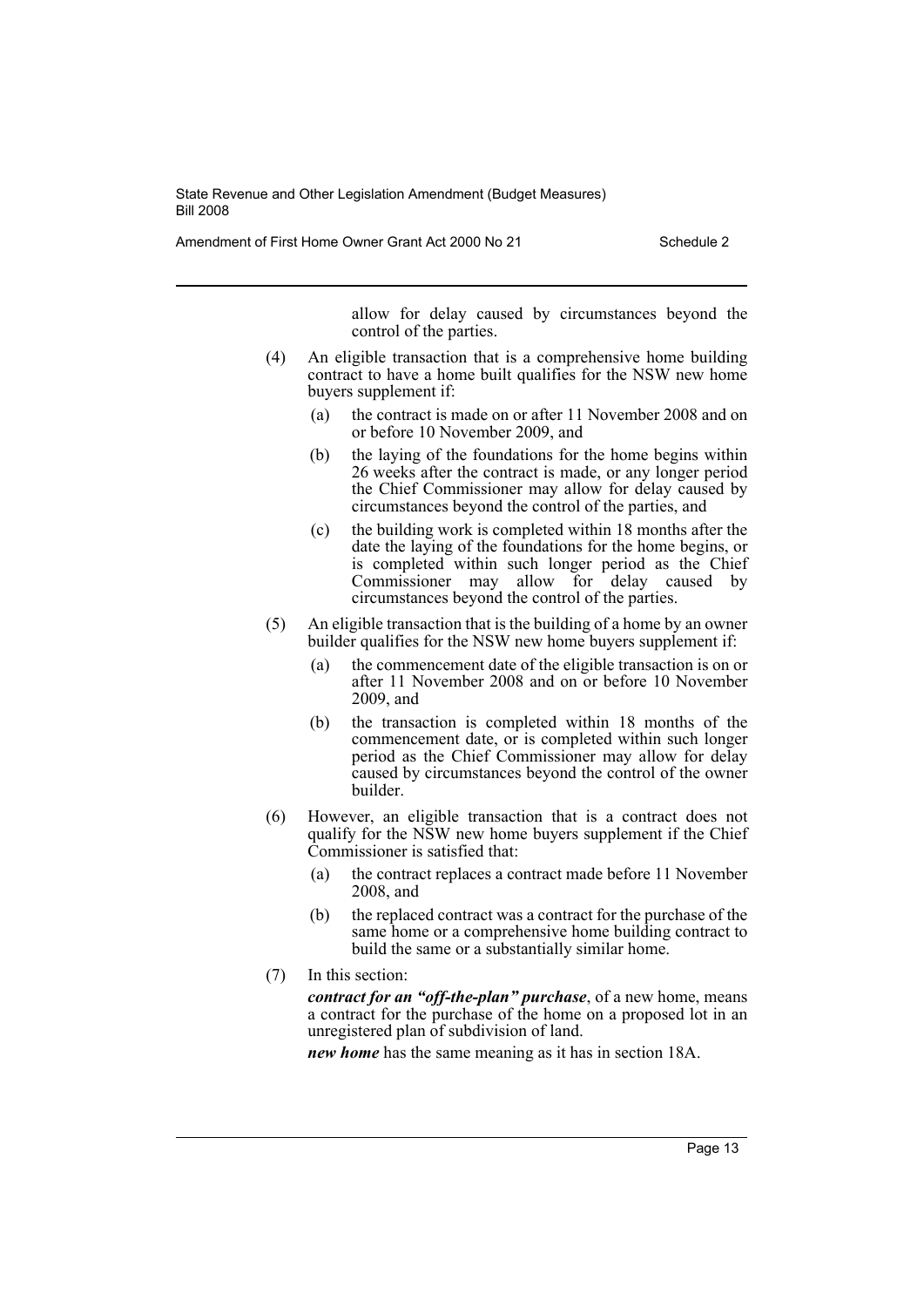Schedule 2 Amendment of First Home Owner Grant Act 2000 No 21

### **[3] Section 21 Imposition of conditions by Chief Commissioner**

Inset "or a part of the grant" after "repay the grant" in section 21 (2) (b).

### **[4] Schedule 1 Savings, transitional and other provisions**

Insert at the end of clause 1 (1):

*State Revenue and Other Legislation Amendment (Budget Measures) Act 2008*

### **[5] Schedule 1, Part 7**

Insert after Part 6:

## **Part 7 Provisions consequent on enactment of State Revenue and Other Legislation Amendment (Budget Measures) Act 2008**

### **11 Effective date of amendments**

The amendments made to this Act by the *State Revenue and Other Legislation Amendment (Budget Measures) Act 2008* are taken to have effect from 14 October 2008.

### **12 Saving of effect of repealed provisions**

The provisions of this Act with regard to special eligible transactions that had effect immediately before their repeal by the *State Revenue and Other Legislation Amendment (Budget Measures) Act 2008* continue to have effect in respect of anything done or omitted to be done before that repeal, as if they had not been repealed.

### **Explanatory note**

The proposed amendments provide for an increase in the amount of the first home owner grant in respect of certain eligible transactions. The standard amount of the first home owner grant is \$7,000 (or the consideration payable in respect of the purchase or construction of a first home, if that amount is less than \$7,000). Under the amendments set out in item [2], additional amounts may be paid under 2 separate schemes.

Under the first scheme (known as the first home owner boost), an additional amount of \$7,000 may be paid for the purchase of an established home or \$14,000 for the purchase or construction of a new home. Accordingly, for transactions that qualify for the first home owner boost, the first home owner grant will be a maximum of \$14,000 for the purchase of an established home or \$21,000 for the purchase or construction of a new home. To be eligible for the first home owner boost, the contract concerned must be entered into on or after 14 October 2008 and on or before 30 June 2009. In the case of a home being built by an owner builder, the building work must commence on or after 14 October 2008 and on or before 30 June 2009. There are also requirements for the completion of construction works.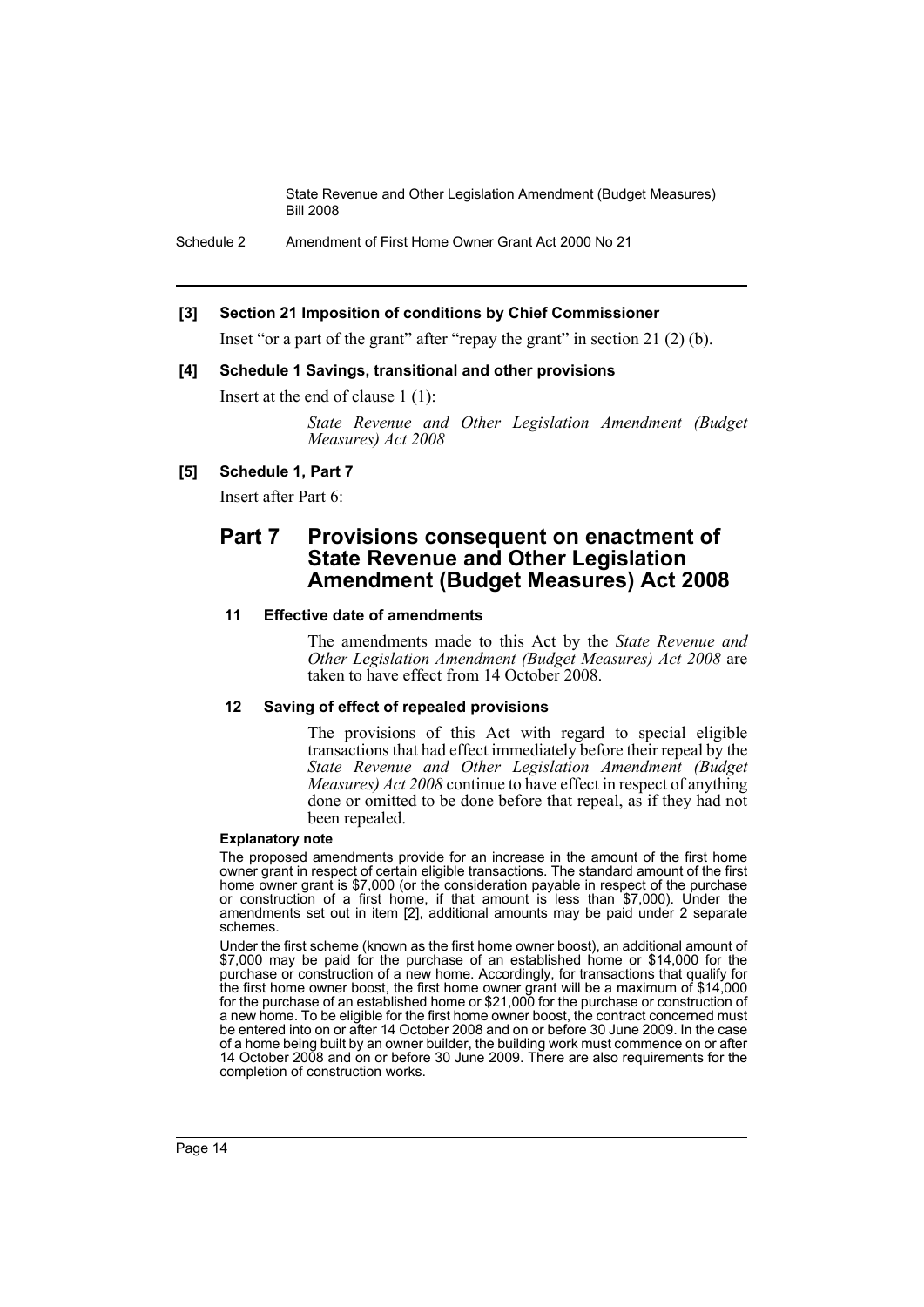Amendment of First Home Owner Grant Act 2000 No 21 Schedule 2

Under the second scheme (known as the NSW new home buyers supplement), an additional amount of \$3,000 may be paid for the purchase or construction of a new home. Accordingly, for transactions that qualify for both the first home owner boost for new homes and the NSW new home buyers supplement, the first home owner grant will be a maximum of \$24,000. If the transaction qualifies only for the NSW new home buyers supplement, the maximum amount of the grant will be \$10,000. To be eligible for the NSW new home buyers supplement, the contract concerned must be entered into on or after 11 November 2008 and on or before 10 November 2009. In the case of a home being built by an owner builder, the building work must commence on or after 11 November 2008 and on or before 10 November 2009. There are also requirements for the completion of construction works.

If a transaction does not qualify for either the first home owner boost or the NSW new home buyers supplement, the maximum amount of the grant will remain at \$7,000.

Item [1] repeals a provision of the Act relating to special eligible transactions that is now spent.

Item [3] enables the Chief Commissioner of State Revenue to impose conditions on the payment of a first home owner grant requiring the repayment of an amount paid as a first home owner boost or NSW new home buyers supplement if eligibility requirements for the first home owner boost or NSW new home buyers supplement are not complied with.

Item [4] enables savings and transitional regulations to be made as a consequence of the amendments.

Item [5] provides for the amendments to have effect from 14 October 2008. It also provides for the saving of the operation of provisions of the Act relating to special eligible transactions which are repealed by the new provisions.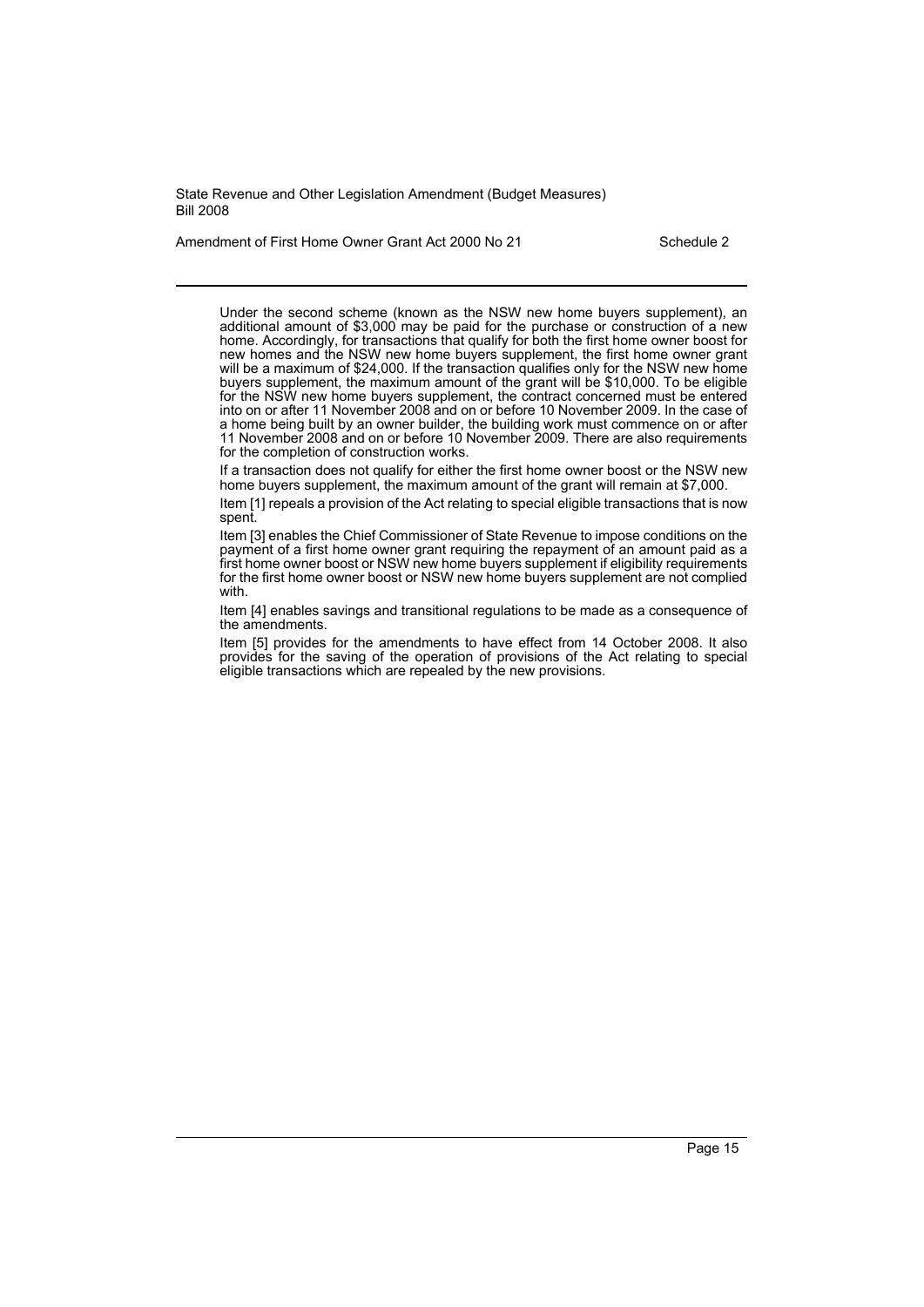Schedule 3 Amendment of land tax legislation

# <span id="page-17-0"></span>**Schedule 3 Amendment of land tax legislation**

(Section 3)

### **3.1 Land Tax Act 1956 No 27**

### **[1] Section 2A Definitions**

Insert in alphabetical order:

*non-concessional company* means a company classified as a non-concessional company under section 29 of the Principal Act. *premium rate threshold*, in relation to a land tax year, means the premium rate threshold for that land tax year as determined in accordance with section 62TBC of the Principal Act.

### **[2] Section 3AK Levy of land tax after 31 December 2007 and before 31 December 2008**

Omit "31 December in any year (commencing with 2007)" from section 3AK (1) and (2), wherever occurring.

Insert instead "31 December 2007".

### **[3] Section 3AL**

Insert after section 3AK:

### **3AL Levy of land tax after 31 December 2008**

- (1) In respect of the taxable value of all the land owned by any person at midnight on 31 December in any year (commencing with 2008) there is to be charged, levied, collected and paid under the provisions of the Principal Act and in the manner prescribed under that Act, land tax for the period of 12 months commencing on 1 January in the next succeeding year and at the applicable rate.
- (2) For the purposes of this section, the *applicable rate* is:
	- (a) the rate of land tax payable as specified in Part 1 of Schedule 13, except as provided for by paragraphs (b), (c) and (d), or
	- (b) if the land is subject to a special trust—the rate of land tax payable as specified in Part 2 of Schedule 13, or
	- (c) if the owner of the land is a non-concessional company and the taxable value of group land holdings of the non-concessional company does not exceed the premium rate threshold—the rate of land tax payable as specified in Part 3 of Schedule 13, or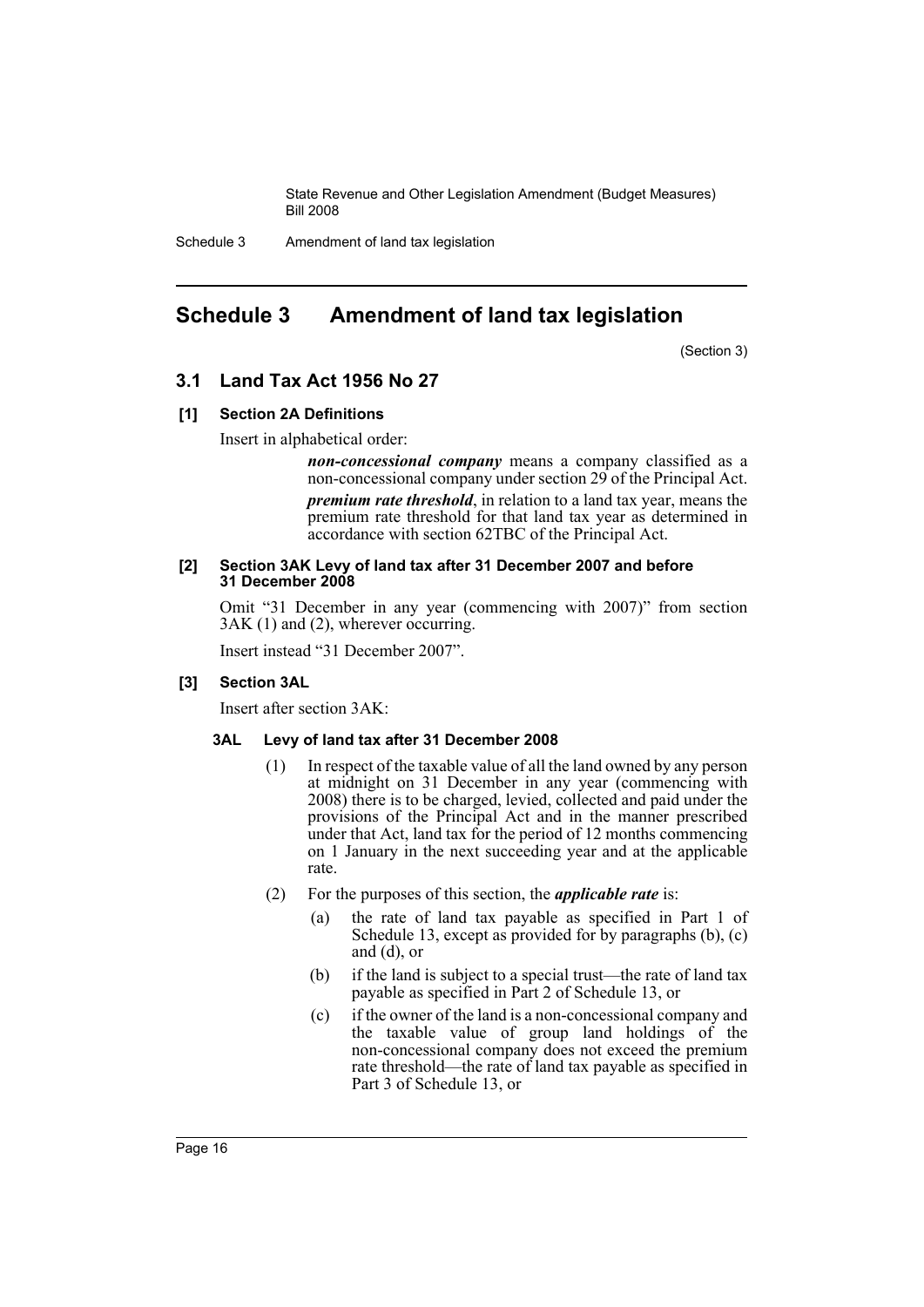Amendment of land tax legislation Schedule 3

- (d) if the owner of the land is a non-concessional company and the taxable value of group land holdings of the non-concessional company exceeds the premium rate threshold—the rate of land tax payable as specified in Part 4 of Schedule 13.
- (3) For the purposes of this section:
	- (a) a reference to *group land holdings* of a non-concessional company is a reference to all land owned (whether jointly or severally) by members of the group of which the non-concessional company is a member on which land tax is payable, and
	- (b) a reference to a *group* is a reference to a group within the meaning of section 29 (7) of the Principal Act.
- (4) This section is subject to section 27 (2A) of the Principal Act (which relates to the assessment of land that is the subject of a special trust or that is jointly owned by a non-concessional company).
- (5) If the total amount of land tax payable pursuant to this section by any person in any year would, but for this subsection, be less than \$100, no land tax is payable.

### **[4] Schedule 13**

Insert after Schedule 12:

# **Schedule 13 Tax rates from 2009 land tax year**

(Section 3AL)

# **Part 1 General rate (where tax threshold applies)**

| Taxable value assessed under<br><b>Principal Act</b>                           | Rate of land tax payable                                                                         |  |
|--------------------------------------------------------------------------------|--------------------------------------------------------------------------------------------------|--|
| is not more than the tax threshold                                             | nil                                                                                              |  |
| is more than the tax threshold but not<br>more than the premium rate threshold | \$100 plus 1.6 per cent of the amount by<br>which the taxable value exceeds the tax<br>threshold |  |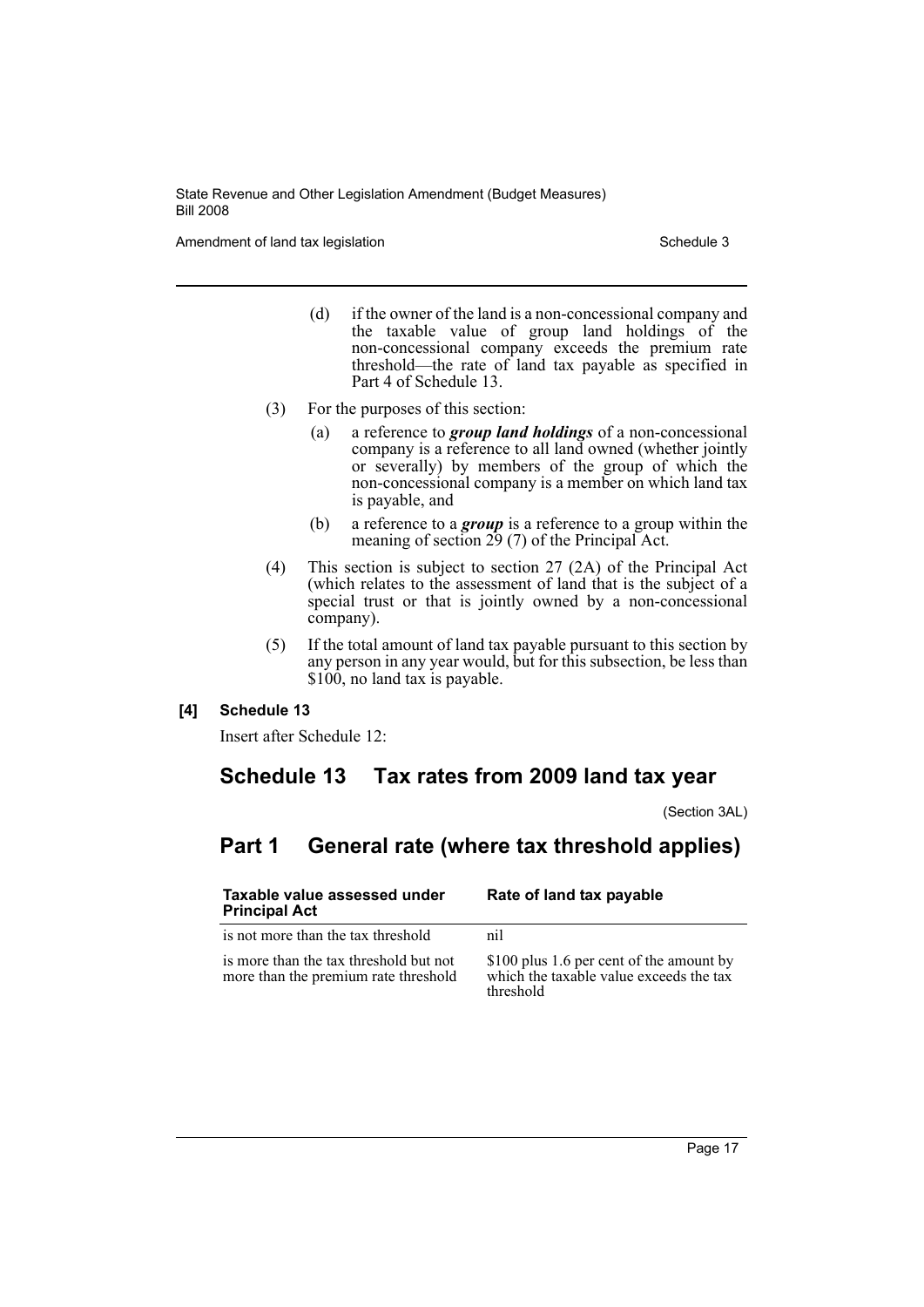Schedule 3 Amendment of land tax legislation

| Taxable value assessed under<br><b>Principal Act</b> |                      | Rate of land tax payable                                                                        |
|------------------------------------------------------|----------------------|-------------------------------------------------------------------------------------------------|
| is more than the premium rate threshold              | $$100 \text{ plus:}$ |                                                                                                 |
|                                                      | (a)                  | 1.6 per cent of the amount by<br>which premium rate threshold<br>exceeds the tax threshold, and |
|                                                      | (b)                  | 2 per cent of the amount by which<br>the taxable value exceeds the<br>premium rate threshold    |

# **Part 2 Land subject to special trust**

| Taxable value assessed under<br><b>Principal Act</b> | Rate of land tax payable                                                                                                                         |
|------------------------------------------------------|--------------------------------------------------------------------------------------------------------------------------------------------------|
| is not more than the premium rate<br>threshold       | 1.6 per cent of the taxable value                                                                                                                |
| is more than the premium rate threshold              | 1.6 per cent of the premium rate<br>threshold, plus 2 per cent of the amount<br>by which the taxable value exceeds the<br>premium rate threshold |

# **Part 3 Land owned by non-concessional company (group land holdings not exceeding premium rate threshold)**

| Taxable value assessed under<br><b>Principal Act</b> | Rate of land tax payable          |
|------------------------------------------------------|-----------------------------------|
| is any amount                                        | 1.6 per cent of the taxable value |

# **Part 4 Land owned by non-concessional company (group land holdings exceeding premium rate threshold)**

| Taxable value assessed under<br><b>Principal Act</b> | Rate of land tax payable        |
|------------------------------------------------------|---------------------------------|
| is any amount                                        | 2 per cent of the taxable value |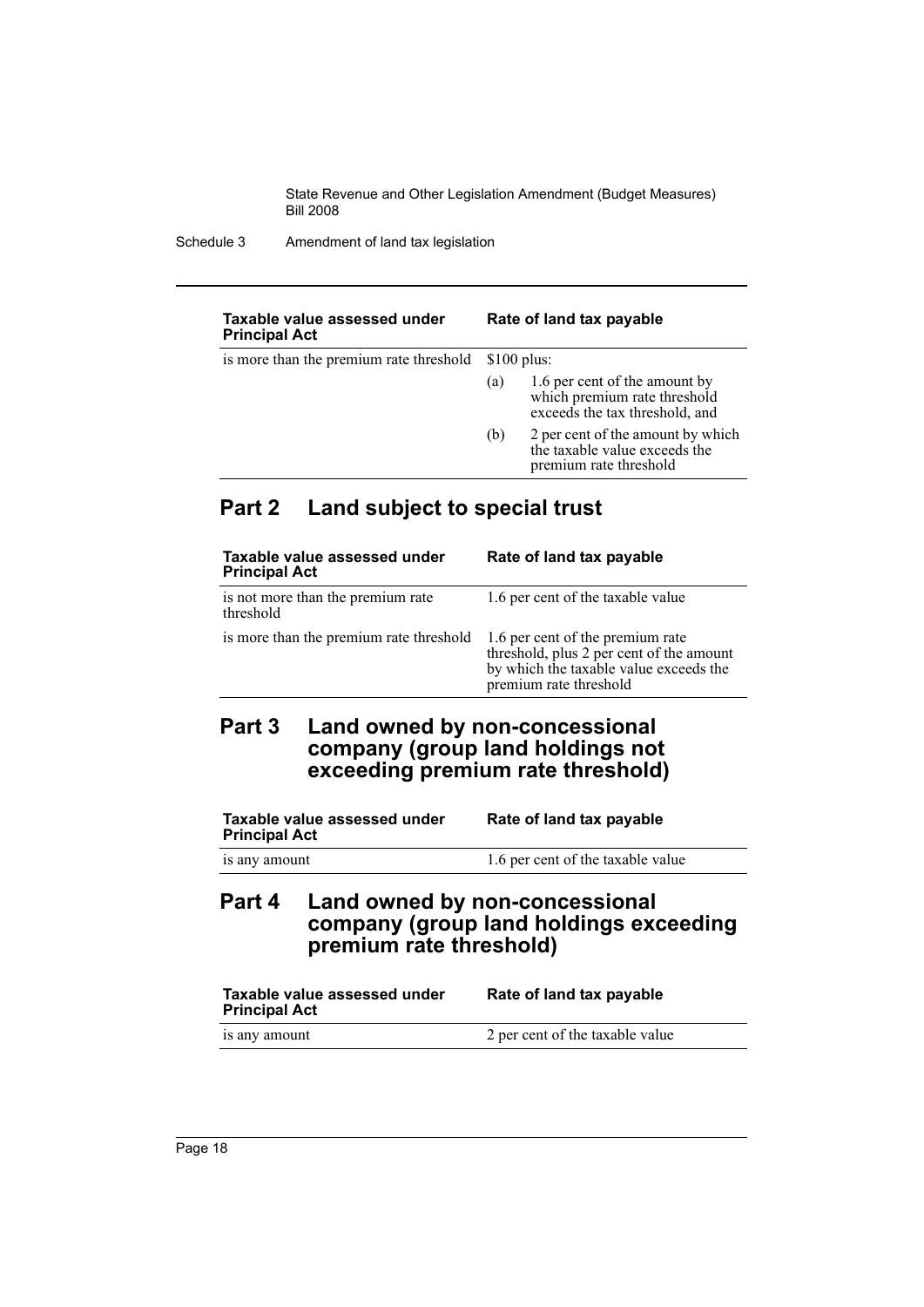Amendment of land tax legislation Schedule 3

#### **Explanatory note**

Items [3] and [4] of the proposed amendments in Schedule 3.1 introduce a new rate of land tax, which will be applicable to land holdings with a taxable value in excess of a premium rate threshold. The changes apply to the 2009 land tax year and subsequent land tax years.The new premium rate of land tax is 2 per cent, and will apply only in respect of the amount by which the taxable value of the land holdings of a landholder exceeds the premium rate threshold. The existing rate of 1.6 per cent will continue to apply to so much of the taxable value of the land that does not exceed the premium rate threshold but does exceed the tax threshold (if applicable to the landholder). In the case of land that is the subject of a special trust, the existing rate of 1.6 per cent will apply to land holdings with a taxable value not exceeding the premium rate threshold and the premium rate will apply to land holdings with a taxable value exceeding that threshold. If the land is owned by a non-concessional company, land tax will be levied at a flat rate of 1.6 per cent of the taxable value of the land (if the total taxable value of all land holdings of the group of which the non-concessional company is a member do not exceed the premium rate threshold) or at 2 per cent of the taxable value of the land (if the total taxable value of all land holdings of the group of which the non-concessional company is a member exceeds the premium rate threshold).

Item [1] of the amendments provides for a definition of *premium rate threshold*. Under amendments to the *Land Tax Management Act 1956* the premium rate threshold is initially set at \$2,250,000 (for the 2009 land tax year) and after that it will be indexed annually in accordance with movements in the tax threshold. It also provides for a definition of *non-concessional company*, by reference to section 29 of the *Land Tax Management Act 1956*.

Item [2] of the amendments is a consequential amendment.

### **3.2 Land Tax Management Act 1956 No 26**

### **[1] Section 29 Related companies**

Insert after section 29 (6):

(7) If a company is classified as a non-concessional company, the company, and each of the companies that are related to it, are members of the same group.

### **[2] Part 7, Division 4A, heading**

Insert "**and premium rate threshold**" after "**Tax threshold**".

### **[3] Section 62TBA Tax threshold—2006 land tax year and subsequent land tax years**

Insert "(with an amount of \$500 rounded up)" after "\$1,000" in section 62TBA (6).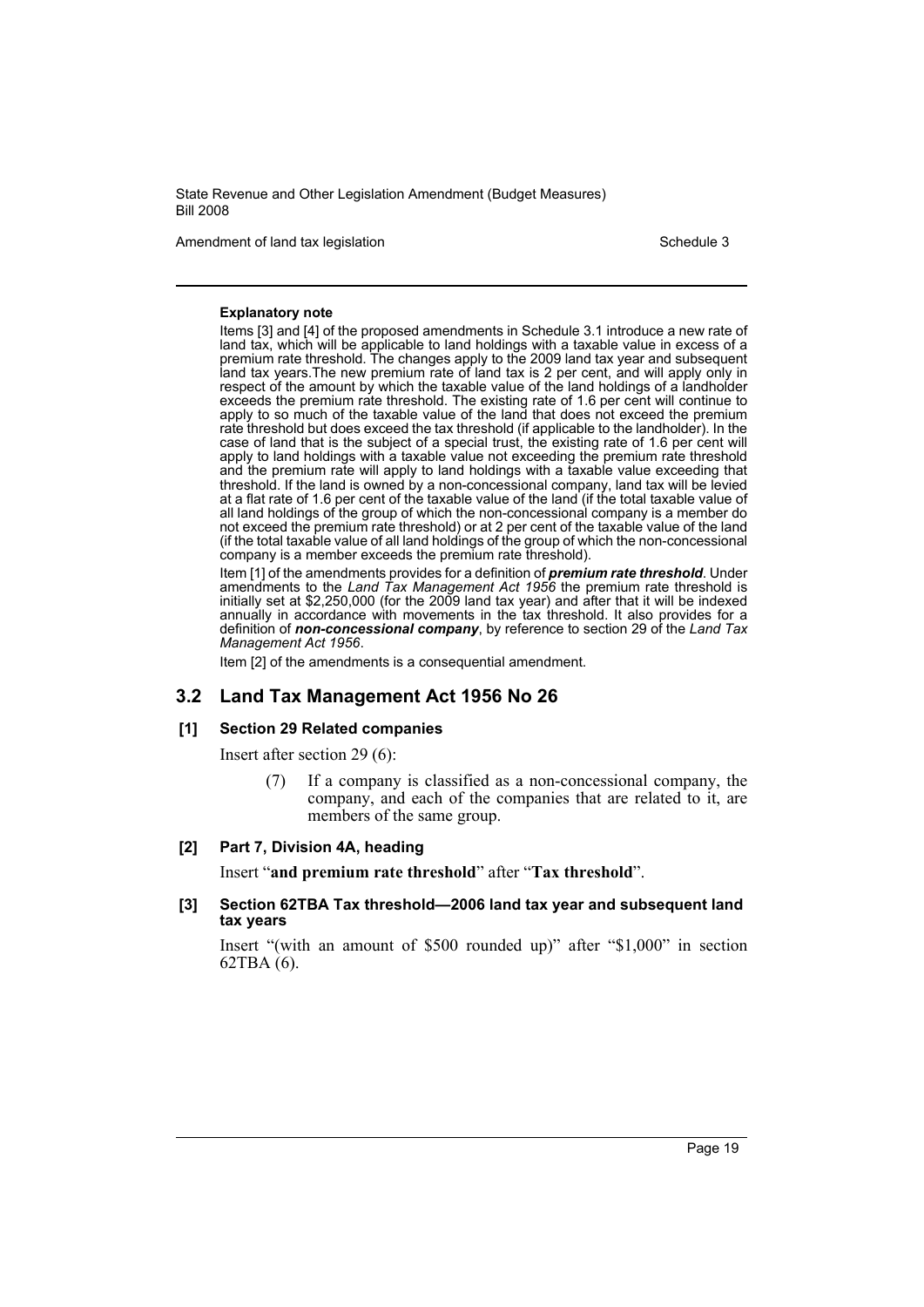Schedule 3 Amendment of land tax legislation

### **[4] Section 62TBC**

Insert after section 62TBB:

#### **62TBC Premium rate threshold—2009 land tax year and subsequent land tax years**

- (1) The premium rate threshold for the 2009 land tax year is  $$2,250,000.$
- (2) The premium rate threshold for the 2010 land tax year and any subsequent land tax year is to be calculated in accordance with the following formula:

$$
\frac{T\times P}{B}
$$

where:

*T* is the tax threshold for the land tax year for which the premium rate threshold is being calculated, as determined under section 62TBA.

*B* is the tax threshold for the land tax year preceding the land tax year for which the premium rate threshold is being calculated, as determined under section 62TBA.

**P** is the premium rate threshold for the land tax year preceding the land tax year for which the premium rate threshold is being calculated.

- (3) A premium rate threshold determined in accordance with this section is to be rounded off to the nearest \$1,000 (with an amount of \$500 rounded up).
- (4) On or before 15 October in each year (commencing with 2009), the Valuer-General is to publish in the Gazette the premium rate threshold for the following land tax year, calculated in accordance with this section.

### **[5] Schedule 2 Savings and transitional provisions**

Insert at the end of clause 1A (1):

*State Revenue and Other Legislation Amendment (Budget Measures) Act 2008*

#### **Explanatory note**

Item [4] of the amendments to the *Land Tax Management Act 1956* in Schedule 3.2 provides for the initial determination, and subsequent indexation, of the new premium rate threshold (the threshold at which a higher rate of land tax applies). The premium rate threshold is \$2,250,000 for the 2009 land tax year. After that, it will be indexed in accordance with movements in the tax threshold.

Item [2] is a consequential amendment.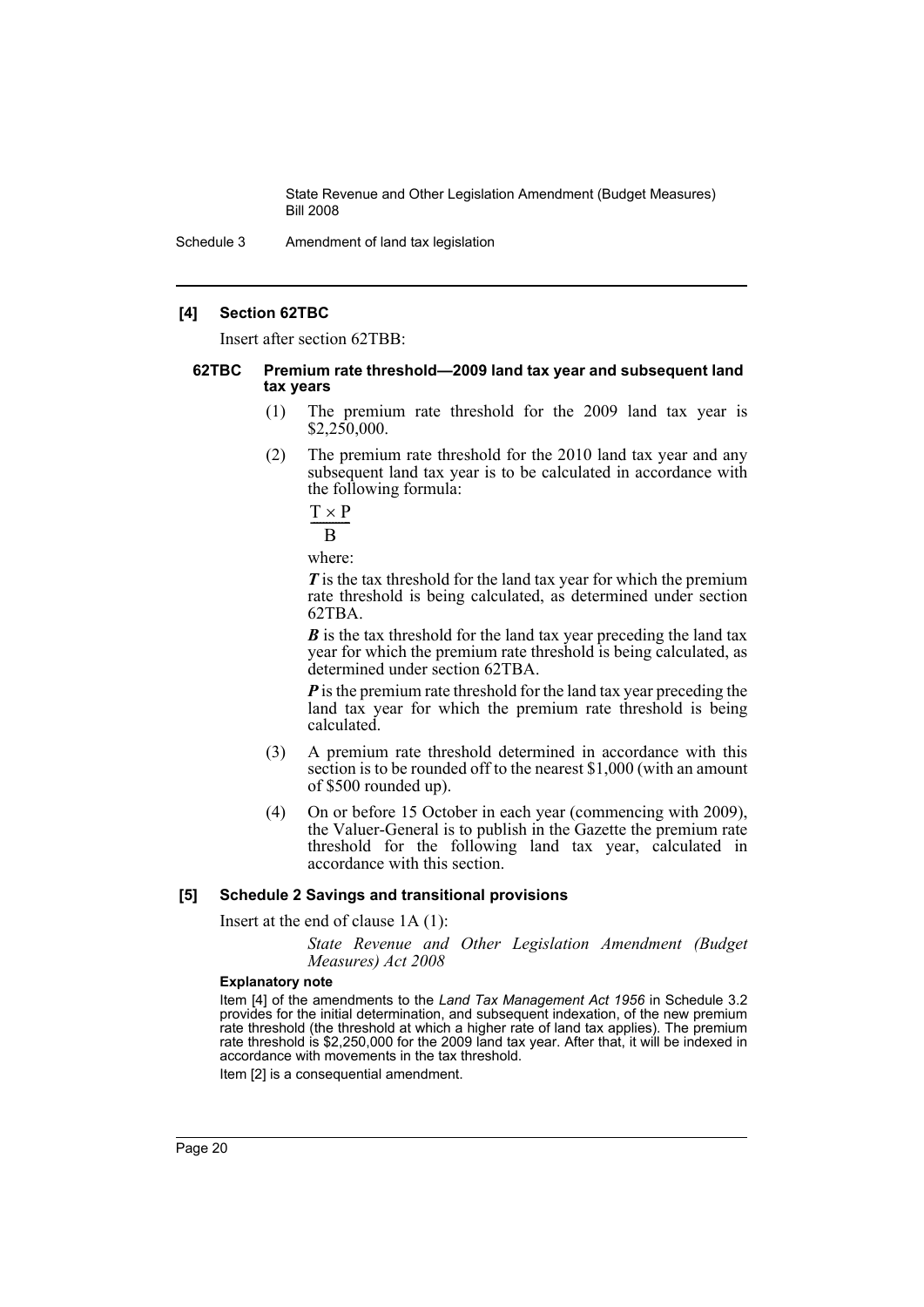Amendment of land tax legislation Schedule 3

Item [1] provides for a definition of "group" for the purpose of determining the land tax rate applicable to a non-concessional company. Companies are members of a group if they are related to each other under section 29 of the *Land Tax Management Act 1956*. Item [3] makes further provision for the rounding of indexed amounts.

Item [5] enables savings and transitional regulations to be made as a consequence of

the amendments.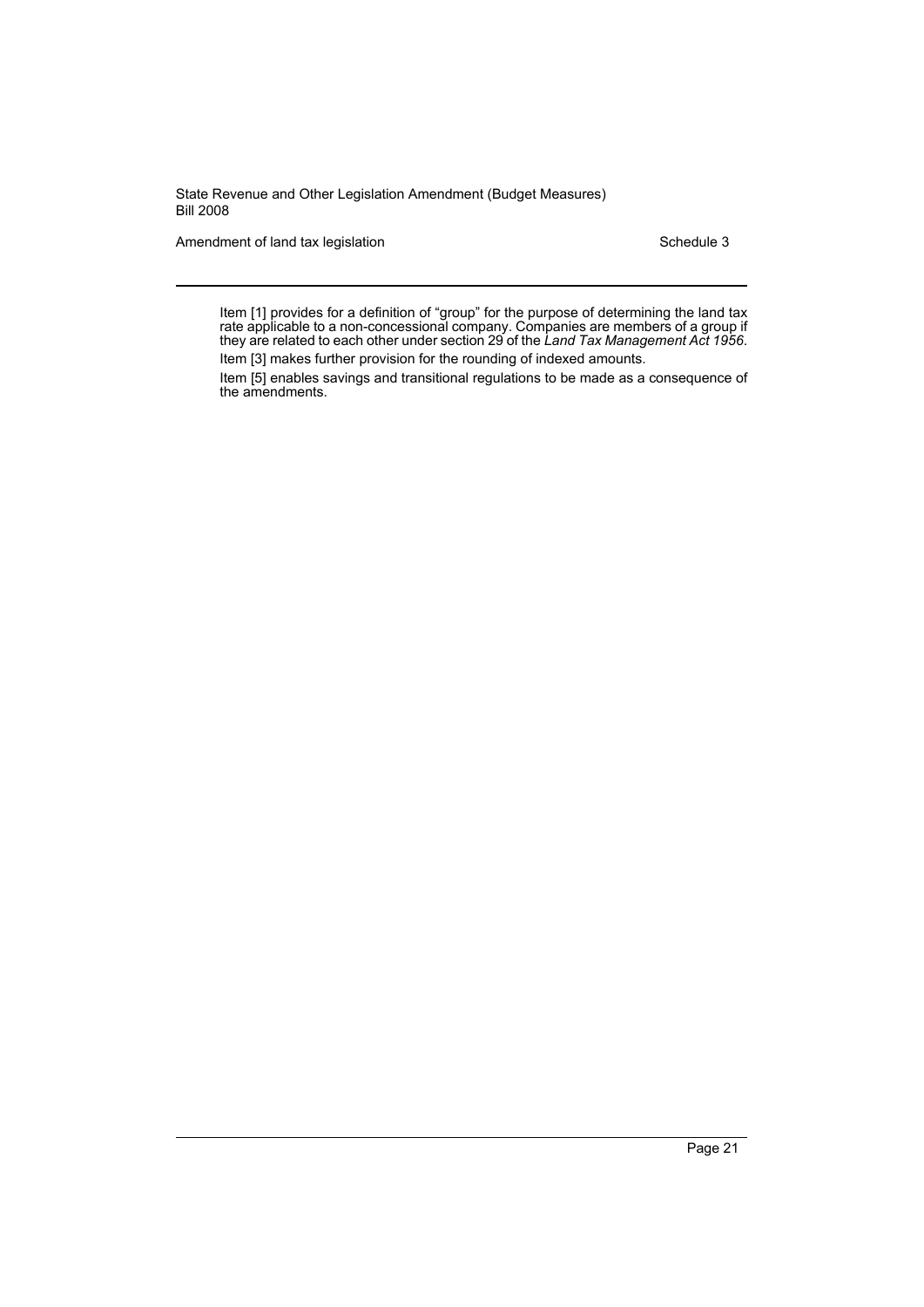# <span id="page-23-0"></span>**Schedule 4 Amendment of children's services legislation**

(Section 3)

**4.1 Children and Young Persons (Care and Protection) Act 1998 No 157**

### **[1] Section 220 Regulations**

Omit section 220 (b).

### **[2] Section 220 (r)**

Insert after section 220 (q):

**Fees**

(r) the charging of fees in connection with the administration of the licensing scheme under this Chapter (including the waiver, reduction, deferral and refund of any such fees).

### **[3] Section 220B Regulations for or with respect to out of school hours care services**

Omit section 220B (f), (j) and (s).

### **[4] Section 220B (zc)**

Insert after section 220B (zb):

**Fees**

(zc) the charging of fees in connection with the administration of the registration scheme under this Chapter (including the waiver, reduction, deferral and refund of any such fees).

### **Explanatory note**

The proposed amendments provide regulation-making power for:

- (a) the charging of fees in connection with the administration of the children's service licensing scheme under Chapter 12 of the *Children and Young Persons (Care and Protection) Act 1998* (*the Act*) (including the waiver, reduction, deferral and refund of any such fees), and
- (b) the charging of fees in connection with the administration of the out of school hours care services registration scheme under Chapter 12A of the Act (including the waiver, reduction, deferral and refund of any such fees).

The proposed amendments also consequentially repeal existing regulation-making powers relating to fees for probity checks under Chapter 12 of the Act and applications for registration and variation, suspension and revocation of registration under Chapter 12A of the Act.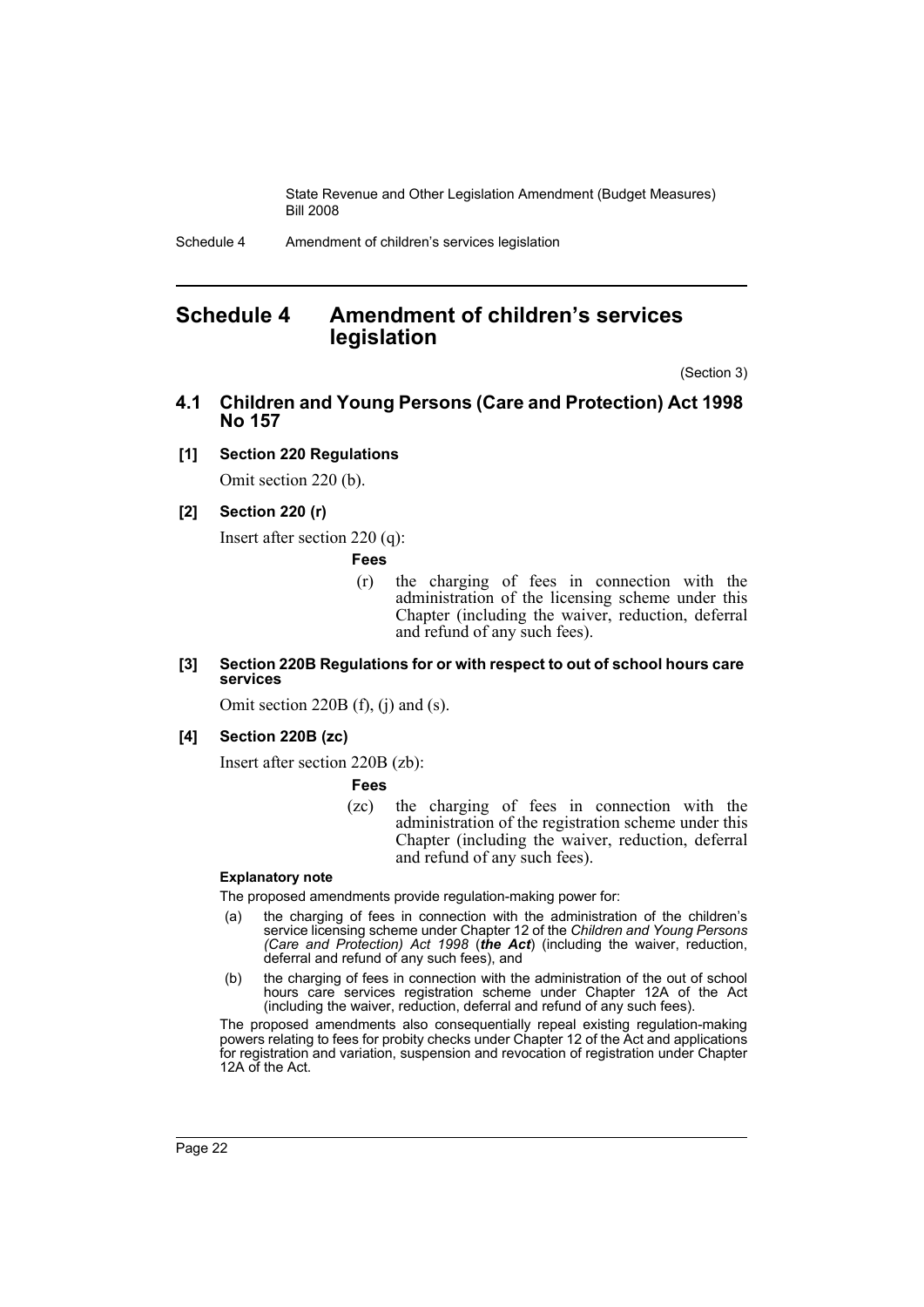Amendment of children's services legislation Schedule 4

### **4.2 Children and Young Persons (Care and Protection—Child Employment) Regulation 2005**

### **[1] Clause 8 Applications for authorities and exemptions (clause 1 of Schedule 2)**

Omit "\$1,100" from clause 8 (1) (a). Insert instead "\$2,200".

#### **[2] Clause 8 (1) (b)**

Omit "\$550". Insert instead "\$1,100".

### **[3] Clause 8 (1) (c)**

Omit "\$484". Insert instead "\$968".

#### **Explanatory note**

The proposed amendments increase fees for an application for an employer's authority or for an exemption from the requirement to hold such an authority, so that the fees apply on a cost recovery basis. The fees relate to applications to employ (within the meaning of section 221 of the *Children and Young Persons (Care and Protection) Act 1998* (*the Act*)) children in:

- (a) entertainment, exhibitions, performances or door-to-door sales, as referred to in section 223 (1) of the Act, and
- (b) still photographic sessions, as referred to in clause 5 of the *Children and Young Persons (Care and Protection—Child Employment) Regulation 2005*.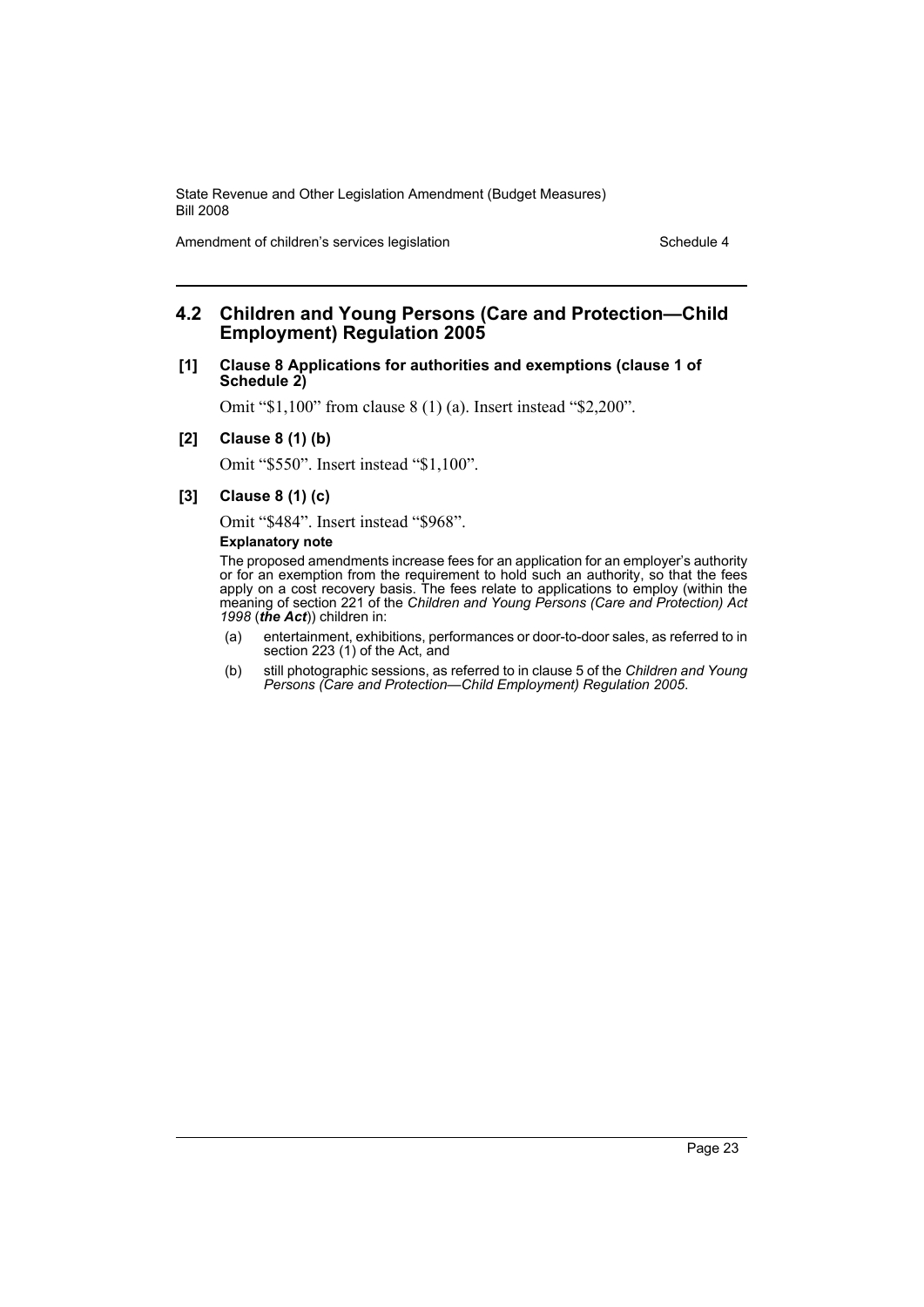Schedule 5 Amendment of Civil Procedure Regulation 2005

# <span id="page-25-0"></span>**Schedule 5 Amendment of Civil Procedure Regulation 2005**

(Section 3)

### **[1] Clause 18**

Insert after clause 17:

### **18 Hearing fees for Supreme Court proceedings**

An amendment made by the *State Revenue and Other Legislation Amendment (Budget Measures) Act 2008* to a fee payable under Part 1 of Schedule 1 does not apply to proceedings the hearing of which commenced before 1 January 2009.

### **[2] Schedule 1 Court fees**

Omit "11th" from items 14 and 15 in Column 1 of Part 1 wherever occurring. Insert instead "2nd".

### **[3] Schedule 1, Part 1**

Omit "\$255" and "\$510" from Column 2 and Column 3 respectively in the matter relating to item 14.

Insert instead "\$345" and "\$690", respectively.

### **[4] Schedule 1, Part 1**

Omit "\$230" and "\$460" from Column 2 and Column 3 respectively in the matter relating to item 15.

Insert instead "\$311" and "\$622", respectively.

#### **Explanatory note**

Currently, parties to civil proceedings in the Supreme Court are required to pay a fee for each half day of a hearing after the 10th day of the hearing. Item [2] of the proposed amendments provides that those fees are now payable from the second day of the hearing.

Item [3] of the proposed amendments increases the fees payable for each half day of a hearing of proceedings by one or more judges from \$255 to \$345 for an individual and from \$510 to \$690 for a corporation.

Item [4] of the proposed amendments increases the fees payable for each half day of a hearing of proceedings by an associate judge from \$230 to \$311 for an individual and from \$460 to \$622 for a corporation.

Item [1] of the proposed amendments is a transitional provision.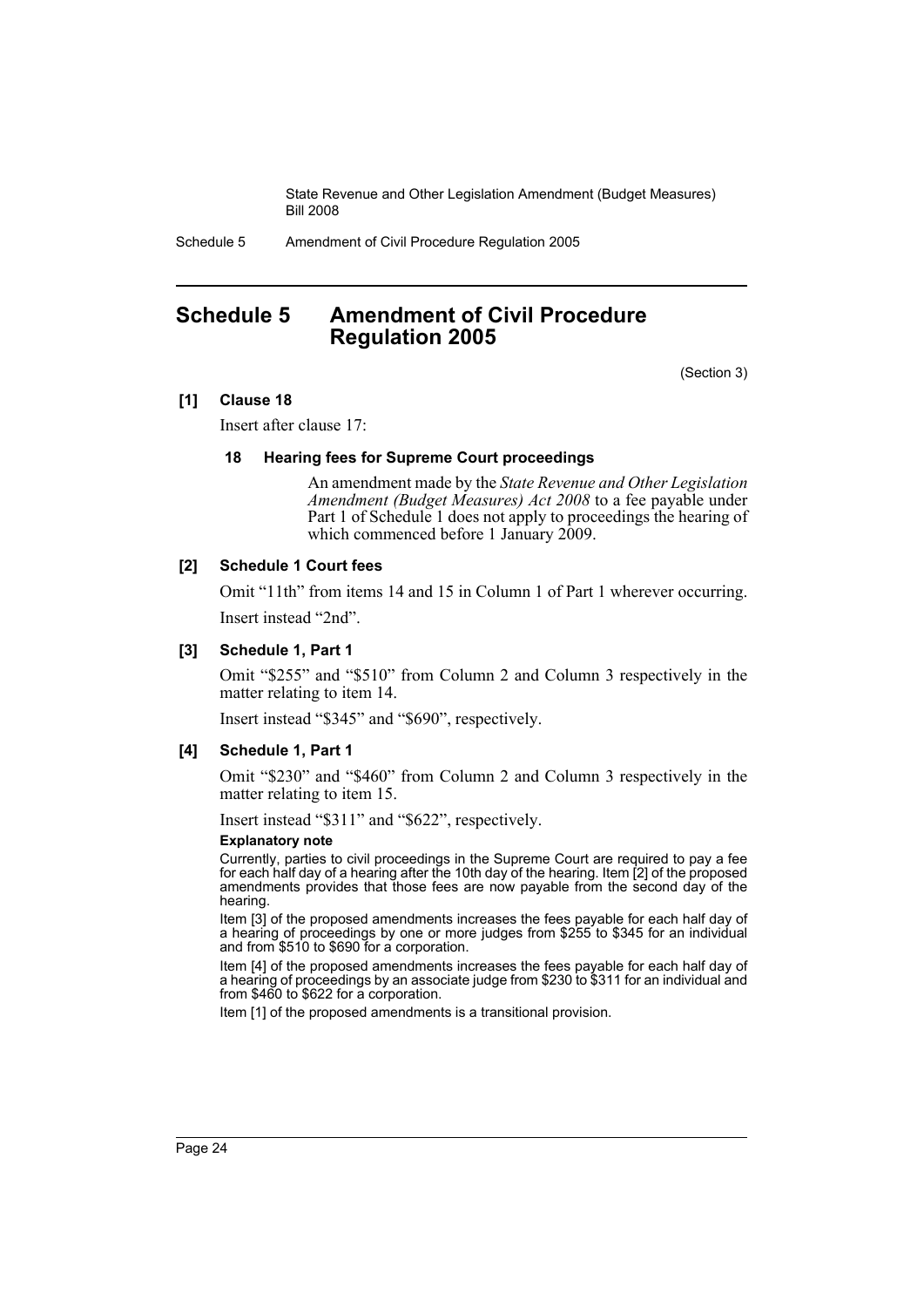Amendment of emergency services legislation Schedule 6

# <span id="page-26-0"></span>**Schedule 6 Amendment of emergency services legislation**

(Section 3)

### **6.1 Fire Brigades Act 1989 No 192**

### **[1] Section 44 Definitions**

Insert in alphabetical order in section 44 (1):

*fire brigades expenditure*, in relation to a specified period, means the aggregate of:

- (a) recurrent expenditure incurred during the period for fire brigades, and
- (b) capital expenditure incurred during the period for fire brigades, and
- (c) recurrent expenditure incurred during the period in respect of the administrative costs of the Department or the Minister under the authority of this Act.

Fund means the New South Wales Fire Brigades Fund constituted under section 64.

### **[2] Section 44 (2)**

Omit the subsection.

### **[3] Sections 45–48**

Omit sections 45–49. Insert instead:

### **45 Estimate to be prepared by Minister**

- (1) The Minister must, before or as soon as practicable after the end of a financial year, prepare and:
	- (a) subject to the concurrence of the Treasurer, adopt an estimate of the probable fire brigades expenditure, and
	- (b) adopt an estimate of the parts of such expenditure applicable to each fire district,

for the next financial year.

(2) In determining the part of fire brigades capital expenditure applicable to each fire district, the Minister may apply such proportion of the total estimated capital expenditure to each fire district as the Minister thinks fit.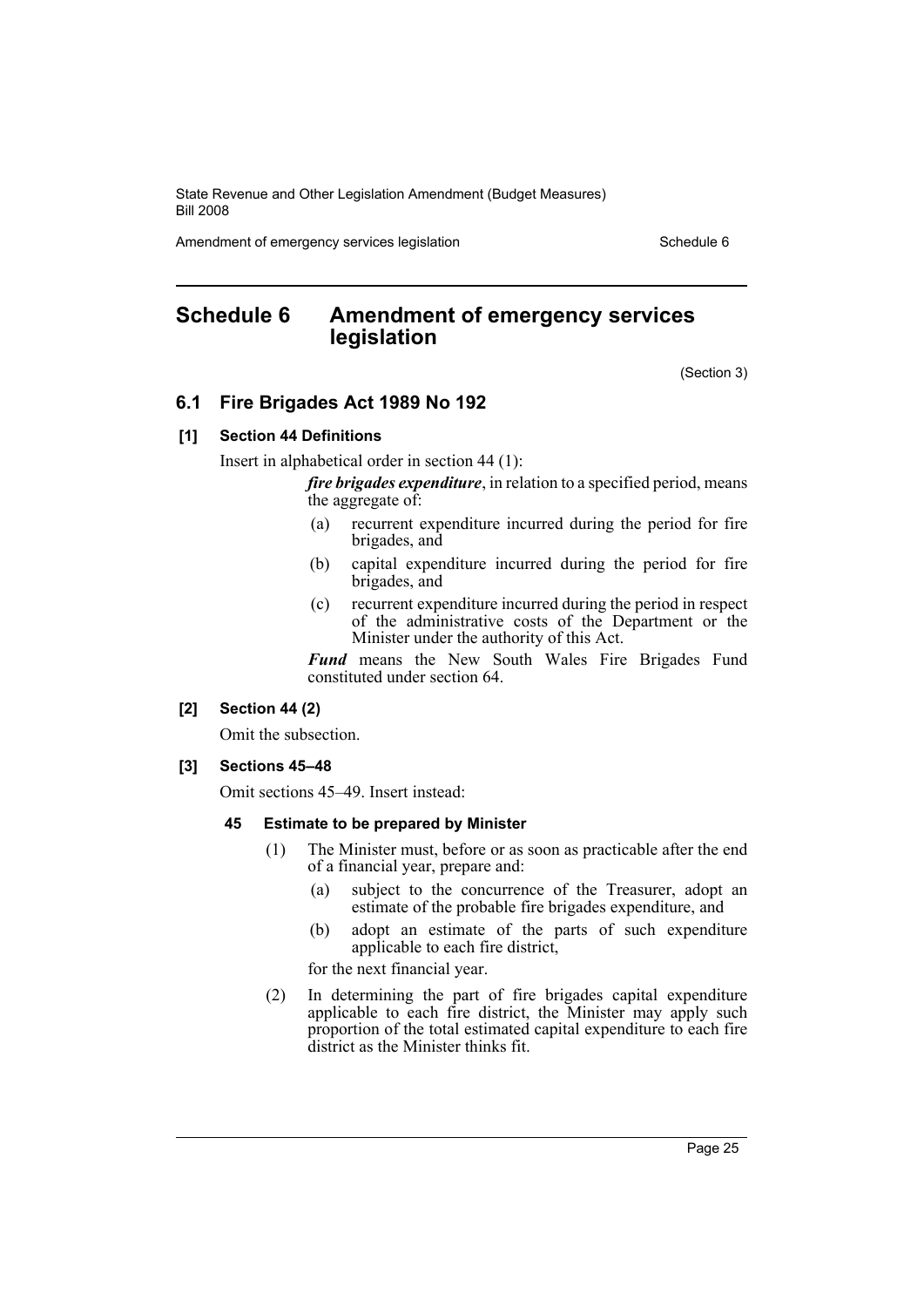Schedule 6 Amendment of emergency services legislation

- (3) Before preparing the estimate, the Minister is to consider the report and recommendation of the Commissioner in respect of the matters referred to in subsection (1).
- (4) The total amount required to be contributed under this Part for a financial year is the amount of the estimate of the probable fire brigades expenditure, subject to this Part.

### **46 Contributions due and payable within 60 days of assessment**

- (1) Contributions payable under this Part are due and payable on assessment by the Minister and any such contribution not paid within 60 days of the date of assessment shown on the assessment notice is, unless the Minister otherwise determines, to be increased by 10% of the amount of the contribution payable.
- (2) Contributions or any part of contributions not paid by any insurance company or council within 90 days of the date of assessment and all penalties incurred in respect of failure to pay any contribution constitute a debt due and payable to the Minister and are recoverable in any court of competent jurisdiction by the Minister.

### **47 Times for instalment payments**

The contributions payable under this Part (including advance payments) are to be paid on or before 1 July, 1 October, 1 January and 1 April in each financial year, or on or before such other days as the Commissioner may direct and notify to the contributors concerned.

### **48 Deficits and excesses in contributions**

- (1) If, in any financial year, the amount received by the Minister from contributions under this Part falls short of the expenditure based on the estimate for that financial year, the deficit is to be added to the estimate of expenditure for the following year and the contributions are to be increased accordingly.
- (2) If the amount received by the Minister in any financial year, from contributions under this Part exceeds the expenditure based on the estimate for that financial year, then the excess is to be treated as a credit in favour of the estimated income of the following year and the contributions reduced accordingly.
- (3) For the purposes of this section any deficit or excess in respect of any financial year is to be the deficit or excess as certified by the Auditor-General.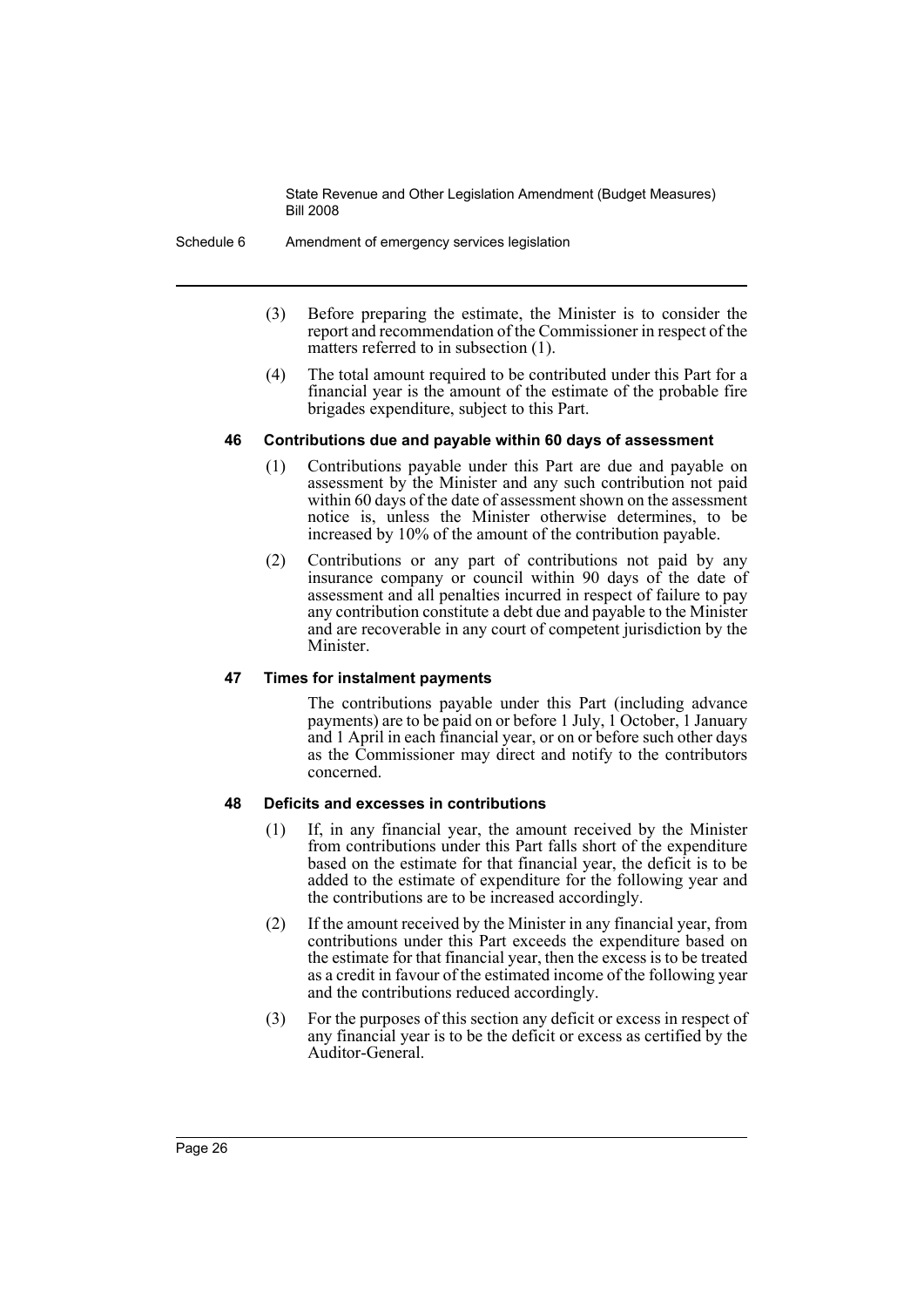Amendment of emergency services legislation Schedule 6

### **[4] Part 5 Contribution to fire brigade costs**

Insert before Division 2:

### **Division 1A Contributions by Treasurer**

### **49A Contributions by Treasurer**

- (1) Of the amount required to be contributed to the Fund under this Part, the Treasurer must contribute 14.6%.
- (2) The Treasurer may, in addition to the contribution to the Fund under subsection  $(1)$ , from time to time advance such money to the Fund subject to such terms and conditions as the Treasurer may determine.
- (3) Any money payable by the Treasurer under this section is to be paid out of money provided by Parliament.

### **[5] Section 50 Contributions required from councils**

Omit "12.3 per cent" wherever occurring. Insert instead "11.7%".

### **[6] Section 55 Advance payment by insurance companies**

Omit "Commissioner" from section 55 (2) and (3) wherever occurring. Insert instead "Minister".

### **[7] Section 58 Returns by insurance companies**

Omit "prescribed form" from section 58 (2).

Insert instead "form approved by the Commissioner".

### **[8] Section 58 (5)**

Omit "5 penalty units".

Insert instead "1 penalty unit for each day the default continues".

### **[9] Section 61A Transitional arrangement—special returns by insurance companies (and by certain property owners) for 6 month period ending 30 June 1993**

Omit the section.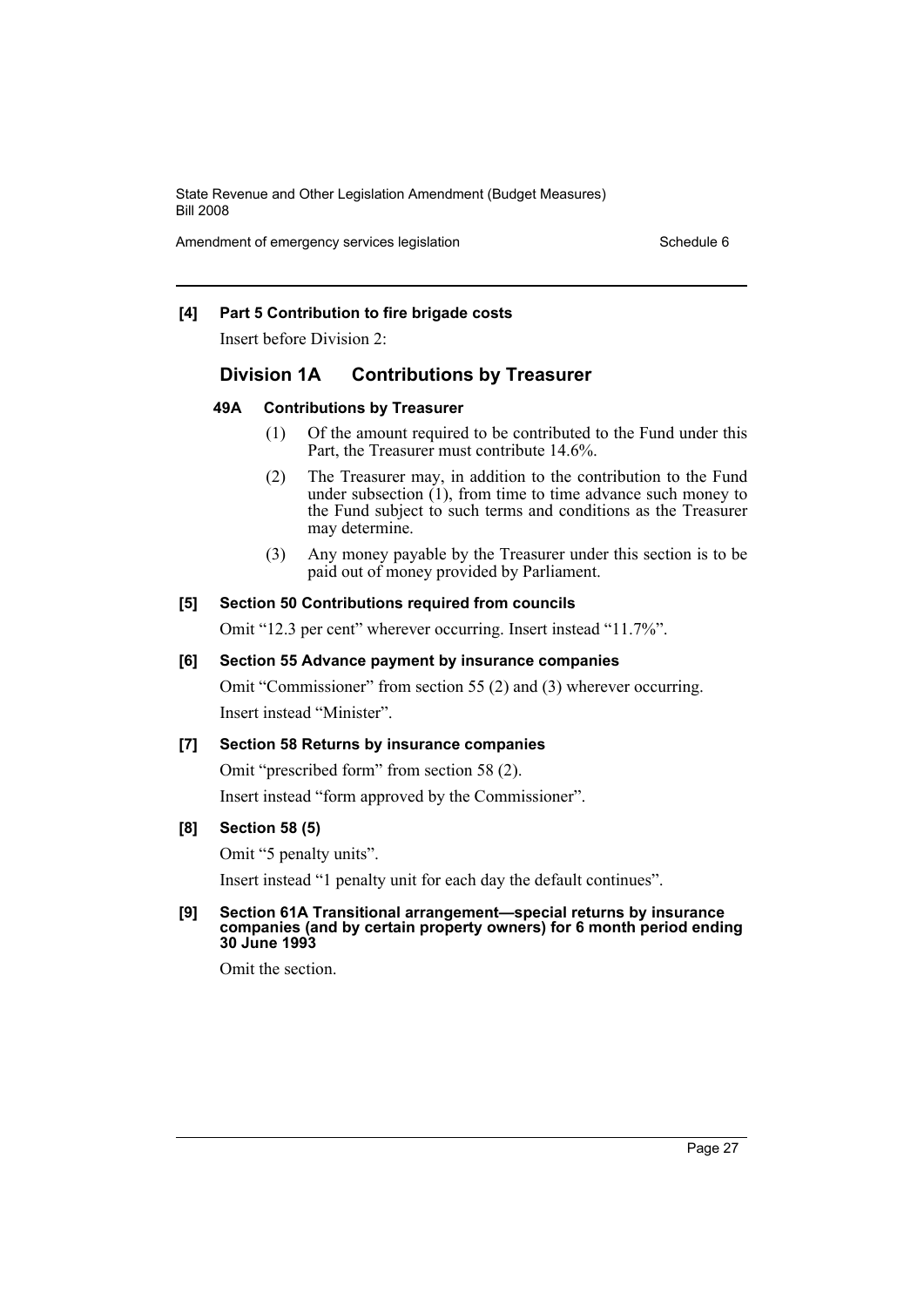Schedule 6 Amendment of emergency services legislation

### **[10] Section 64**

Omit the section. Insert instead:

### **64 New South Wales Fire Brigades Fund**

- (1) There is to be established in the Special Deposits Account in the Treasury a New South Wales Fire Brigades Fund into which are to be paid all contributions and other money received under this Part.
- (2) There is payable from the Fund:
	- (a) money to assist in meeting the costs of fire brigades expenditure, and
	- (b) all money directed to be paid from the Fund by or under this or any other Act.

### **[11] Schedule 4 Savings and transitional provisions**

Insert at the end of clause 2 (1):

*State Revenue and Other Legislation Amendment (Budget Measures) Act 2008*, but only to the extent that it amends this Act

### **Explanatory note**

**Schedule 6.1** amends the *Fire Brigades Act 1989* (the *FB Act*) to make the existing scheme for contributions to the recurrent and capital expenditure requirements of fire brigades generally consistent with the proposed scheme for the State Emergency Service and the existing scheme for rural fire brigades.

Item [1] amends section 44 of the FB Act to insert definitions of *fire brigades expenditure* and *Fund*.

Item [3] repeals sections 45–49 from, and inserts proposed sections 45–48 into, the FB Act. The new provisions replace the existing general provisions relating to estimates of expenditure to be covered by contributions and payment of contributions. They remove the existing requirement for the Treasurer's concurrence to the Minister's estimate of the expenditure that is applicable to fire districts (see proposed section 45). The amount of contributions is to be the amount determined by the Minister. Proposed sections 46 and 47 contain provisions relating to the assessment and time for payment of instalments. The current adjustment provisions are omitted and replaced by proposed section 48 which provides for shortfalls in contributions to expenditure requirements to be covered by subsequent increased contributions and for excess contributions to be allocated to the payment of subsequent years' expenditure. Item [2] makes a consequential amendment.

Item [4] inserts proposed Division 1A of Part 5 (proposed section 49) into the FB Act to require the Treasurer to contribute 14.6% of the required contributions for fire brigades expenditure.

Item [5] amends section 50 of the FB Act to reduce the contributions of councils to fire districts' expenditure from 12.3% to 11.7%.

Item [6] amends section 55 of the FB Act to confer on the Minister (rather than the Commissioner) the power to fix the percentage of premiums on which advance payments of contributions by insurance companies are to be based. This amendment is consistent with the corresponding provisions of the *Rural Fires Act 1997*.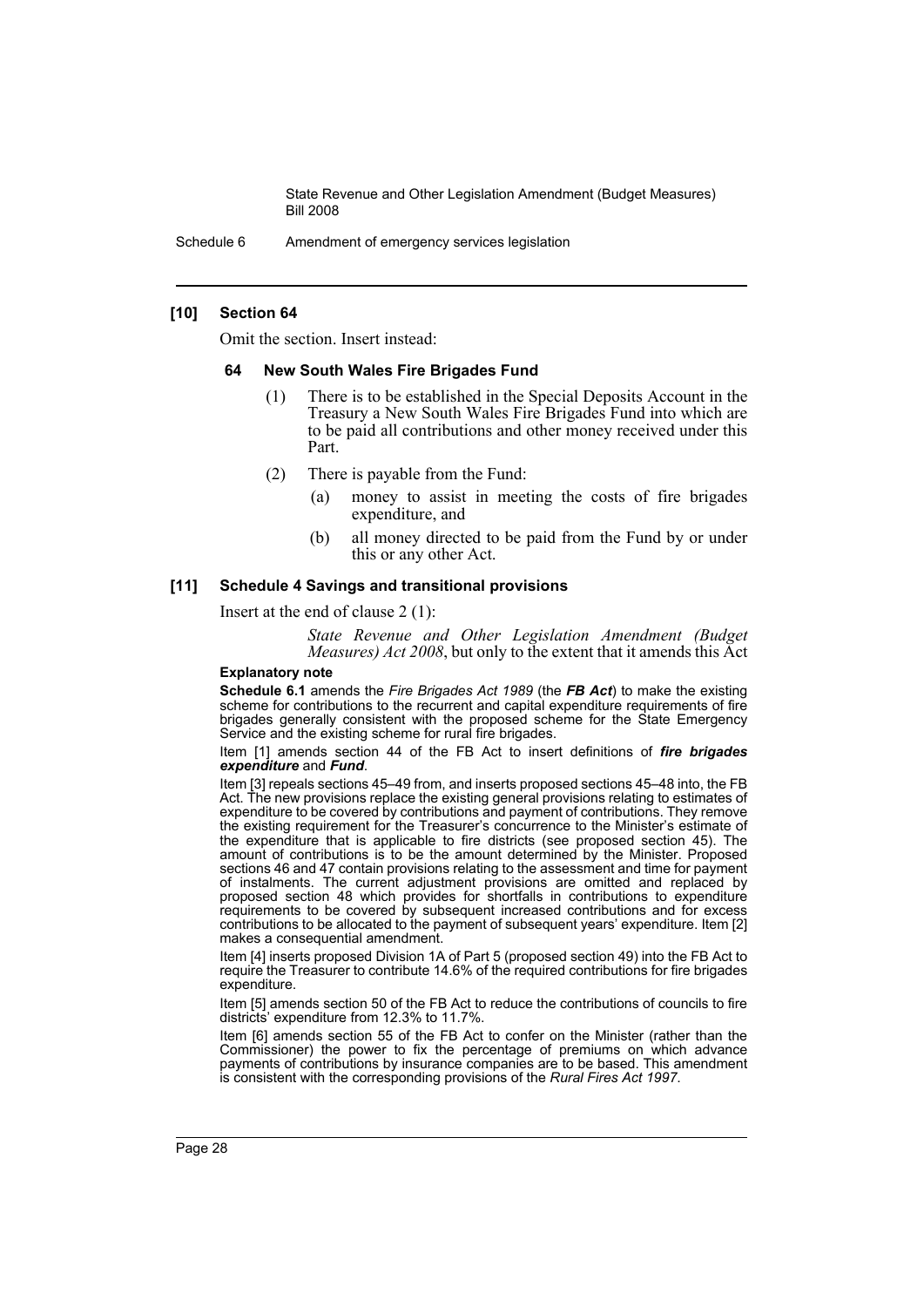Amendment of emergency services legislation Schedule 6

Item [7] amends section 58 of the FB Act to enable the form of auditor's certificate as to a return by an insurance company about insurance premiums to be approved by the Commissioner rather than prescribed by the regulations.This amendment is consistent with the corresponding provisions of the *Rural Fires Act 1997*.

Item [8] amends section 58 of the FB Act to change the penalty for the offence of an insurance company failing to lodge a return as to insurance premiums or to notify a cessation of notifiable premiums from a maximum penalty of 5 penalty units to a maximum daily penalty of 1 penalty unit.

Item [9] omits a spent transitional provision.

Item [10] substitutes section 64 of the FB Act to establish the New South Wales Fire Brigades Fund. Contributions for fire brigades expenditure are to be paid into the Fund, which is to be used to assist in meeting the costs of fire brigades expenditure.

Item [11] amends Schedule 4 to the FB Act to enable regulations containing savings or transitional provisions to be made consequent on the amendment of the FB Act by the proposed Act.

## **6.2 Rural Fires Act 1997 No 65**

### **[1] Section 101 Definitions**

Insert at the end of paragraph (b) of the definition of *rural fire brigade expenditure*:

, and

(c) capital expenditure incurred during the period in the exercise of the Commissioner's functions under this Act.

### **[2] Section 102 New South Wales Rural Fire Fighting Fund**

Omit section 102 (3) and (4).

### **[3] Section 103 Estimate to be prepared by Minister**

Omit ", subject to the concurrence of the Treasurer, adopt" from section 103 (1).

### **[4] Section 103 (1) (a)**

Insert "subject to the concurrence of the Treasurer, adopt" before "an estimate".

### **[5] Section 103 (1) (b)**

Insert "adopt" before "an estimate".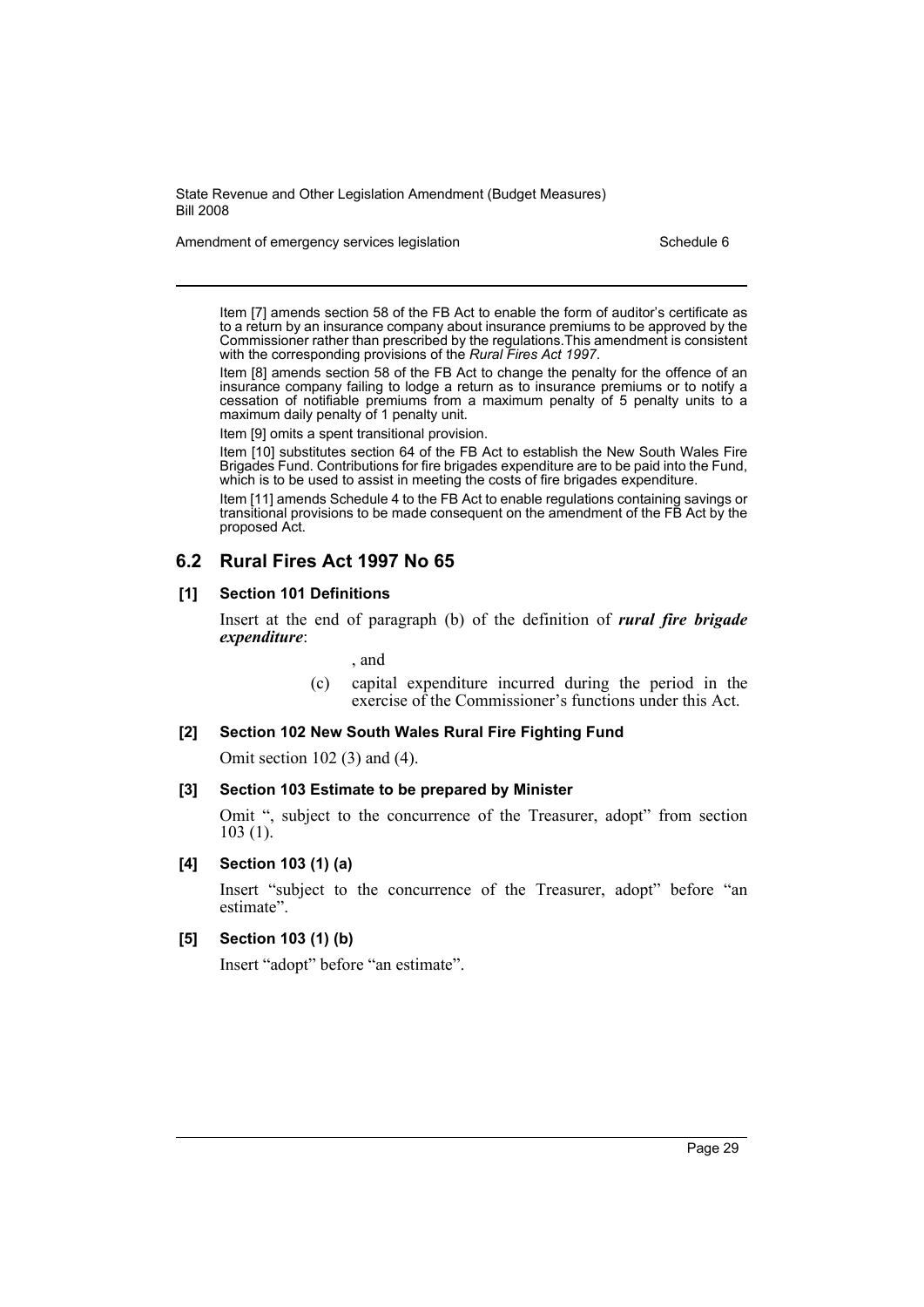Schedule 6 Amendment of emergency services legislation

### **[6] Section 103 (3)**

Insert after section 103 (2):

In determining the part of rural fire brigade capital expenditure applicable to a council, the Minister may apply such proportion of the total estimated capital expenditure to each council as the Minister thinks fit.

### **[7] Section 108 Contributions by Treasurer**

Omit "13%" from section 108 (1). Insert instead "14.6%".

### **[8] Section 109 Contributions required from councils**

Omit "13.3%" from section 109 (1). Insert instead "11.7%".

### **[9] Section 109A**

Insert after section 109:

### **109A Advance contribution payment by councils**

- (1) If the amount required to be contributed by a local government area has not been finally determined by 1 July in any financial year, the council concerned must make an advance contribution payment to the Commissioner pending the making of an estimate for that financial year for all councils.
- (2) The advance contribution payment is to be an amount determined by the Commissioner.
- (3) When the estimates for all councils are determined, the required contribution for the financial year is to be adjusted by the Commissioner having regard to the amount of the advance contribution payment.

### **[10] Section 116 Returns by insurance companies**

Omit "10 penalty units" from section 116 (4). Insert instead "20 penalty units".

### **[11] Section 117 Audit of accounts of insurance companies**

Omit "5 penalty units" from section 117 (4). Insert instead "50 penalty units".

### **[12] Section 117A**

Insert after section 117:

### **117A Returns by owners of property**

(1) If an insurance company not authorised under a law of the Commonwealth or of a State or Territory to carry on insurance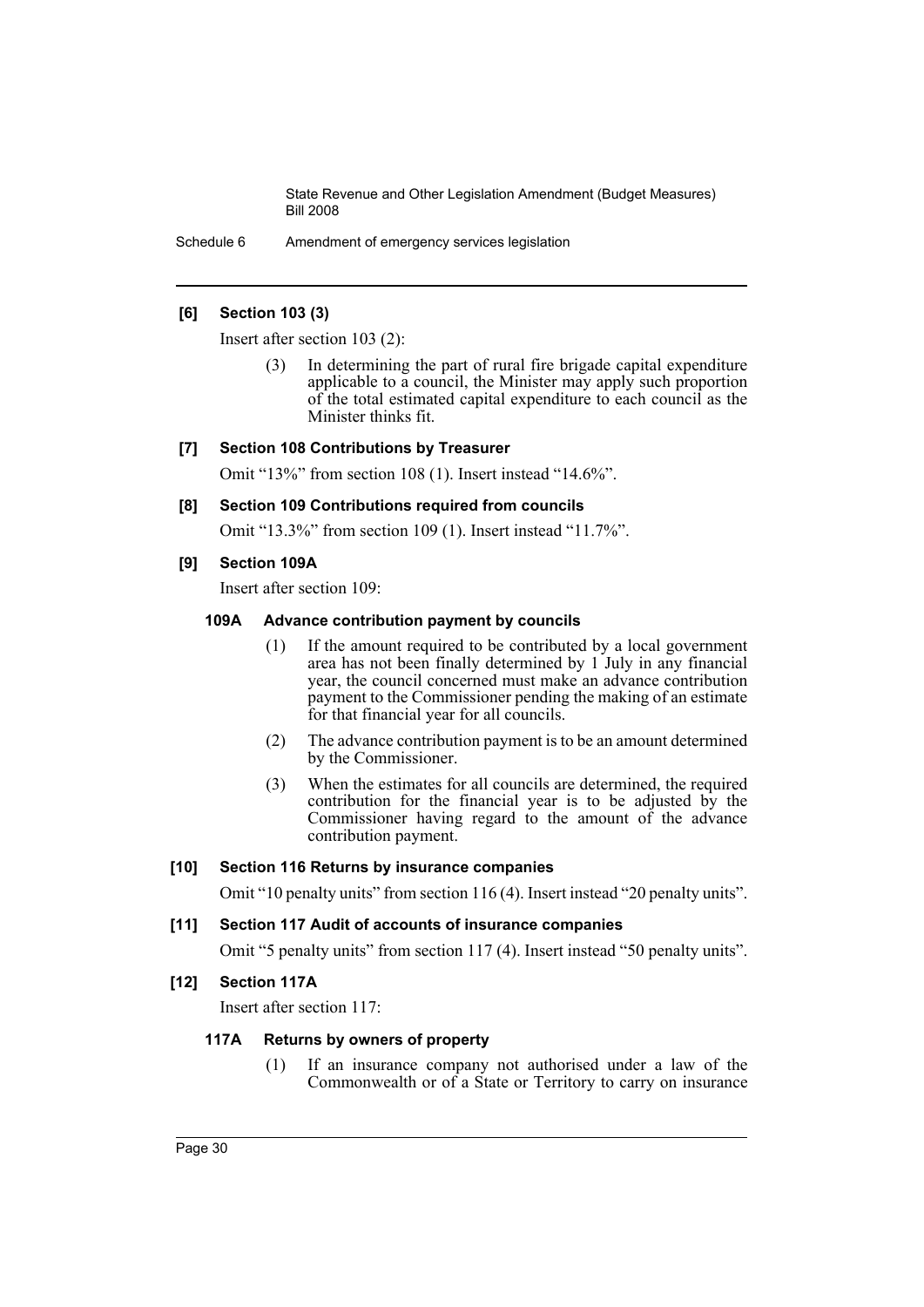Amendment of emergency services legislation Schedule 6 Schedule 6

business holds a risk in respect of property within an area to which this Act applies, the owner of the property must during September in each year, or at such other time as the Commissioner may direct and notify in the Gazette, furnish a return to the Commissioner.

- (2) The return must show the amount of the premiums paid by the owner in respect of the property to the company during the previous financial year or such other period as the Commissioner may direct.
- (3) A person who fails to lodge a return as required by this section is guilty of an offence. Maximum penalty: 20 penalty units.

### **[13] Section 118A**

Insert after section 118:

### **118A Management of unspent funds**

Any money remaining to the credit of the Service at the end of a financial year, other than money that is required to be paid to the credit of the Fund, is to be paid into the Service's operating account.

### **[14] Section 121 Distribution of annual report**

Omit the section.

### **[15] Schedule 3 Savings, transitional and other provisions**

Insert at the end of clause 1 (1):

*State Revenue and Other Legislation Amendment (Budget Measures) Act 2008*, but only to the extent that it amends this Act

#### **Explanatory note**

**Schedule 6.2** amends the *Rural Fires Act 1997* (the *RF Act*) to make the existing scheme for contributions to the recurrent expenditure requirements of rural fire brigades consistent with the proposed scheme for the State Emergency Service (contained elsewhere in the proposed Act) and makes other amendments.

Item [1] amends section 101 of the RF Act to include capital expenditure in the expenditure to be met by the contributions scheme. This amendment is consistent with the proposed scheme for the State Emergency Service. Item [5] makes a consequential amendment.

Item [2] amends section 102 of the RF Act to remove limitations relating to the quantum of Ministerial expenditure that may be paid under the contributions scheme.

Items [3]–[5] amend section 103 of the RF Act to remove the requirement for the Treasurer's concurrence to the Minister's estimate of the expenditure that is applicable to council areas.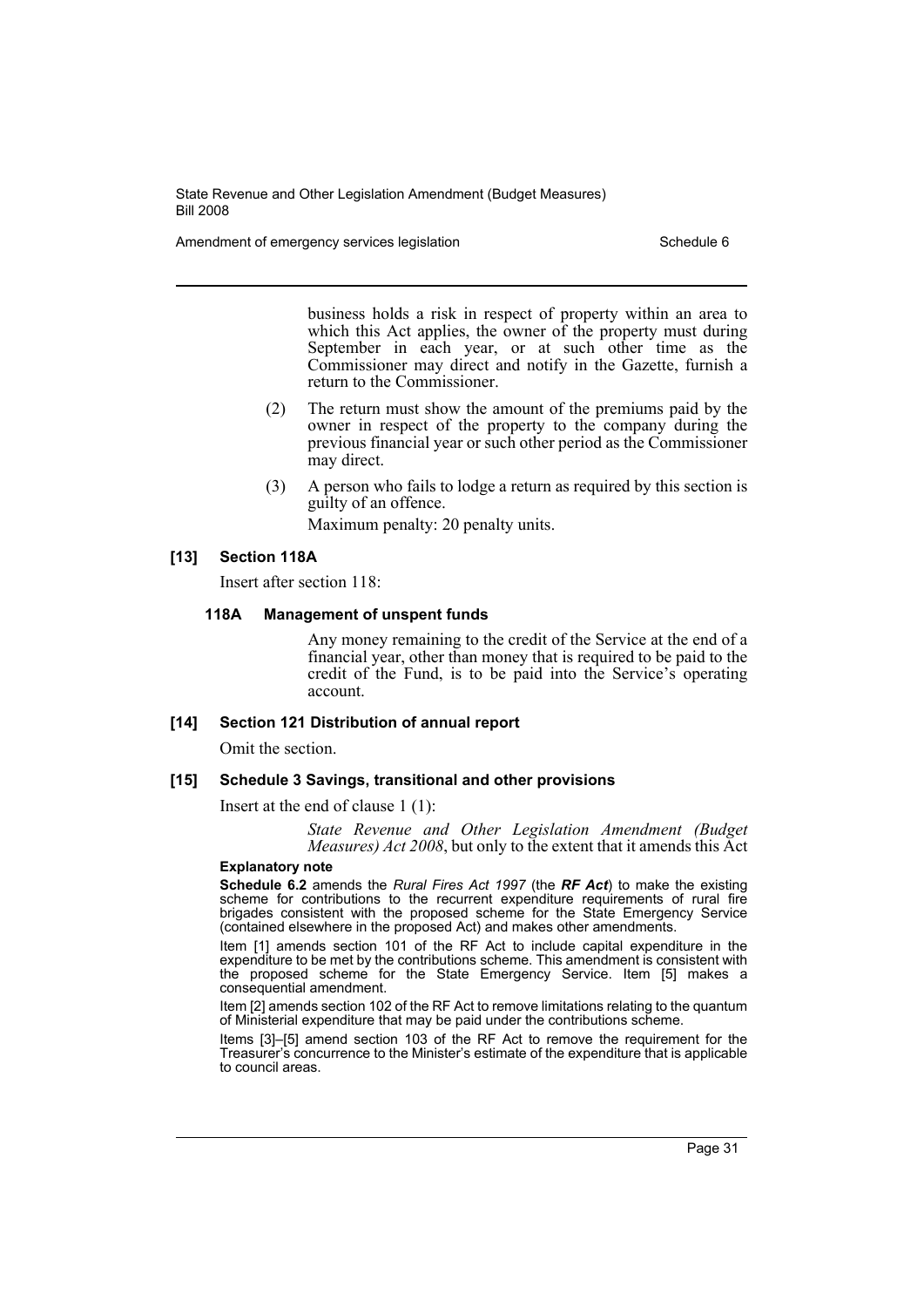Schedule 6 Amendment of emergency services legislation

Item [6] amends section 103 of the RF Act to enable the Minister to apportion expenditure applicable to each council, as the Minister thinks fit, for the purposes of determining contributions.

Item [7] amends section 108 of the RF Act to increase the required contribution of the Treasurer to rural fire brigade expenditure from 13% to 14.6%.

Item [8] amends section 109 of the RF Act to reduce the required contribution of councils to rural fire brigade expenditure for their areas from 13.3% to 11.7%.

Item [9] inserts proposed section 109A into the RF Act. The proposed section requires councils to make advance payments of contributions, as determined by the Commissioner of the NSW Rural Fire Service, if the amount of the councils' contributions are not finally determined by 1 July in any financial year. This amendment is consistent with the corresponding provisions of the *Fire Brigades Act 1989*.

Item [10] amends section 116 of the RF Act to change the penalty for the offence of an insurance company lodging a return as to insurance premiums that is false or misleading in a material particular from a maximum penalty of 10 penalty units to a maximum penalty of 20 penalty units. This amendment is consistent with the corresponding provisions of the *Fire Brigades Act 1989*.

Item [11] amends section 117 of the RF Act to change the penalty for offences relating to the audit of accounts of insurance companies from a maximum penalty of 5 penalty units to a maximum penalty of 50 penalty units. This amendment is consistent with the corresponding provisions of the *Fire Brigades Act 1989*.

Item [12] inserts proposed section 117A into the RF Act. The proposed section requires returns to be lodged as to premiums by property owners who are insured by non-regulated insurers. This amendment is consistent with the corresponding provisions of the *Fire Brigades Act 1989*.

Item [13] inserts proposed section 118A into the RF Act. The proposed section requires money remaining to the credit of the NSW Rural Fire Service at the end of a financial year (other than money required to be paid to the New South Wales Rural Fire Fighting Fund) to be paid to the Service's operating fund. This amendment is consistent with the corresponding provisions of the *Fire Brigades Act 1989*.

Item [14] omits a provision relating to the distribution of annual reports of the New South Wales Rural Fire Fighting Fund.

Item [15] amends Schedule 3 to the RF Act to enable regulations containing savings or transitional provisions to be made consequent on the amendment of the RF Act by the proposed Act.

### **6.3 State Emergency Service Act 1989 No 164**

**[1] Part 5A**

Insert after Part 5:

# **Part 5A State Emergency Service Fund**

**Note.** This Part requires local government councils and insurance companies to contribute, along with the State Government, to the costs of State Emergency Service expenditure. The total amount required to be contributed is based on estimated State Emergency Service expenditure.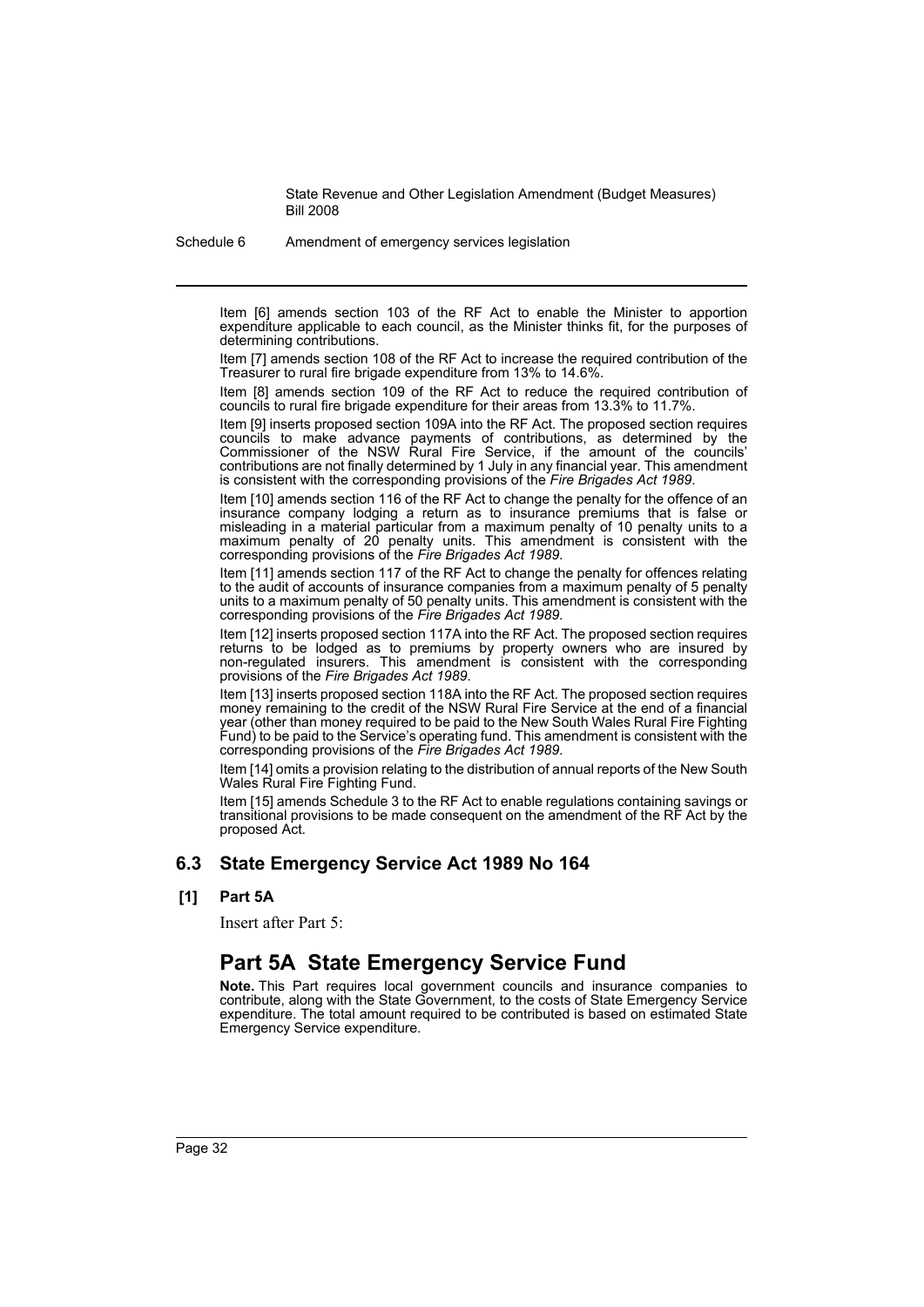Amendment of emergency services legislation Schedule 6

### **Division 1 Preliminary**

### **24A Definitions**

In this Part:

*Fund* means the State Emergency Service Fund established under section 24B.

*insurance company* means any body corporate, partnership, association, underwriter or person that or who:

- (a) issues or undertakes liability under policies of insurance against loss of or damage to any property situated in New South Wales, or
- (b) receives premiums in respect of such policies of insurance on behalf of or for transmission to any body corporate, partnership, association, underwriter or person outside New South Wales.

*State Emergency Service expenditure*, in relation to a specified period, means the aggregate of:

- (a) recurrent expenditure incurred during the period in the exercise of the State Emergency Service's functions under this Act, and
- (b) capital expenditure incurred during the period in the exercise of the State Emergency Service's functions under this Act, and
- (c) recurrent expenditure incurred during the period in respect of the administrative costs of the Service or the Minister incurred under the authority of this Act.

### **Division 2 The Fund**

### **24B State Emergency Service Fund**

- (1) There is to be established in the Special Deposits Account in the Treasury a State Emergency Service Fund into which are to be paid all contributions and other money received under this Part.
- (2) There is payable from the Fund:
	- (a) money to assist in meeting the costs of State Emergency Service expenditure, and
	- (b) all money directed to be paid from the Fund by or under this or any other Act.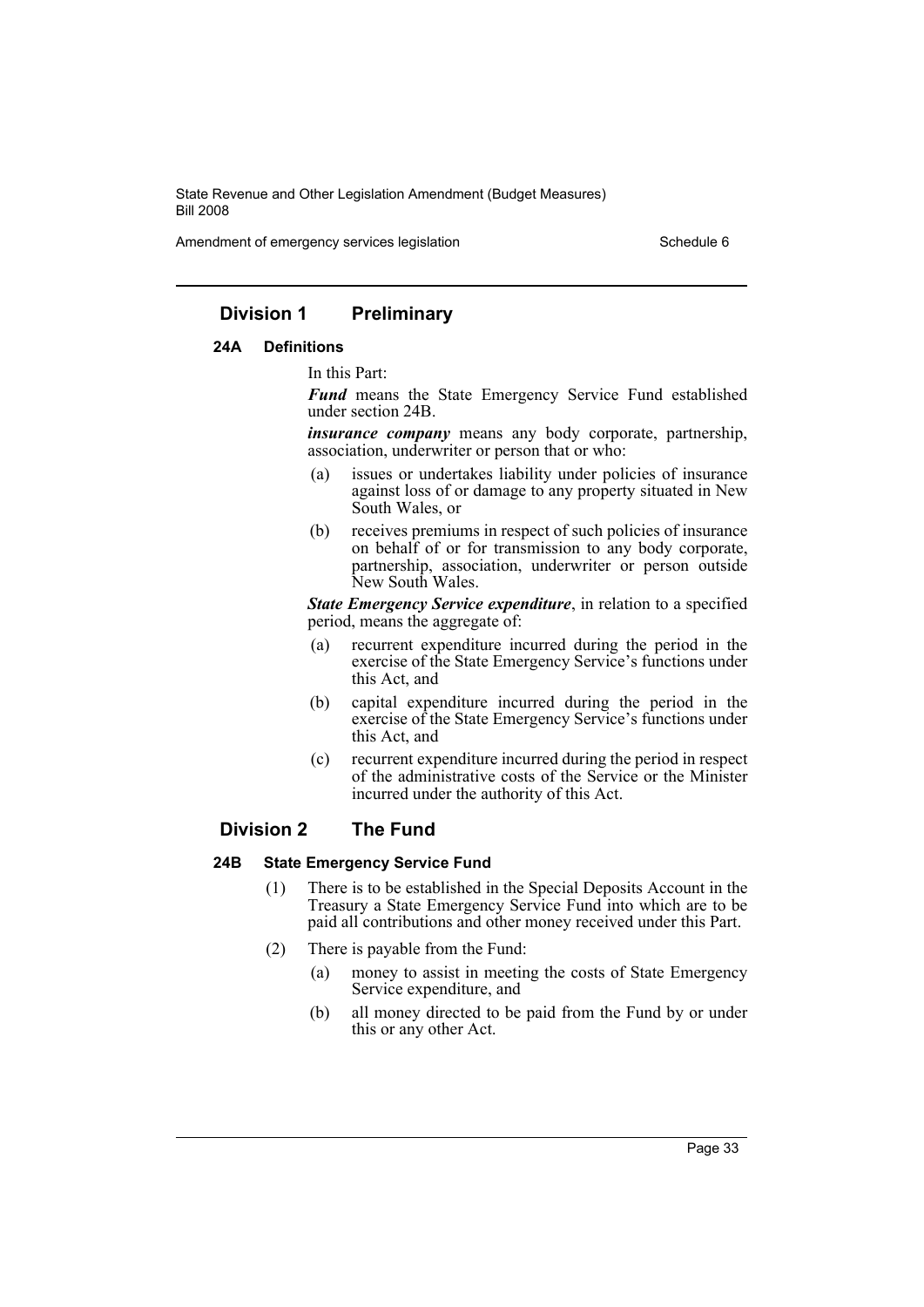### **Division 3 Estimates of Fund expenditure and contributions**

### **24C Estimate to be prepared by Minister**

- (1) The Minister must, before or as soon as practicable after the end of a financial year, prepare and:
	- (a) subject to the concurrence of the Treasurer, adopt an estimate of the probable State Emergency Service expenditure, and
	- (b) adopt an estimate of the parts of such expenditure applicable to each area of council,

for the next financial year.

- (2) In determining the part of State Emergency Service capital expenditure applicable to a council, the Minister may apply such proportion of that expenditure to each council as the Minister thinks fit.
- (3) Before preparing the estimate, the Minister is to consider the report and recommendation of the Director-General in respect of the matters referred to in subsection (1).
- (4) The total amount required to be contributed under this Part for a financial year is the amount of the estimate of the probable State Emergency Service expenditure, subject to this Part.

### **24D Councils to furnish information to Minister**

For the purpose of enabling the Minister to prepare the estimates referred to in section 24C a council must, at such times and in such manner as the Director-General may require, furnish to the Director-General such information relating to the Service, SES units or emergency officers, the equipment of the Service and such other matters relating to the organisation of the Service as the Director-General may require.

### **24E Times for instalment payments**

The contributions payable under this Part (including advance payments) are to be paid on or before 1 July, 1 October, 1 January and 1 April in each financial year, or on or before such other days as the Director-General may direct and notify to the contributors concerned.

### **24F Contributions due and payable within 60 days of assessment**

(1) Contributions payable under this Part are due and payable on assessment by the Minister and any such contribution not paid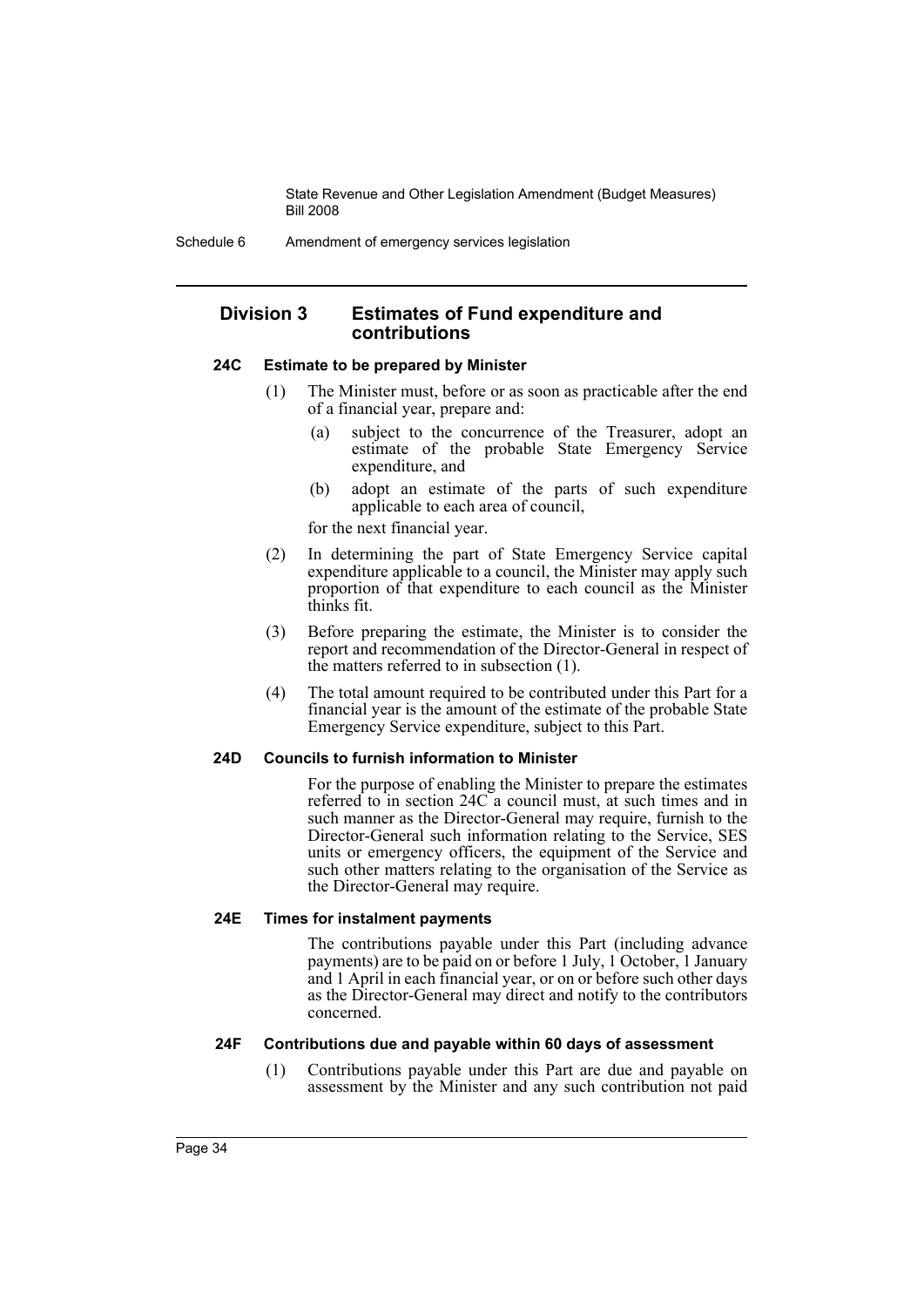Amendment of emergency services legislation Schedule 6 Schedule 6

within 60 days of the date of assessment shown on the assessment notice is, unless the Minister otherwise determines, to be increased by 10% of the amount of the contribution payable.

(2) Contributions or any part of contributions not paid by any insurance company or council within 90 days of the date of assessment and all penalties incurred in respect of failure to pay any contribution constitute a debt due and payable to the Minister and are recoverable in any court of competent jurisdiction by the Minister.

### **24G Deficits and excesses in contributions**

- (1) If, in any financial year, the amount received by the Minister from contributions under this Part falls short of the expenditure based on the estimate for that financial year, the deficit is to be added to the estimate of expenditure for the following year and the contributions are to be increased accordingly.
- (2) If the amount received by the Minister in any financial year from contributions under this Part exceeds the expenditure based on the estimate for that financial year, then the excess is to be treated as a credit in favour of the estimated income of the following year and the contributions reduced accordingly.
- (3) For the purposes of this section any deficit or excess in respect of any financial year is to be the deficit or excess as certified by the Auditor-General.

# **Division 4 Contributions by Treasurer**

# **24H Contributions by Treasurer**

- (1) Of the amount required to be contributed to the Fund, the Treasurer must contribute 14.6%.
- (2) The Treasurer may, in addition to the contribution to the Fund under subsection (1), from time to time advance such money to the Fund subject to such terms and conditions as the Treasurer may determine.
- (3) Any money payable by the Treasurer under this section is to be paid out of money provided by Parliament.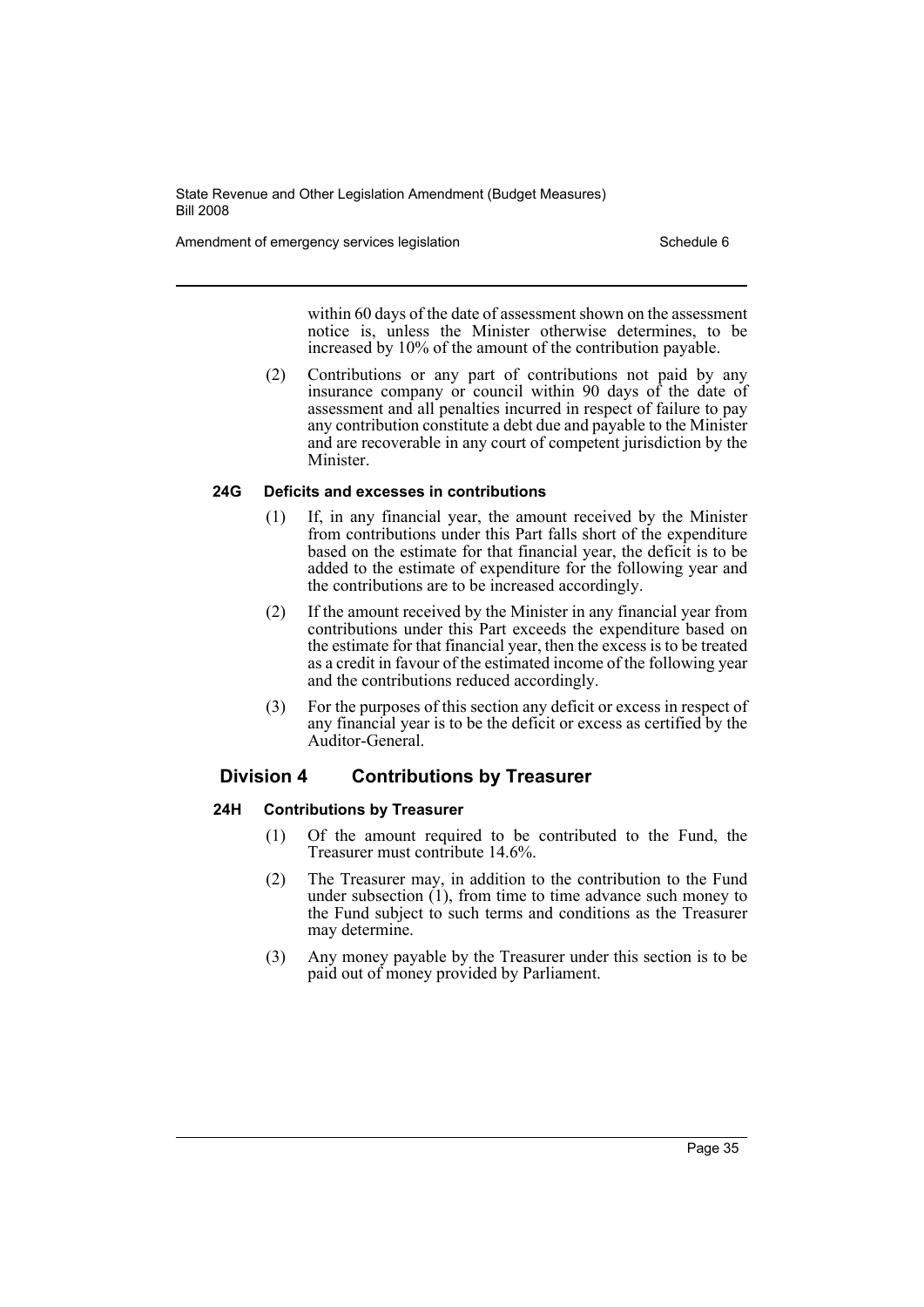# **Division 5 Contributions by local government areas**

### **24I Contributions required from councils**

- (1) Of the amount required to be contributed to the Fund, 11.7% is to be contributed by the councils of each local government area or areas the whole or part of which is within a region.
- (2) Funds of a council derived from donations and other voluntary contributions made for the purposes of this Act may not be used towards payments by the council under subsection (1) unless the Minister so approves.

## **24J Determination of contributions of councils**

- (1) The contributions of councils are to be determined as follows:
	- (a) that part of the estimated expenditure applicable to any region that is to be contributed by councils is to be contributed by those councils the areas or any parts of which are within the region,
	- (b) the total amount of the contribution of any council is to be determined by the Minister.
- (2) The amount of the contribution payable by any council may be raised if necessary, and despite any statutory limit of such rates, by an increase of the ordinary rate by such a sum in the dollar as will be sufficient to provide the amount of the contribution, and that increase is for all purposes to be taken to form part of the ordinary rate.
- (3) Every council and every officer of the council must, when so required by the Minister, furnish the Minister with all such documents, papers and information as the Minister may require to determine the contribution of the council.

# **24K Advance contribution payment by councils**

- (1) If the amount required to be contributed by a local government area has not been finally determined by 1 July in any financial year, the council concerned must make an advance contribution payment to the Director-General pending the making of an estimate for that financial year for all councils.
- (2) The advance contribution is to be an amount determined by the Director-General.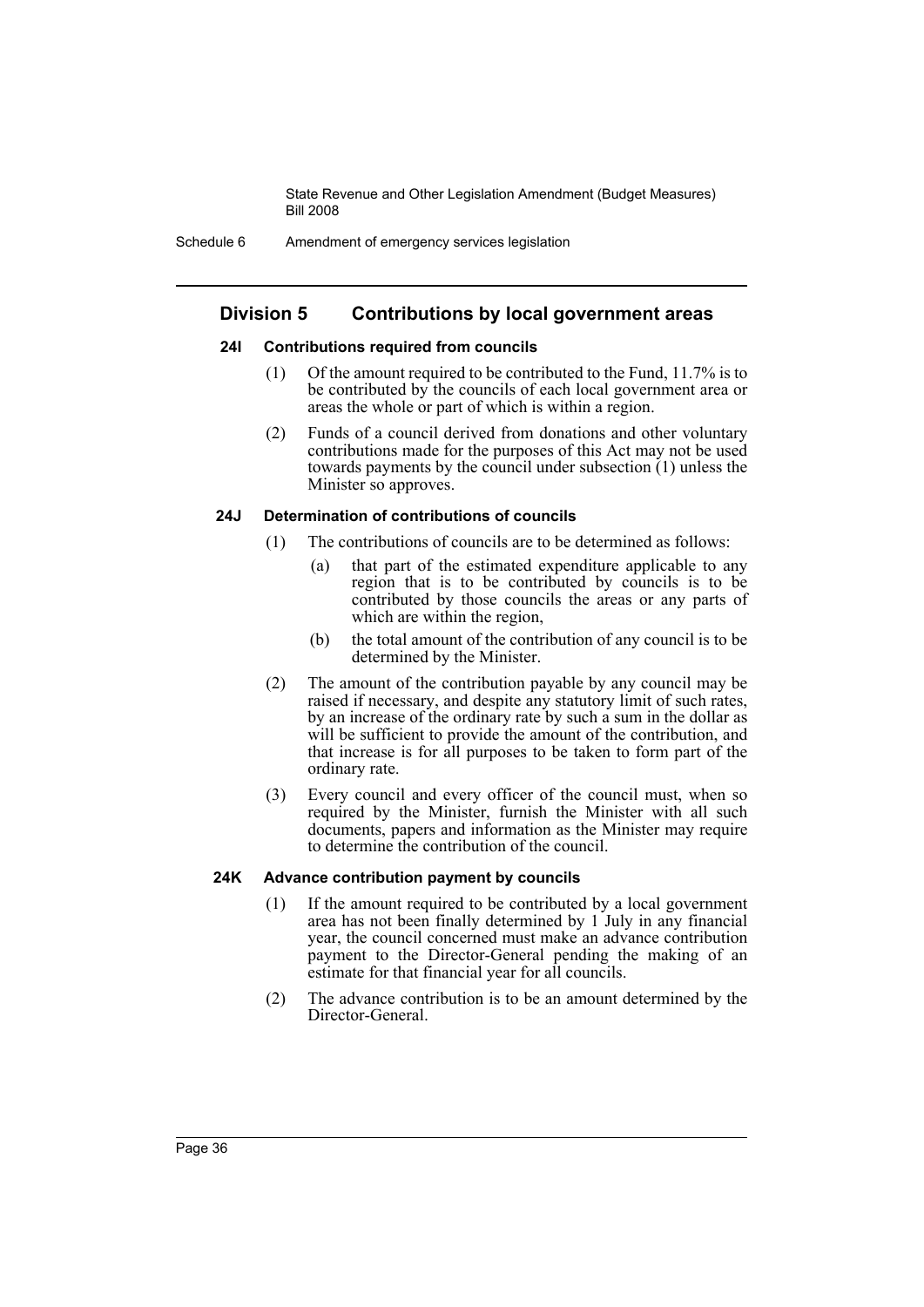Amendment of emergency services legislation Schedule 6 Schedule 6

(3) When the estimates for all councils are determined, the required contribution for the financial year is to be adjusted by the Director-General having regard to the amount of the advance contribution payment.

# **Division 6 Contributions by insurance companies**

### **24L Contributions required from insurance companies**

Of the total amount required to be contributed to the Fund for a financial year, 73.7% is to be contributed by insurance companies in accordance with this Division.

# **24M Advance payment by insurance companies**

- (1) An insurance company must, in each financial year, make an advance payment to the Director-General pending an assessment under section 24F.
- (2) The advance payment is to be an amount equal to the percentage fixed by the Minister in respect of that year of the total amount of the premiums subject to contribution under subsection (4) received by or due to the company during the financial year that ended one year before the financial year for which the advance payment is due.
- (3) The percentage fixed by the Minister is to be the percentage that will provide the total amount to be contributed under this Part by all insurance companies in respect of all regions in the financial year for which the contribution is required.
- (4) The amount of the premiums under any class of policies of insurance specified in Schedule 2 that is to be subject to contribution under this section is as indicated in that Schedule in respect of that class of policies of insurance.
- (5) If the Minister is satisfied that at least two-thirds of the insurance companies liable to contribute under this section desire that Schedule 2 be amended in a certain manner, and the Director-General recommends the amendment, the Minister may by notice published in the Gazette, amend that Schedule accordingly.
- (6) Any such amendment takes effect from 1 July, or such other date following publication of the notice as the Minister directs in the notice.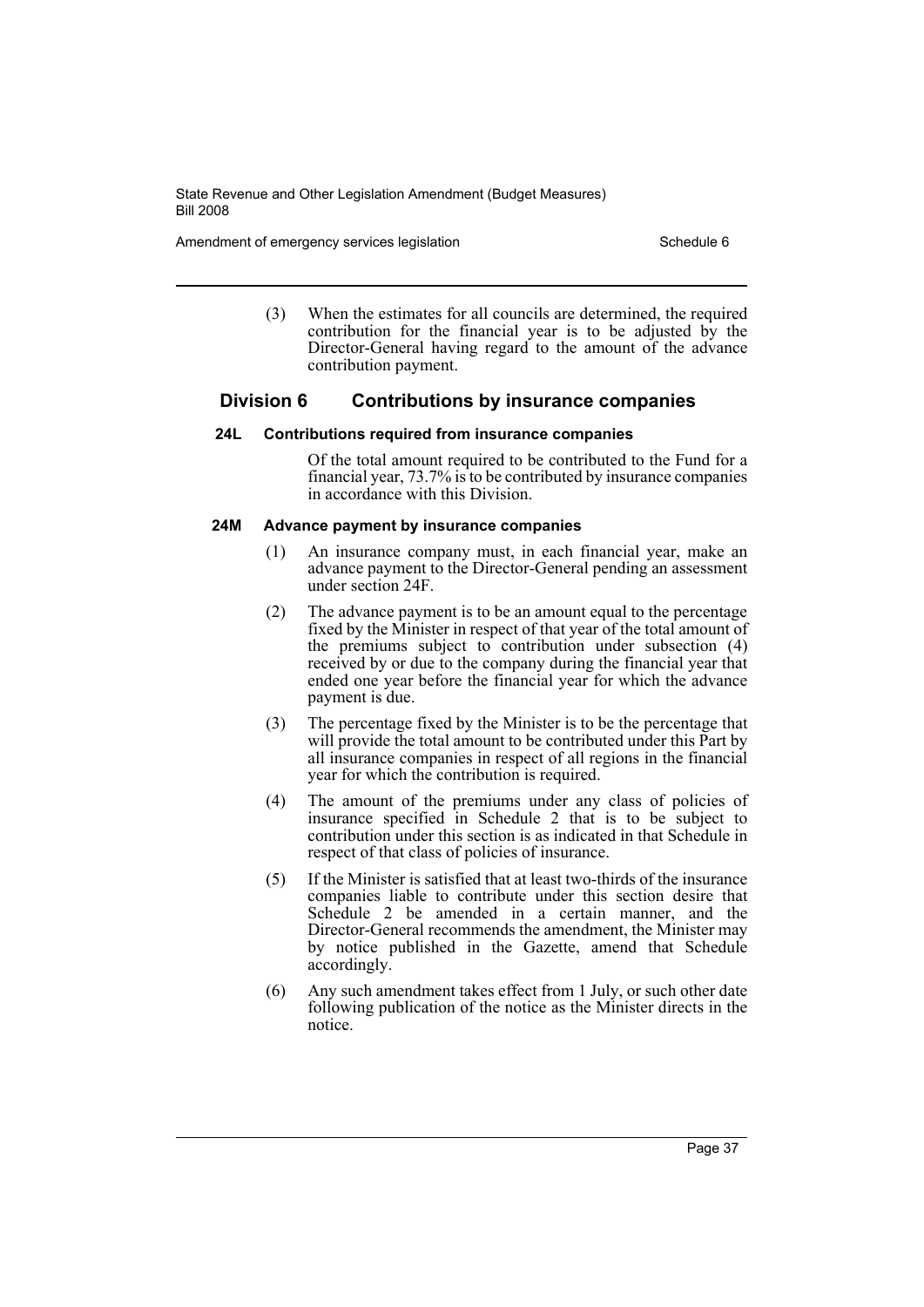Schedule 6 Amendment of emergency services legislation

### **24N Definition of "total amount of the premiums"**

For the purposes of this Division:

*total amount of the premiums* includes any brokerage or commission paid or due to be paid or allowed on:

- (a) any such premium, or
- (b) any bonuses or return premiums allowed in respect of any policy of insurance the subject of any such premium, or
- (c) such part of the premiums received by or due to the company as is paid or due to be paid by way of reinsurance by the company to any other insurance company in New South Wales,

but does not include stamp duty payable in respect of any policy of insurance the subject of any such premium.

### **24O Adjustments**

(1) If an insurance company submits a return under this Division in a financial year, the Director-General is to notify the company of the required contribution in relation to the company for that year assessed in accordance with the following formula:

required contribution =  $\frac{a \times b}{c}$ 

where:

*a* is the total amount of premiums subject to contribution specified in the return made by the company,

*b* is the total amount to be contributed under this Division by all insurance companies in respect of the year to which the return relates,

*c* is the total amount of all premiums subject to contribution specified in returns under this Division made by all insurance companies in respect of that year.

- (2) If the required contribution assessed in relation to an insurance company for a financial year is greater than the advance payment required to be made under this Division by the company for that financial year, the company must, not later than 31 December in the financial year in which the assessment is made or such later day as may be approved by the Director-General, pay to the Director-General the amount of the difference between the advance payment and the assessed amount.
- (3) If the required contribution is assessed for a financial year in which the company did not make an advance payment under this Division, the company must, not later than 31 December in the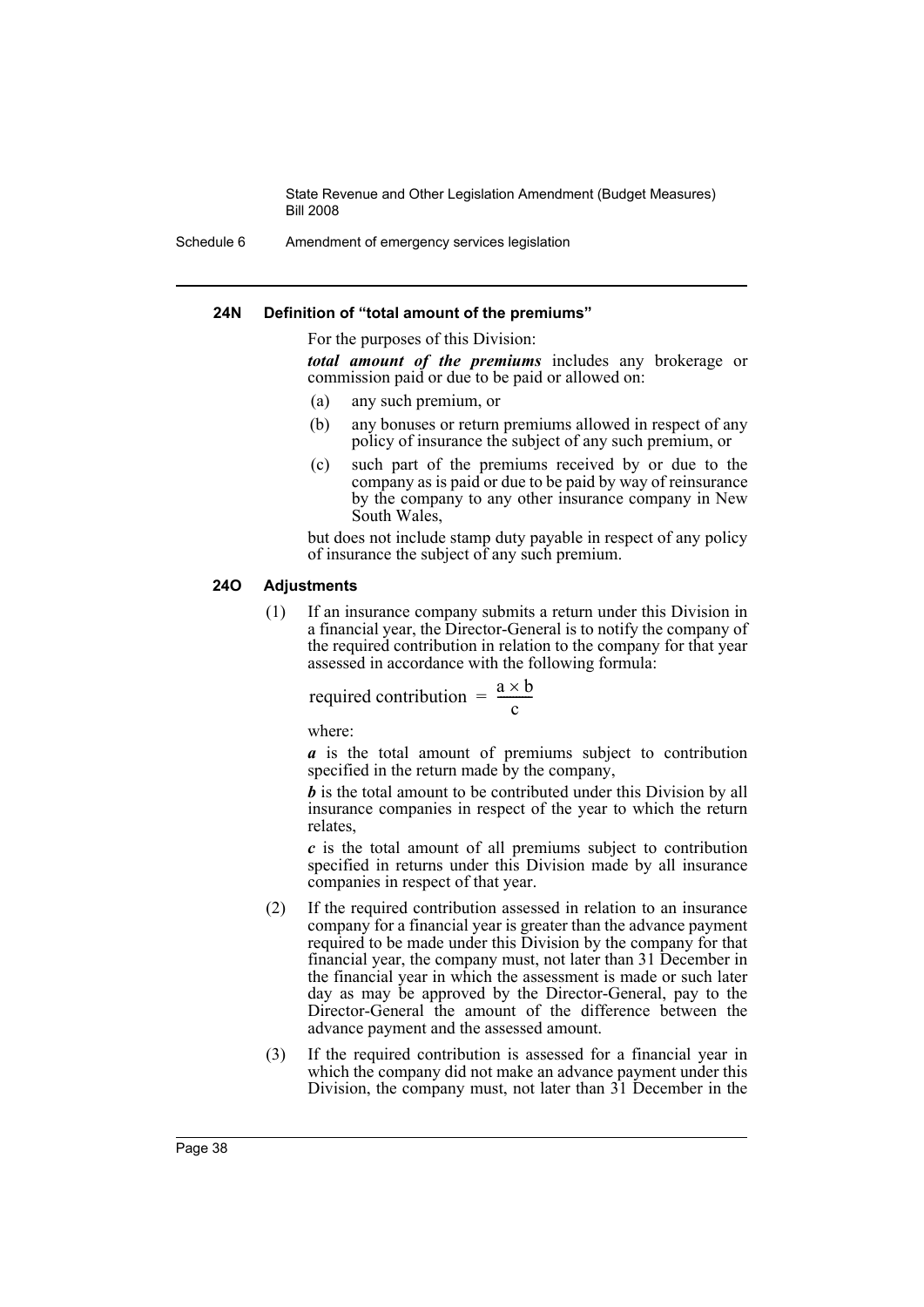Amendment of emergency services legislation Schedule 6 Schedule 6

financial year in which the assessment is made or such later day as may be approved by the Director-General, pay the amount assessed to the Director-General.

- (4) If the required contribution assessed for a financial year is less than the amount of the advance payment required to be made under this Division by the company for that financial year, the Director-General is to credit the amount of the difference against:
	- (a) any instalments that remain to be paid in respect of the advance payment for the financial year in which the assessment is made, and
	- (b) any instalments that will be required to be paid in respect of the advance payment to be made during the following financial year,

in such manner as the Director-General may determine and, if any balance is outstanding at the end of the financial year referred to in paragraph (b), the Director-General is to pay the amount outstanding to the company not later than the next 30 June.

- (5) If an insurance company:
	- (a) is entitled to a credit referred to in subsection (4) in respect of an advance payment under this Division, and
	- (b) did not receive, and was not entitled to receive, in the financial year in which the advance payment was made, any premium in respect of which it would have been required by this Division to submit a return, and
	- (c) the liabilities of the company in relation to the contributions under this Part have been discharged,

the Director-General must, as soon as practicable, pay to the company the amount of the credit or, as the case may be, the balance outstanding.

# **24P Liability of owner where foreign insurer involved**

- (1) This section applies to a person who is the owner of property in respect of which an insurance company has received a premium referred to in section 24N if the insurance company is not authorised under a law of the Commonwealth or of a State or Territory to carry on insurance business.
- (2) The Director-General may notify a person to whom this section applies that the person is to be responsible for the contributions required to be paid by the insurance company under this Part because of premiums received by the company in respect of the person's property, and in such a case: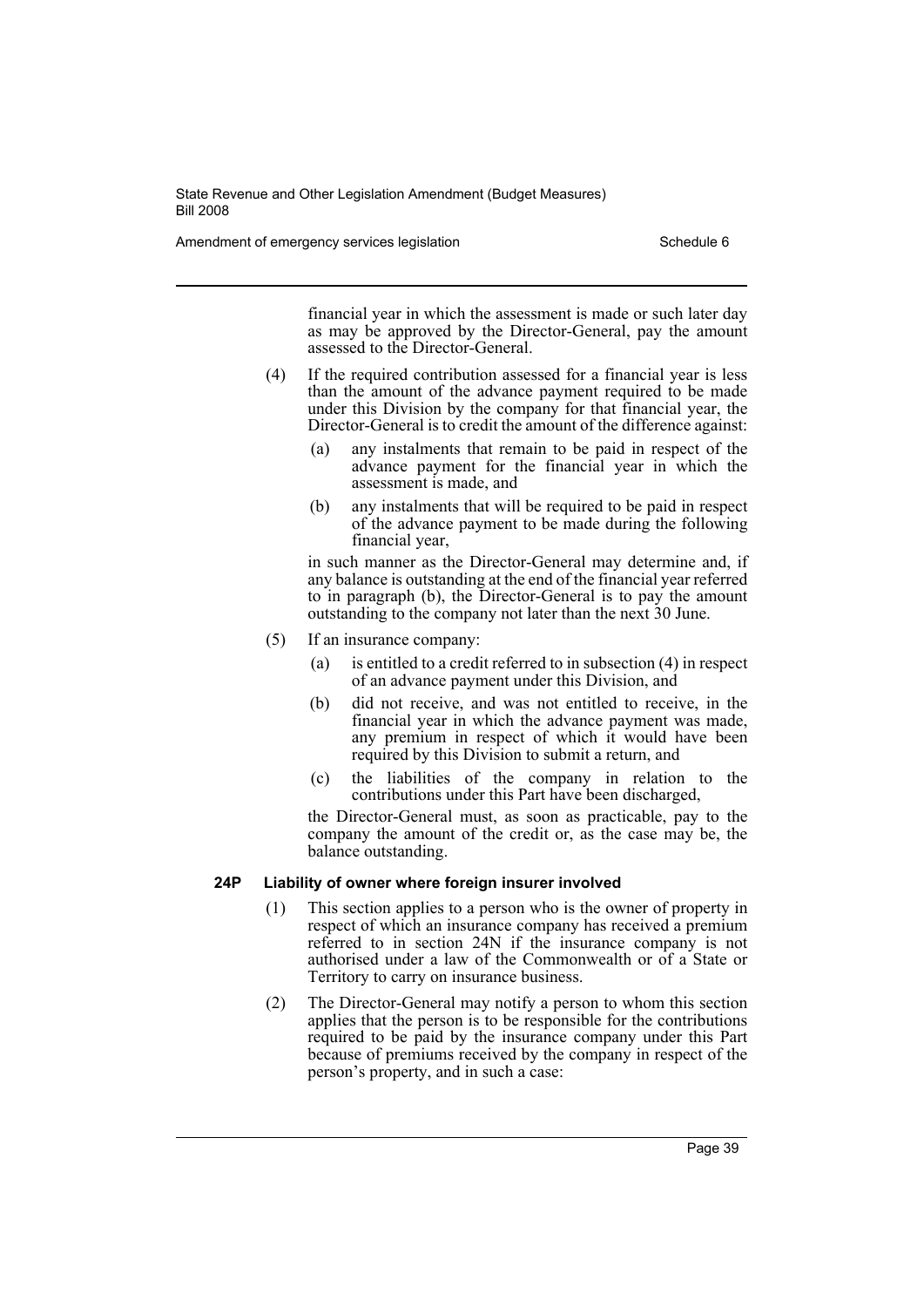Schedule 6 Amendment of emergency services legislation

- (a) the person must pay to the Director-General any amounts that would otherwise be payable by the company under this Part in respect of those premiums, and
- (b) the provisions of this Division are to apply to the person as if the person were the insurance company that received those premiums, subject to any modification of those provisions required by the regulations.
- (3) An owner who fails to pay such an amount within 30 days after it falls due is guilty of an offence.

Maximum penalty: 10 penalty units.

- (4) The amount of such a payment may be deducted from any premium recoverable in the State by or on behalf of the company on the issue or renewal of any insurance policy on the property or may be recovered from the company as a debt by the person making the payment.
- (5) This section applies whether the premium concerned was received in or outside the State.

# **24Q Returns by insurance companies**

- (1) An insurance company must during September in each financial year, or at such other time during the financial year as the Director-General may notify in the Gazette, submit to the Director-General:
	- (a) a return in the approved form showing the total amount of premiums received by or due to the company for the previous financial year in respect of the insurance against loss of or damage to any property in the State under the classes of policies specified in Schedule 2, and
	- (b) a certificate in the approved form from an auditor.
- (2) An insurance company that ceases to receive, and to be entitled to receive, any premiums in respect of which it would have been required by this section to submit a return must, within 30 days, notify the Director-General accordingly in writing.
- (3) If a notification under subsection (2) is received by the Director-General:
	- (a) before 31 March in a financial year—the company is not discharged from its liability to pay any unpaid instalments of its advance payment under section 24M for that year, or
	- (b) on or after 31 March in a financial year—the company is not discharged from its liability to pay any unpaid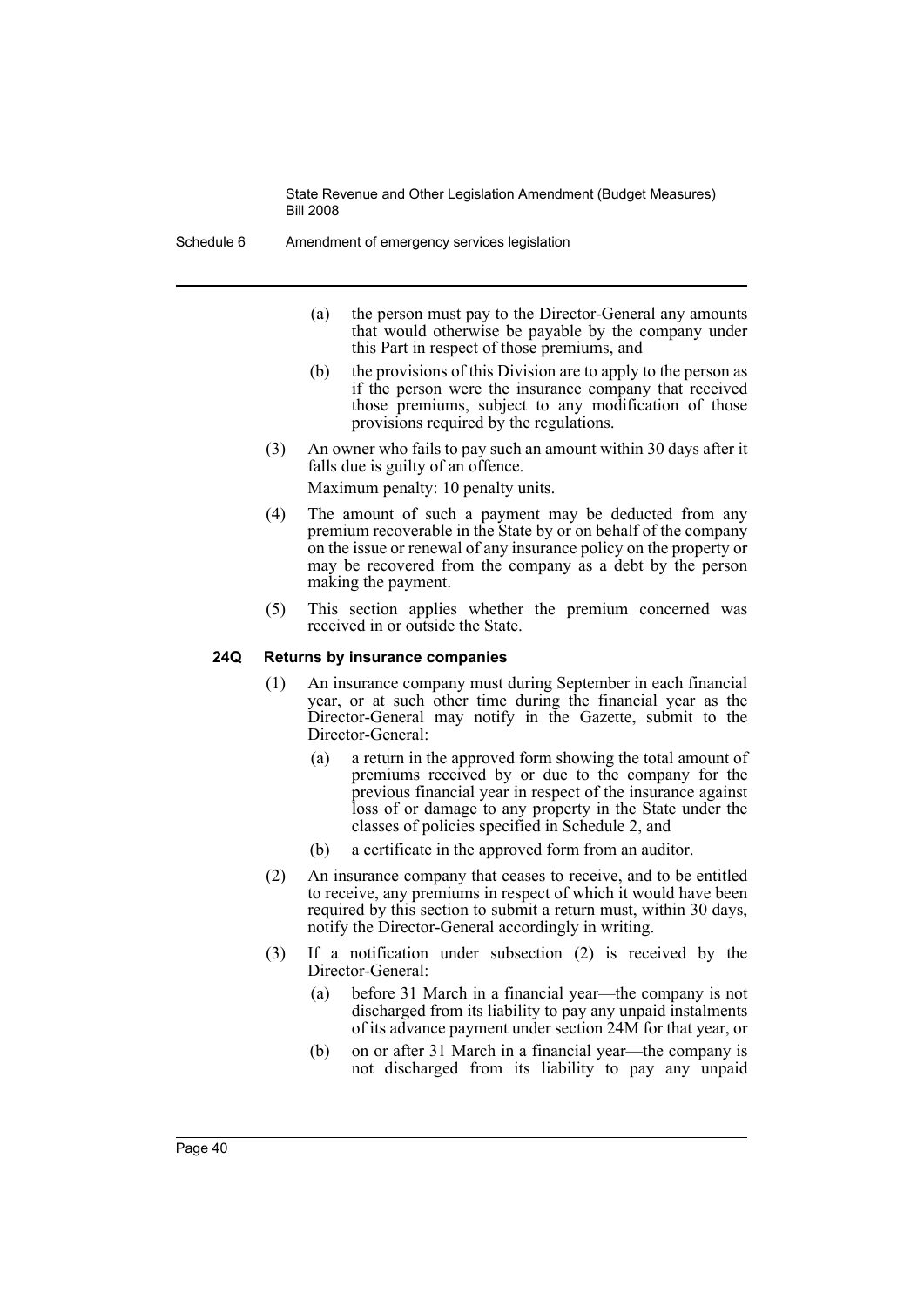Amendment of emergency services legislation Schedule 6

instalments of its advance payment for that year or its advance payment for the next financial year.

- (4) An insurance company is guilty of an offence if it:
	- (a) fails to lodge a return or notify the Director-General as required by this section, or
	- (b) lodges a return under this section that is false or misleading in a material particular.

Maximum penalty (subsection (4)):

- (a) under paragraph (a)—1 penalty unit for each day the default continues, or
- (b) under paragraph (b)—20 penalty units.

# **24R Returns by owners of property**

- (1) If an insurance company not authorised under a law of the Commonwealth or of a State or Territory to carry on insurance business holds a risk in respect of property within an area to which this Act applies, the owner of the property must during September in each year, or at such other time as the Director-General may direct and notify in the Gazette, furnish a return to the Director-General.
- (2) The return must show the amount of the premiums paid by the owner in respect of the property to the company during the previous financial year or such other period as the Director-General may direct.
- (3) A person who fails to lodge a return as required by this section is guilty of an offence.

Maximum penalty: 20 penalty units.

### **24S Audit of accounts of insurance companies**

- (1) At the request of the Minister, the Auditor-General may examine and audit, or cause to be examined and audited, the accounts (and any books and documents relating to the accounts) of any insurance company liable to pay contributions under this Part.
- (2) The examination and audit is to be in respect of matters relating to or arising out of the provisions of this Part.
- (3) The Auditor-General is to forward a report on the audit to the Minister as soon as practicable after it is completed.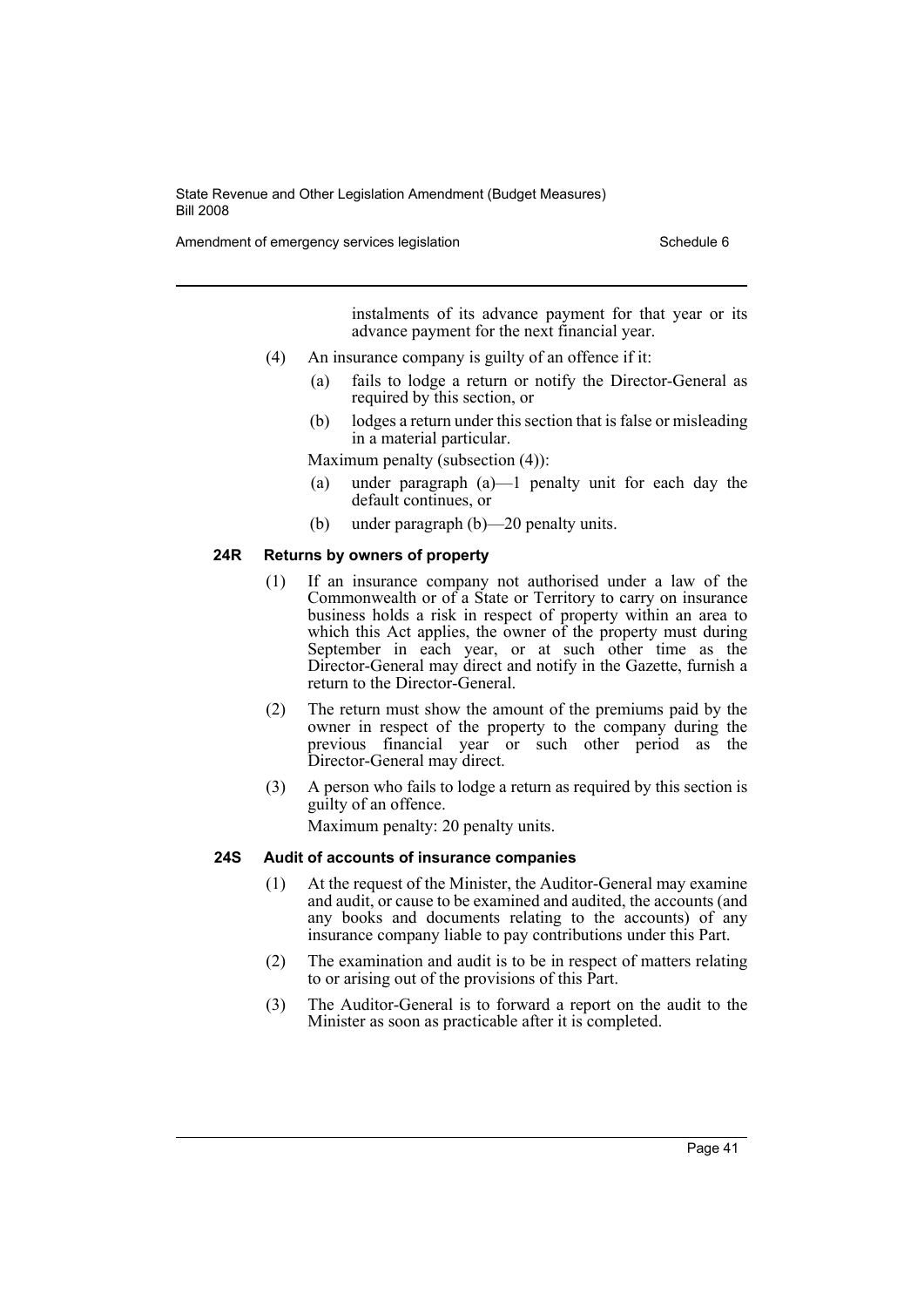Schedule 6 Amendment of emergency services legislation

- (4) It is an offence for a person:
	- (a) to obstruct the Auditor-General, or any person acting on behalf of the Auditor-General, when exercising functions under this section, or
	- (b) to fail, without lawful excuse when requested to do so for the purposes of this section by the Auditor-General or a person so acting, to produce any account, book or record in the person's possession or under the person's control, or
	- (c) to fail to answer any question asked by the Auditor-General or a person so acting, for the purposes of this section.

Maximum penalty: 50 penalty units.

# **Division 7 Miscellaneous**

### **24T Application of the Fund**

- (1) Money to the credit of the Fund may be applied by the Treasurer in or towards State Emergency Service expenditure incurred under the authority of this Act.
- (2) The Treasurer may pay such money out of the Fund on the certificate of the Minister.

## **24U Management of unspent funds**

Any money remaining to the credit of the State Emergency Service at the end of a financial year, other than money that is required to be paid into the Fund, is to be paid into the Service's operating account.

### **24V Disposal by councils of equipment purchased from Fund**

- (1) A council must not sell or dispose of any equipment purchased or constructed wholly or partly from money to the credit of the Fund without the written consent of the Director-General.
- (2) There is to be paid to the credit of the Fund:
	- (a) if the whole of the cost of the purchase or construction of any equipment was met by money to the credit of the Fund:
		- (i) an amount equal to the proceeds of sale of any such equipment, and
		- (ii) any amount recovered (whether under a policy of insurance or otherwise) in respect of the damage to, or destruction or loss of, any such equipment, and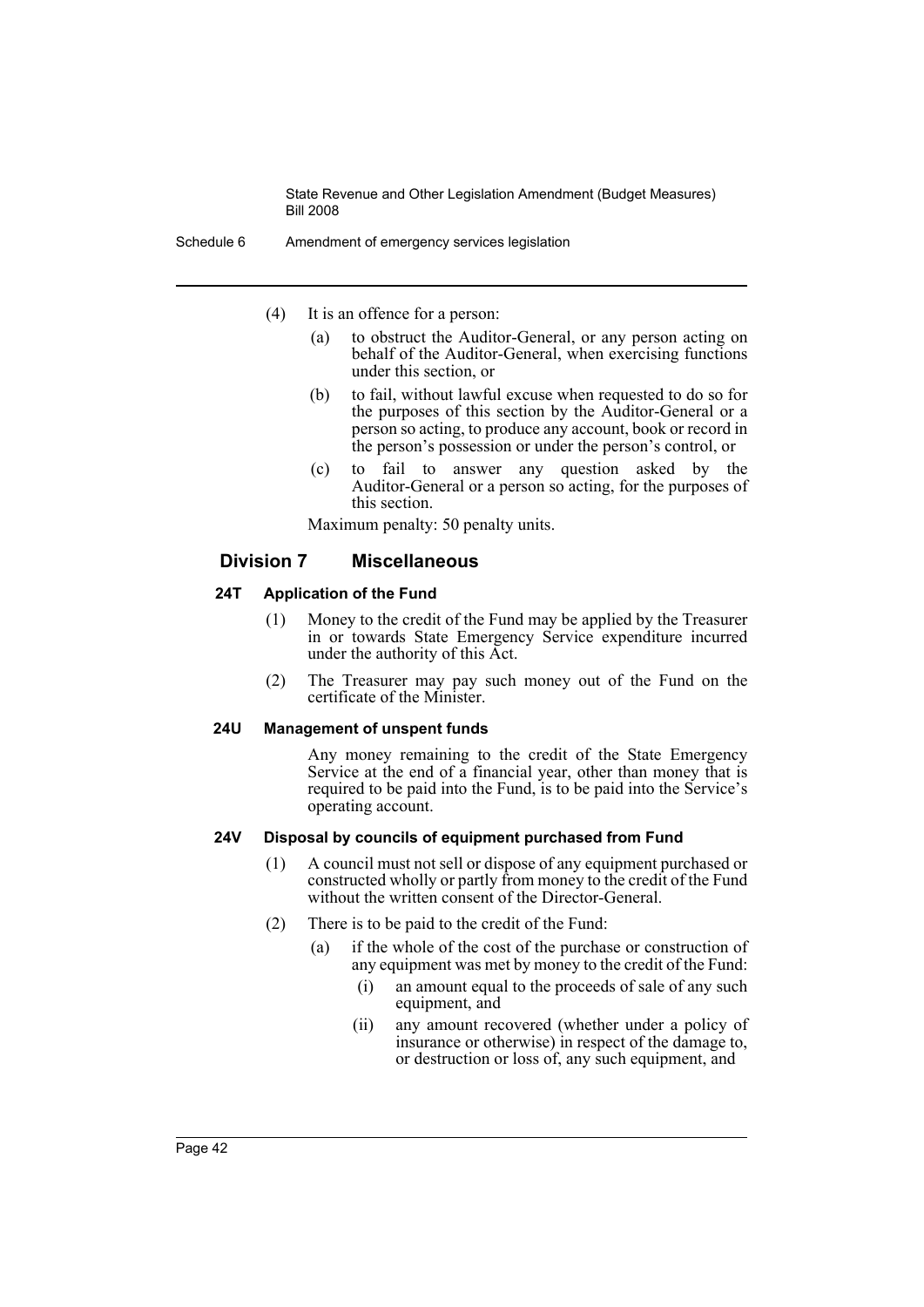Amendment of emergency services legislation Schedule 6 Schedule 6

(b) if a part only of the cost of the purchase or construction of any equipment was met by money to the credit of the Fund—an amount that bears to the amount that would be required by this subsection to be paid if the whole of that cost had been met by money to the credit of the Fund the same proportion as that part of the cost bears to the whole of that cost.

# **[2] Schedule 1 Savings, transitional and other provisions**

Insert at the end of clause 1 (1):

*State Revenue and Other Legislation Amendment (Budget Measures) Act 2008*, but only to the extent that it amends this Act

## **[3] Schedule 1**

Insert after Part 3:

# **Part 4 Provisions consequent on State Revenue and Other Legislation Amendment (Budget Measures) Act 2008**

# **11 Insurance contributions**

- (1) In this clause, *amending Act* means the *State Revenue and Other Legislation Amendment (Budget Measures) Act 2008*.
- (2) For the purposes of calculating the advance payments under section 24M, as inserted by the amending Act, and the adjustments to be made under section 24O, as so inserted, in respect of an insurance company for the first financial year commencing on 1 July 2009:
	- (a) the Minister may have regard to the total amount of premiums received by or due to the company during the previous financial year, as disclosed under Part 5 of the *Rural Fires Act 1997*, and
	- (b) any return furnished by an insurance company or person under that Part during the previous financial year may be taken into account for the purposes of those sections as if it were a return furnished under Part 5A of this Act, as inserted by the amending Act.
- (3) This clause is subject to the regulations.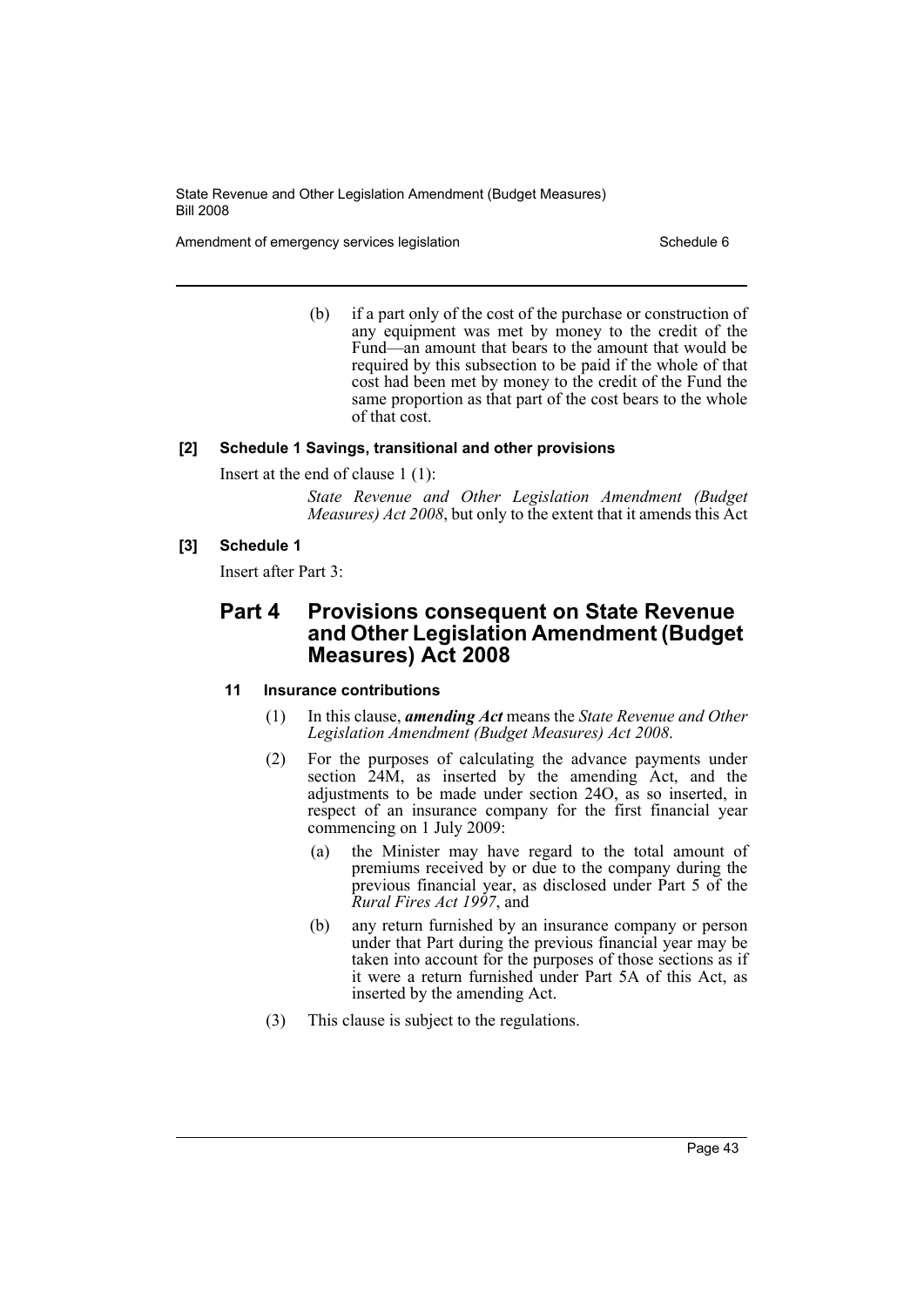Schedule 6 Amendment of emergency services legislation

# **[4] Schedule 2**

Insert after Schedule 1:

# **Schedule 2 Contributions of insurance companies**

(Section 24M (4))

| Column 1                                                                                                                                                                                                                                                                                                     | Column <sub>2</sub>                                                                                                             |       |
|--------------------------------------------------------------------------------------------------------------------------------------------------------------------------------------------------------------------------------------------------------------------------------------------------------------|---------------------------------------------------------------------------------------------------------------------------------|-------|
| <b>Classes of policies of insurance</b>                                                                                                                                                                                                                                                                      | Amount of<br>premiums<br>subject to<br>contribution                                                                             |       |
| (2)–(8)                                                                                                                                                                                                                                                                                                      | (1) Any insurance of property and including consequential loss<br>but not including any insurance of a class specified in items | 80%   |
| (2) Houseowners and householders, however designated<br>(buildings or contents or both)                                                                                                                                                                                                                      |                                                                                                                                 | 50%   |
| (3) Personal combined on personal jewellery and clothing,<br>personal effects and works of art                                                                                                                                                                                                               | 10%                                                                                                                             |       |
| (4) Motor vehicle and motor cycle                                                                                                                                                                                                                                                                            |                                                                                                                                 | 2.5%  |
| (5) Marine and baggage—any insurance confined to maritime<br>perils or confined to risks involving transportation on land<br>or in the air, and including storage incidental to the<br>transportation by sea, land or air, but not including other<br>Static Risks which are to be declared under item $(1)$ |                                                                                                                                 | $1\%$ |
| Note. Static Risks includes all movements of goods and/or stock<br>and/or material associated with processing or storage operations at<br>any situation.                                                                                                                                                     |                                                                                                                                 |       |
| $(6)$ (a)                                                                                                                                                                                                                                                                                                    | Combined fire and hail on growing crops                                                                                         | $1\%$ |
| (b)                                                                                                                                                                                                                                                                                                          | Livestock                                                                                                                       | $1\%$ |
| (7) Aviation hull                                                                                                                                                                                                                                                                                            |                                                                                                                                 | Nil   |
| (8) Any insurance solely covering:                                                                                                                                                                                                                                                                           |                                                                                                                                 |       |
| (a)                                                                                                                                                                                                                                                                                                          | Loss by theft                                                                                                                   | Nil   |
| (b)                                                                                                                                                                                                                                                                                                          | Plate glass                                                                                                                     | Nil   |
| (c)                                                                                                                                                                                                                                                                                                          | Machinery—confined to mechanical breakdown<br>and/or consequential loss arising from mechanical<br>breakdown                    | Nil   |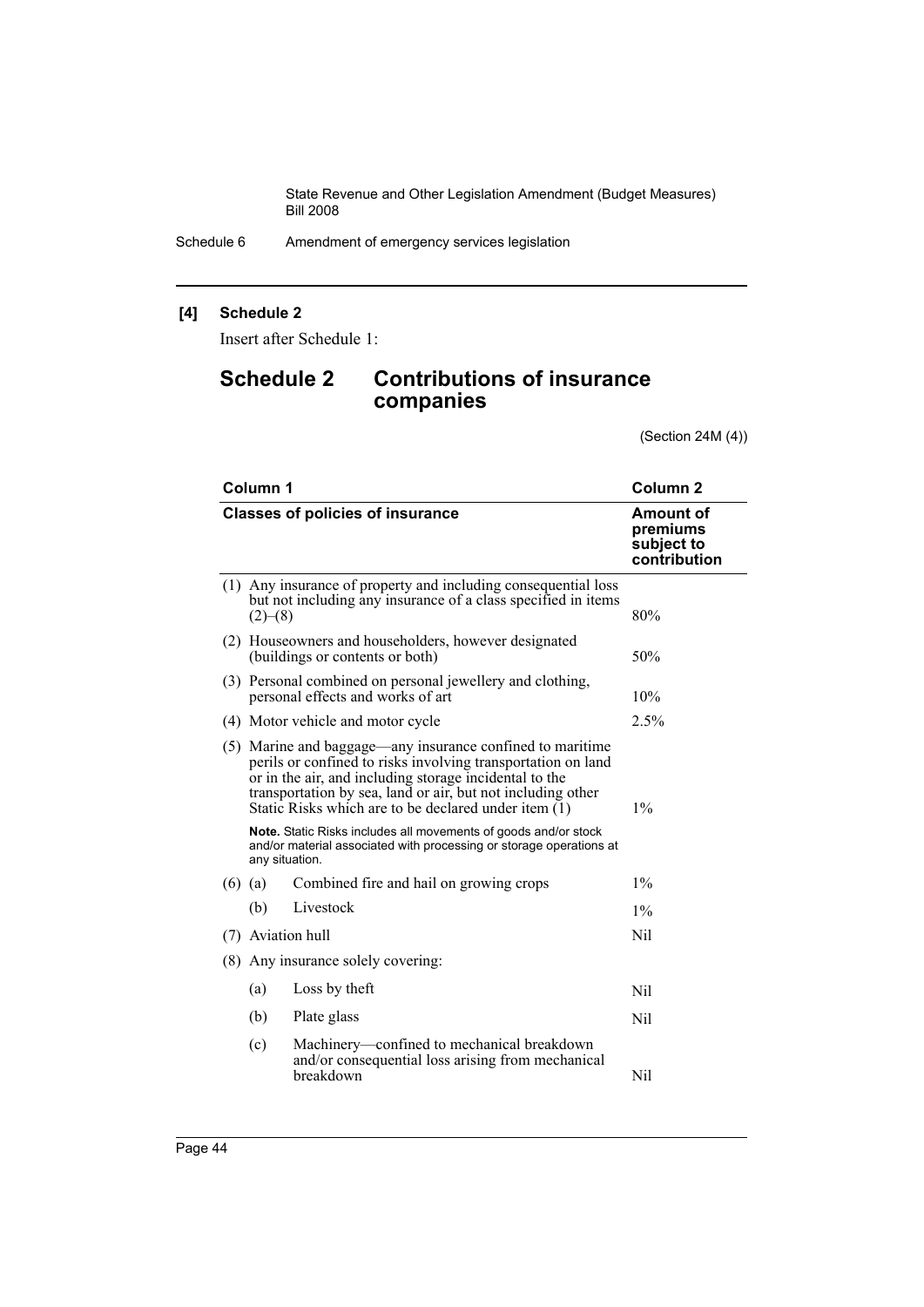Amendment of emergency services legislation Schedule 6 Schedule 6

| Column 1 |                                                                                               | Column 2                                                   |  |
|----------|-----------------------------------------------------------------------------------------------|------------------------------------------------------------|--|
|          | <b>Classes of policies of insurance</b>                                                       | <b>Amount of</b><br>premiums<br>subject to<br>contribution |  |
| (d)      | Explosion or collapse of boiler and pressure<br>vessels—confined to damage other than by fire | Nil                                                        |  |

#### **Explanatory note**

**Schedule 6.3** amends the *State Emergency Service Act 1989* (the *SES Act*) to provide for a contribution scheme to meet the costs of State Emergency Service recurrent and capital expenditure. Similar schemes are provided for under the FB Act and the RF Act. Item [1] inserts proposed Part 5A (proposed sections 24A–24V) into the SES Act. The proposed Part establishes a contribution scheme for State Emergency Service expenditure as follows:

- (a) Division 1 (proposed section 24A) defines words and expressions used in the proposed Part,
- (b) Division 2 (proposed section 24B) establishes the State Emergency Service Fund and requires contributions under the proposed Part to be paid into the Fund,
- (c) Division 3 (proposed sections 24C–24G) requires the Minister to prepare and adopt, subject to the concurrence of the Treasurer, estimates of probable State Emergency Service expenditure for the next financial year and of expenditure applicable to council areas. The Division sets out the time for payment of quarterly instalments and imposes penalties for late payment. Shortfalls in expenditure requirements are to be covered by subsequent increased contributions and excess contributions to be allocated to subsequent years' expenditure,
- (d) Division 4 (proposed section 24H) requires the Treasurer to contribute 14.6% of State Emergency Service expenditure to the Fund,
- (e) Division 5 (proposed sections 24I–24K) requires councils whose area is within a region under the SES Act to contribute 11.7% of State Emergency Service expenditure to the Fund. The Minister is to determine the total contribution of any council and the amount of a council contribution may be paid by increasing the ordinary rate of the council. Councils must make advance payments of contributions, as determined by the Minister, if the amount of the councils' contributions are not finally determined by 1 July in any financial year,
- (f) Division 6 (proposed sections 24L–24S) requires insurance companies to contribute 73.7% of State Emergency Service expenditure to the Fund. Companies must make advance payments of contributions pending assessment of contributions and the method of assessing contributions (based on premiums subject to contribution) is set out. A property owner may be personally liable for contributions if not insured by an insurer authorised under Australian law. Returns showing premiums under policies subject to the scheme must be submitted by insurance companies to the Director-General of the State Emergency Service or by owners, if not insured by an insurer authorised under Australian law.The proposed Division also provides for the Auditor-General, at the request of the Minister, to audit the accounts of an insurance company liable to pay contributions under the proposed Part,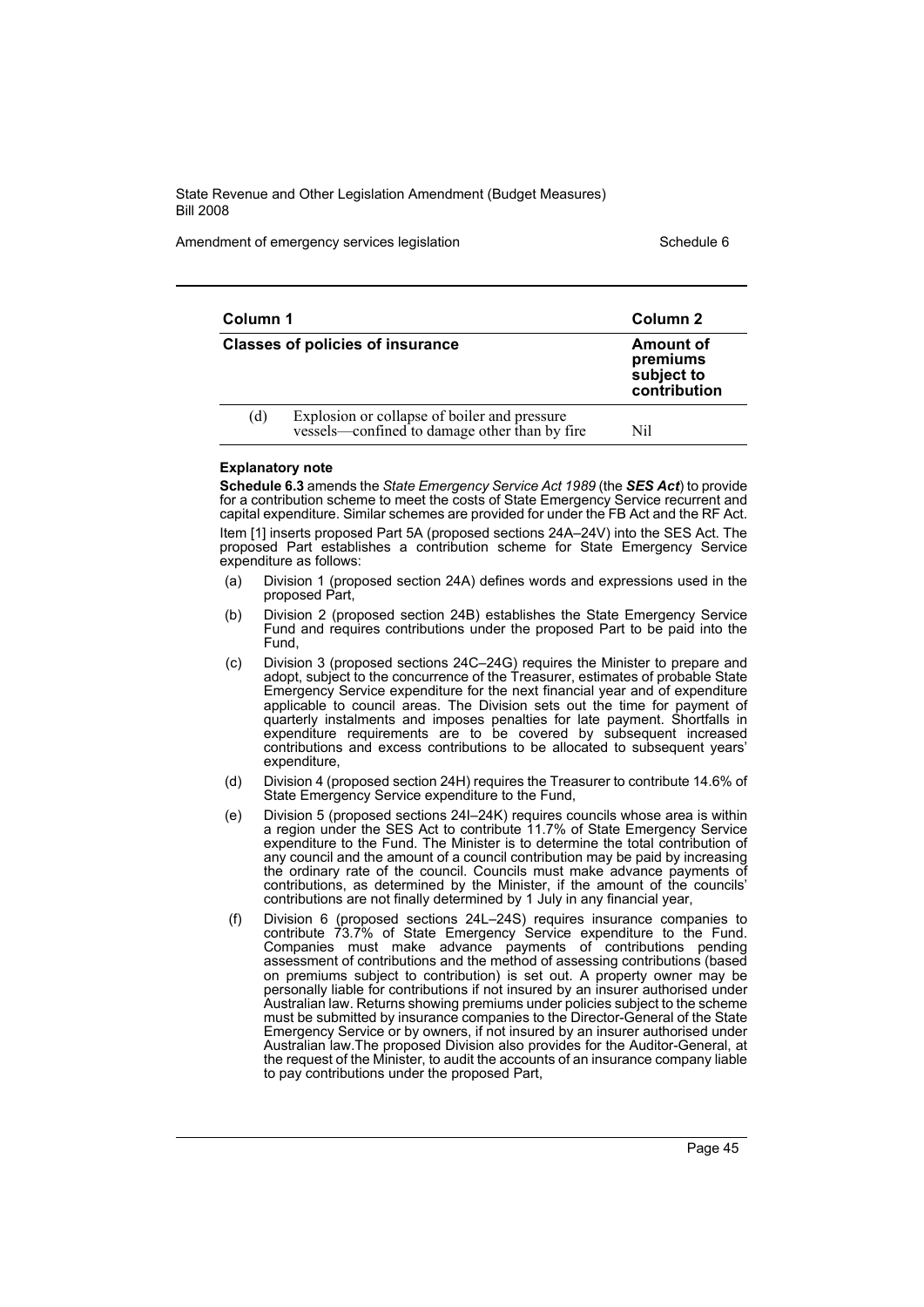Schedule 6 Amendment of emergency services legislation

(g) Division 7 (proposed sections 24T–24V) provides that the money of the Fund may be applied by the Treasurer in or towards State Emergency Service expenditure incurred under the authority of the SES Act. The proposed Division also requires money remaining to the credit of the Service at the end of a financial year (other than money required to be paid to the Fund) to be paid to the Service's operating account. The proposed Division also prevents a council from disposing of equipment purchased using money from the Fund without the consent of the Director-General of the Service and provides for proceeds of sales to be paid to the Fund.

Item [2] amends Schedule 1 to the SES Act to enable regulations containing savings or transitional provisions to be made consequent on the amendment of the SES Act by the proposed Act.

Item [3] inserts a transitional provision.

Item [4] inserts Schedule 2 into the SES Act. The proposed Schedule sets out the classes of insurance policies and the amount of premiums subject to contribution by the insurance companies. These are consistent with those set out in the RF Act scheme.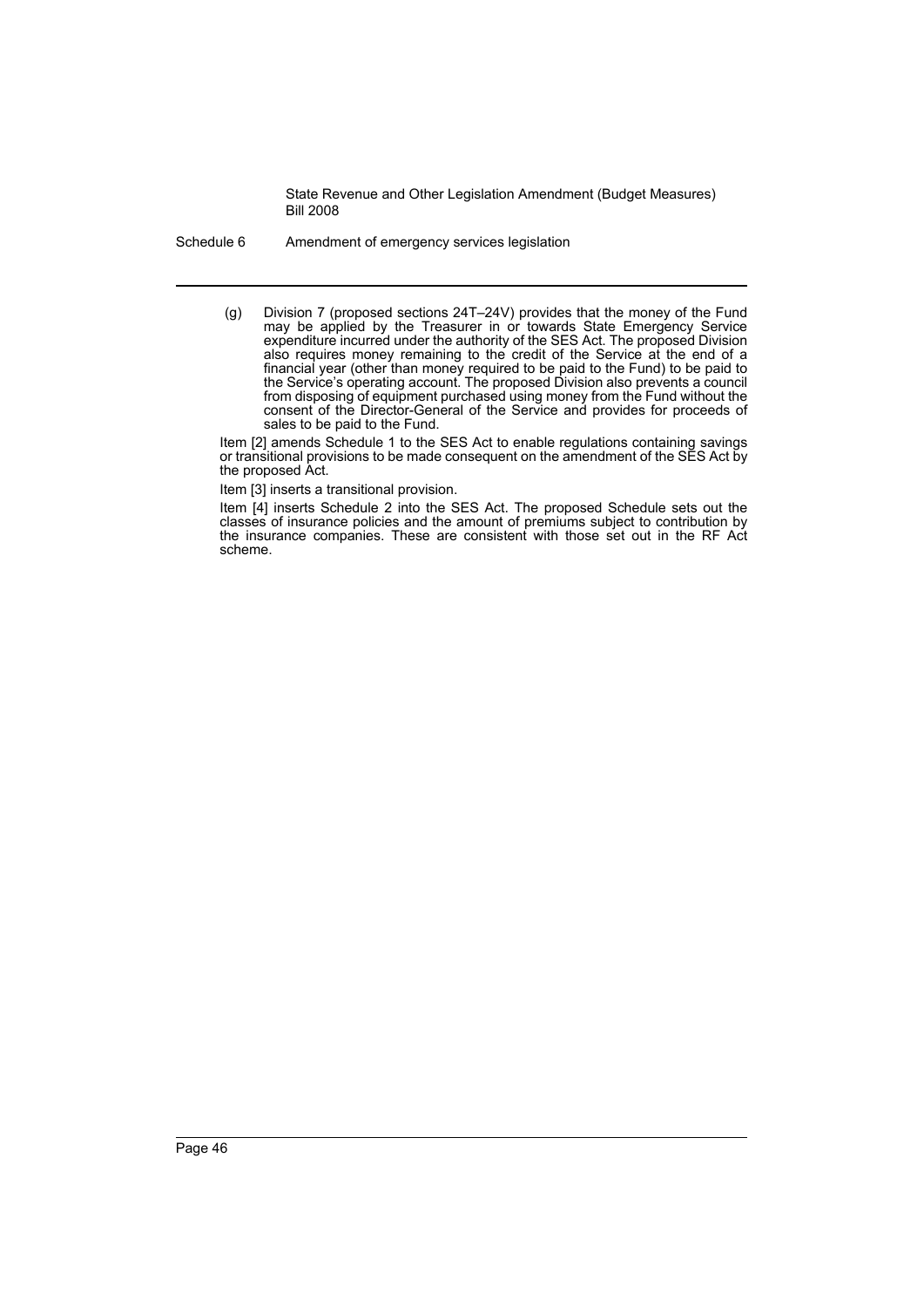Amendment of Human Tissue Act 1983 No 164 Schedule 7

# **Schedule 7 Amendment of Human Tissue Act 1983 No 164**

(Section 3)

#### **Section 37A**

Insert after section 37:

### **37A Recovery of costs incurred by the State in connection with the supply of blood and blood products to approved health providers**

(1) In this section:

*approved health provider* means:

- (a) a private hospital or day procedure centre licensed under the *Private Hospitals and Day Procedure Centres Act 1988*, or
- (b) a private health facility licensed under the *Private Health Facilities Act 2007*, or
- (c) an accredited pathology laboratory under the *Health Insurance Act 1973* of the Commonwealth (other than any such laboratory that is under the control of a public health organisation within the meaning of the *Health Services Act 1997*), or
- (d) any health provider of a class prescribed by the regulations.

*blood product* does not include a product that is declared by the regulations not to be a blood product for the purposes of this section.

*blood supplier* means:

- (a) the Australian Red Cross Society, or
- (b) any other person or body prescribed by the regulations.
- (2) The object of this section is to encourage approved health providers that use blood or blood products supplied by blood suppliers:
	- (a) to make the best use of available resources of blood and blood products, and
	- (b) to adopt an appropriate level of financial and performance accountability in relation to the use of those resources,

by enabling the Director-General to recover the costs incurred by the State in connection with the supply of blood and blood products to those health providers.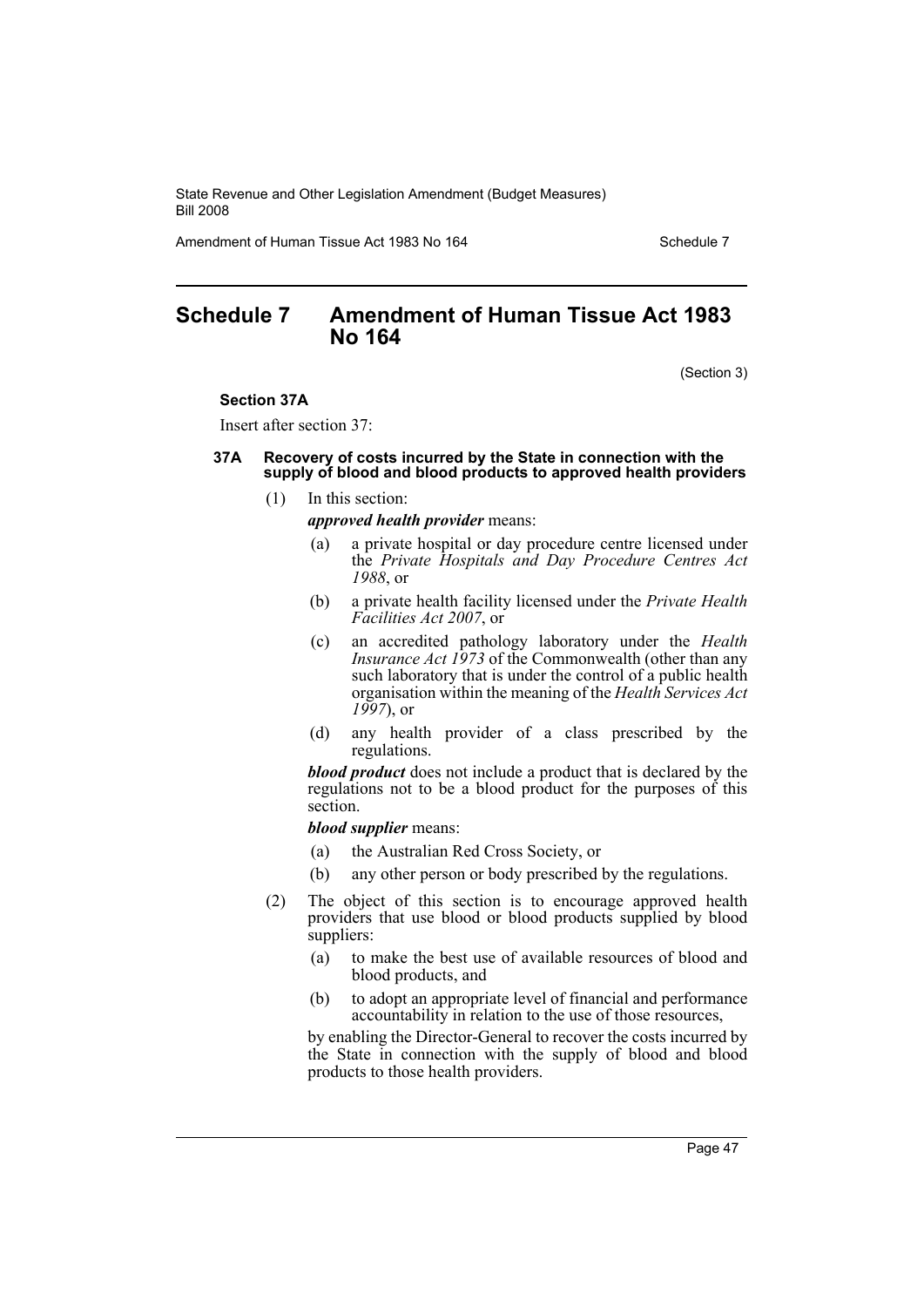Schedule 7 Amendment of Human Tissue Act 1983 No 164

- (3) If an approved health provider is supplied with any blood or blood products by a blood supplier, the health provider is required to pay the Director-General the costs incurred by the State in connection with the supply of the blood or blood products.
- (4) The arrangements for paying those costs and the manner in which they are assessed may be determined by the Director-General.
- (5) Any amount that is payable under this section is recoverable by the Director-General as a debt due to the State.
- (6) For the purposes of facilitating the assessment by the Director-General of the amounts payable by approved health providers under this section, a blood supplier is, in accordance with any written directions by the Director-General, required to provide the Director-General with information relating to the blood and blood products supplied by the blood supplier for use in New South Wales.
- (7) For the purposes of this section, the costs incurred by the State in connection with the supply of blood or blood products to an approved health provider includes the costs incurred by the State in collecting, transporting, processing or distributing any such blood or blood products.
- (8) This section does not allow an approved health provider to charge a patient for the supply of any blood or blood product to that patient.
- (9) However, nothing in this Act prevents an approved health provider that supplies blood or blood products to another approved health provider from recovering from the other health provider any amount that the health provider has paid under this section in relation to that supply.

#### **Explanatory note**

The proposed amendment will enable the Director-General of the Department of Health to recover the costs incurred by the State in connection with the supply of blood and blood products by blood suppliers (such as the Australian Red Cross Society) to the private health sector.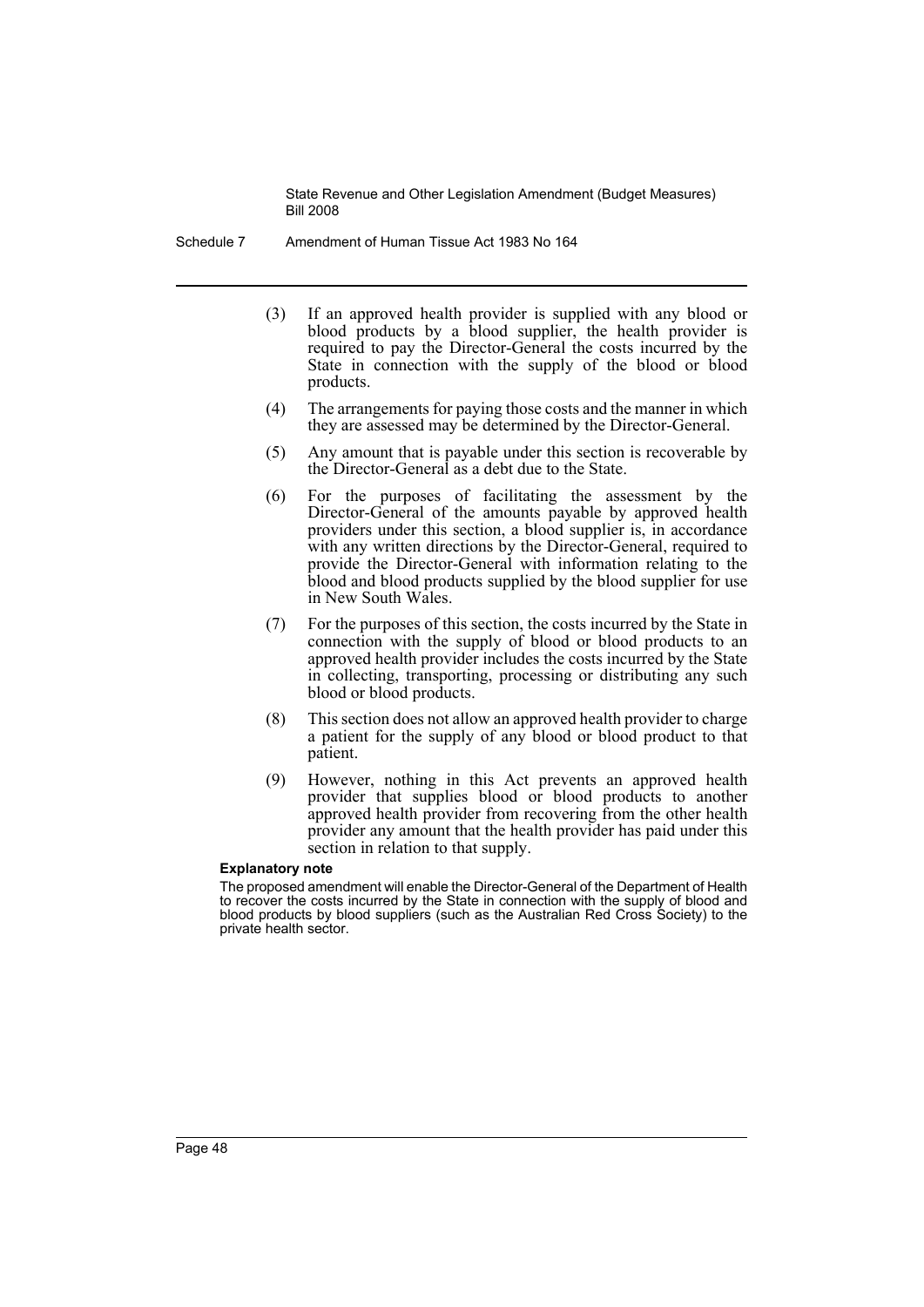Amendment of Management of Waters and Waterside Lands Regulations— N.S.W. Schedule 8

# **Schedule 8 Amendment of Management of Waters and Waterside Lands Regulations— N.S.W.**

(Section 3)

### **[1] Regulation 36A Fee for occupation licence—other than for boatshed or similar business activity**

Omit "\$330" from Regulation 36A (2) (a) and (b), wherever occurring. Insert instead "\$413".

# **[2] Regulation 36A (2) (b)**

Omit "\$111". Insert instead "\$138".

## **[3] Regulation 36A (2) (c)**

Omit "\$774". Insert instead "\$965".

# **[4] Regulation 36A (2) (c)**

Omit "\$220". Insert instead "\$275".

### **Explanatory note**

The proposed amendments increase the annual fees for classes 1, 2 and 3 occupation licences (commonly referred to as mooring licences) in the Sydney Harbour (Eastern) locality.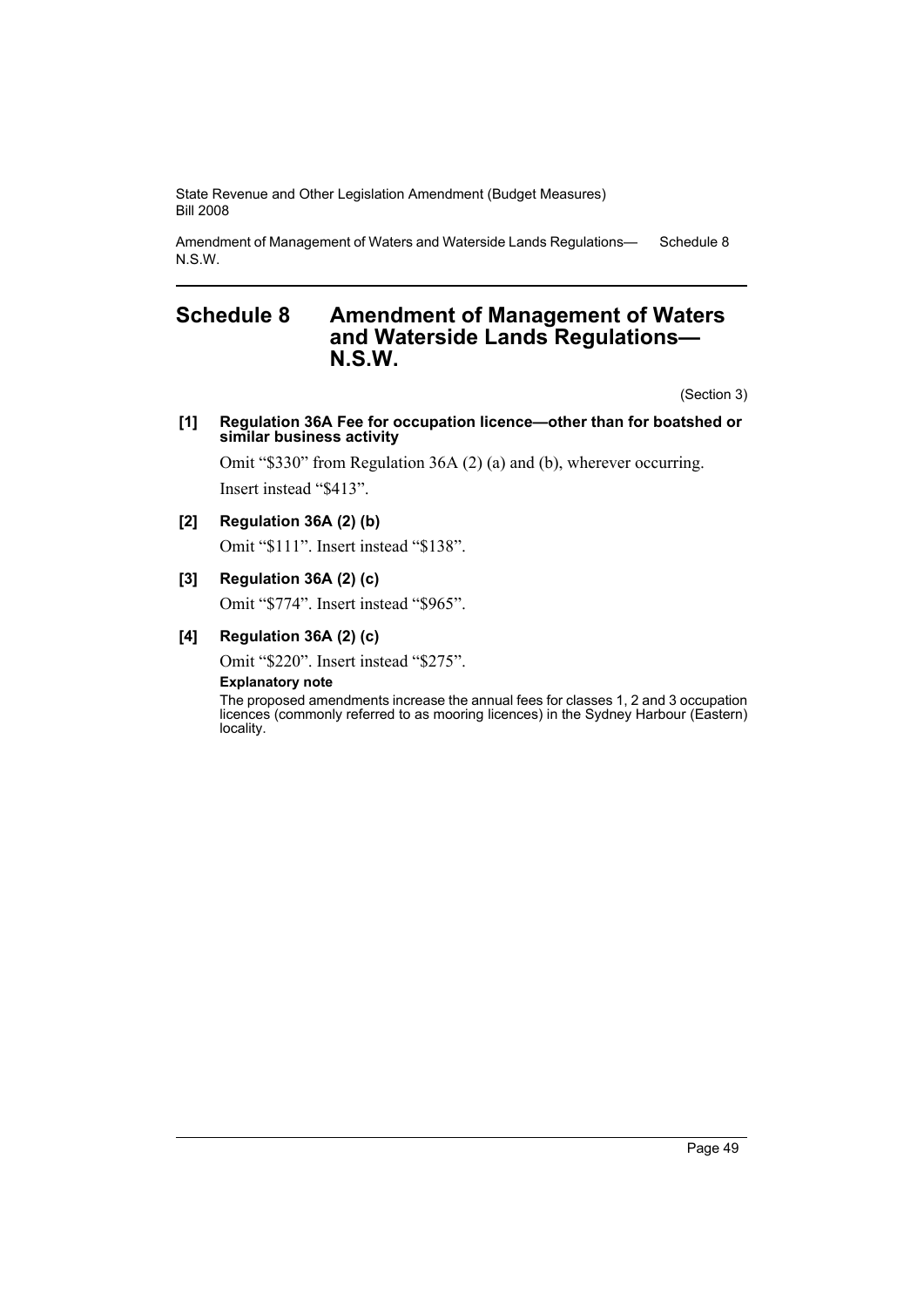Schedule 9 Amendment of Mining Regulation 2003

# **Schedule 9 Amendment of Mining Regulation 2003**

(Section 3)

**[1] Clause 44A Rates of royalty for coal**

Omit "7%" from clause 44A (1) (a). Insert instead "8.2%".

**[2] Clause 44A (1) (b)**

Omit "6%". Insert instead "7.2%".

**[3] Clause 44A (1) (c)**

Omit "5%". Insert instead "6.2%".

# **Explanatory Note**

The proposed amendments increase the base rate of royalty payable for coal. The new rates will apply from 1 January 2009. The increases are as follows:

- (a) from 7% to 8.2% of the value of coal recovered by open cut mining,
- (b) from 6% to 7.2% of the value of coal recovered by underground mining,
- (c) from 5% to 6.2% of the value of coal recovered by deep underground mining.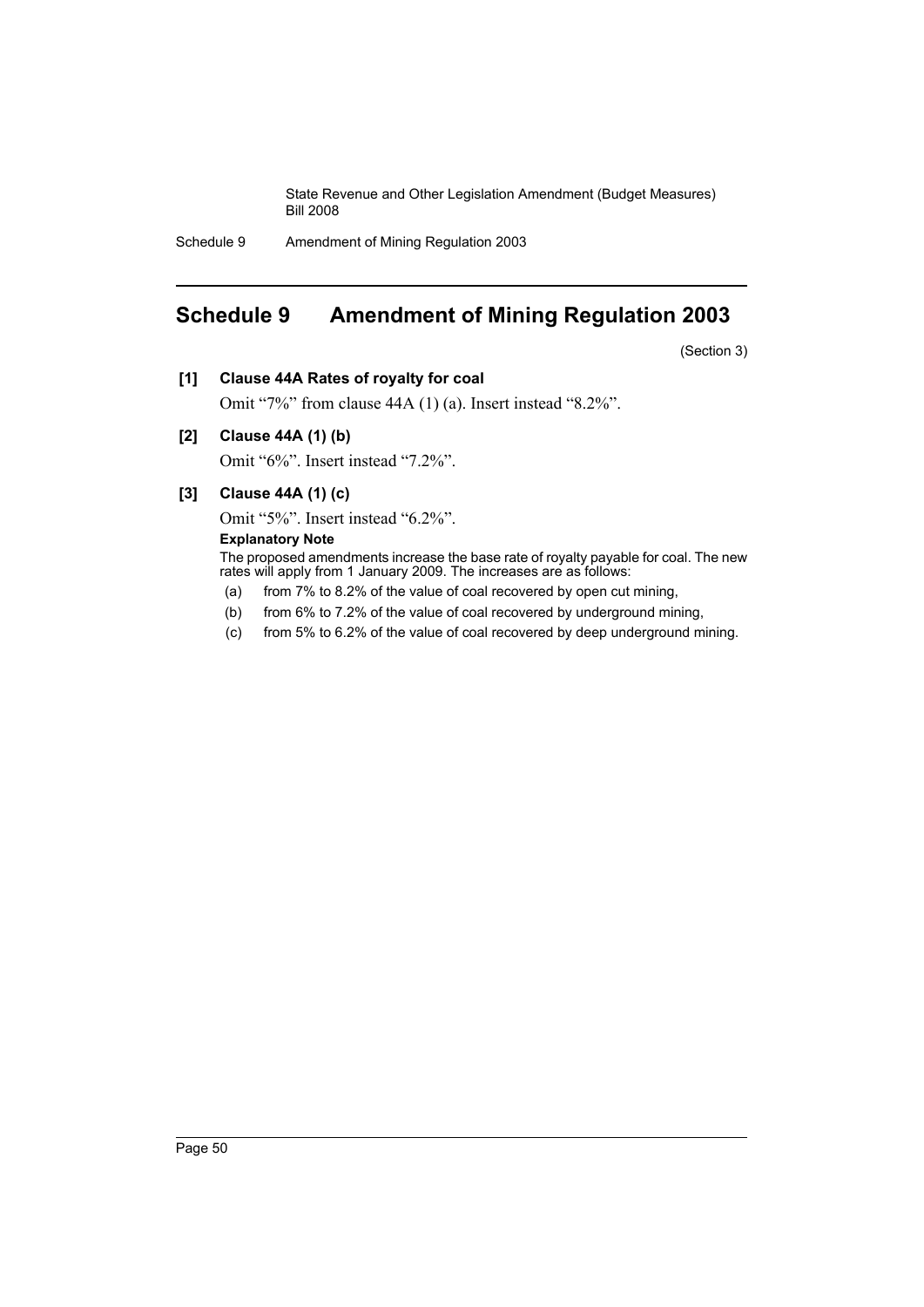Amendment of Parking Space Levy Act 1992 No 32 Schedule 10

# **Schedule 10 Amendment of Parking Space Levy Act 1992 No 32**

(Section 3)

### **[1] Section 11 Amount of levy**

Insert "before the 2009 financial year" after "each subsequent financial year" in section  $11(5)$ .

# **[2] Section 11 (6) and (7)**

Insert after section 11 (5):

- (6) The amount of the levy that is payable on 1 September in the 2009 financial year is:
	- (a) \$2,000 for each parking space within a Category 1 area for which the levy is payable, or
	- (b) \$710 for each parking space within a Category 2 area for which the levy is payable.
- (7) The amount of the levy that is payable on 1 September in the 2010 financial year and on 1 September in each subsequent financial year is:
	- (a) for each parking space within a Category 1 area—the CPI adjusted levy for a Category 1 area for the particular financial year concerned, and
	- (b) for each parking space within a Category 2 area—the CPI adjusted levy for a Category 2 area for the particular financial year concerned.

# **[3] Section 12A Notice of CPI adjusted levy**

Insert after section 12A (2):

(3) This section does not apply in respect of the levy for the 2009 financial year.

#### **[4] Schedule 1 Savings, transitional and other provisions**

Insert at the end of clause 1A (1):

*State Revenue and Other Legislation Amendment (Budget Measures) Act 2008*

#### **Explanatory note**

Item [2] of the proposed amendments increases the parking space levy (with effect from the financial year commencing 1 July 2009) to:

(a) \$2,000 per parking space, in the case of a parking space in a Category 1 area (which is comprised of the City of Sydney and parts of North Sydney), and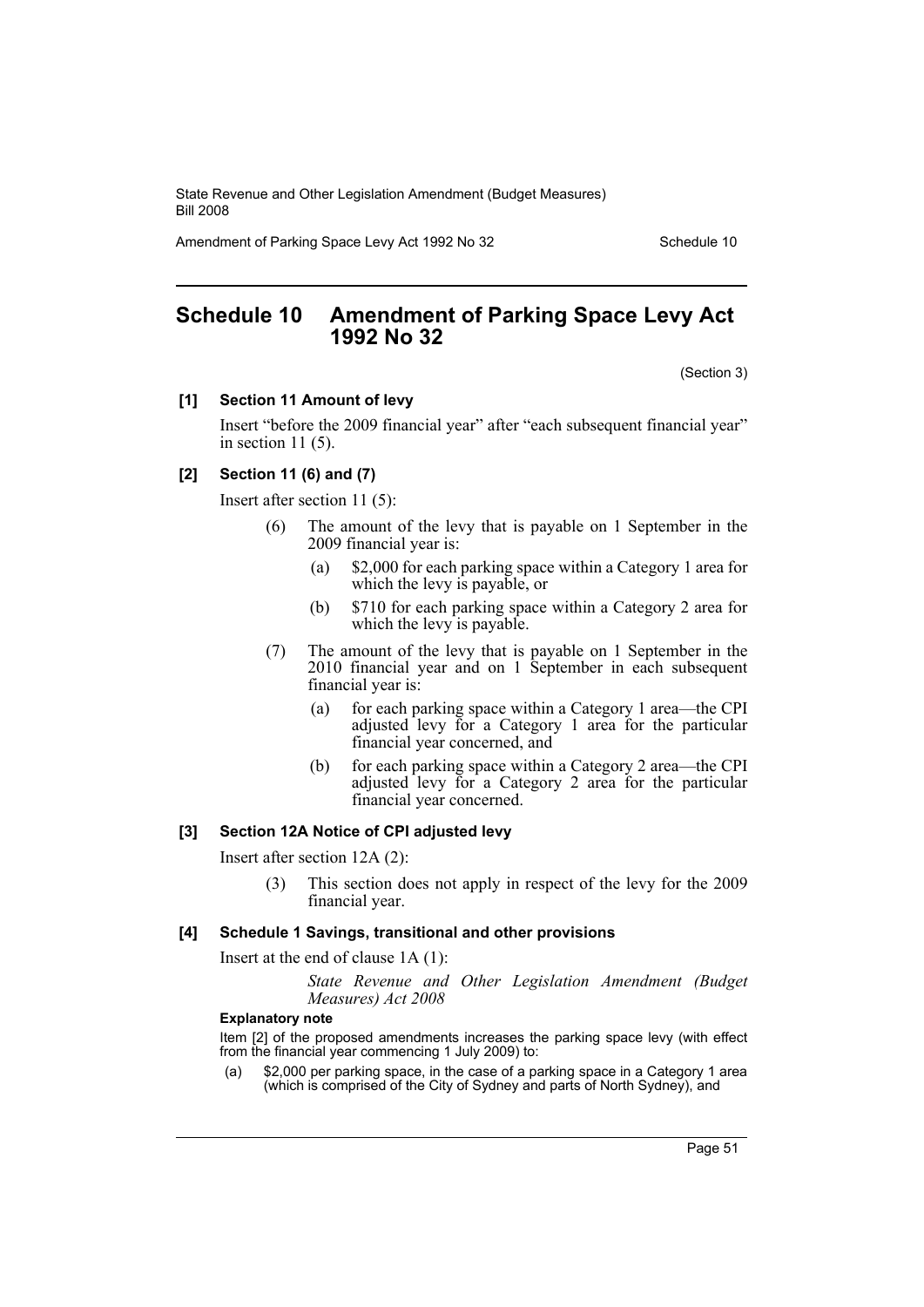Schedule 10 Amendment of Parking Space Levy Act 1992 No 32

(b) \$710 per parking space, in the case of a parking space in a Category 2 area (which is comprised of parts of Bondi Junction, Chatswood, Parramatta and St Leonards).

The new amount of the levy will be adjusted in accordance with movements in the consumer price index from the 2010 financial year onwards.

Items [1] and [3] are consequential amendments.

Item [4] enables the making of saving and transitional regulations as a consequence of the proposed amendments.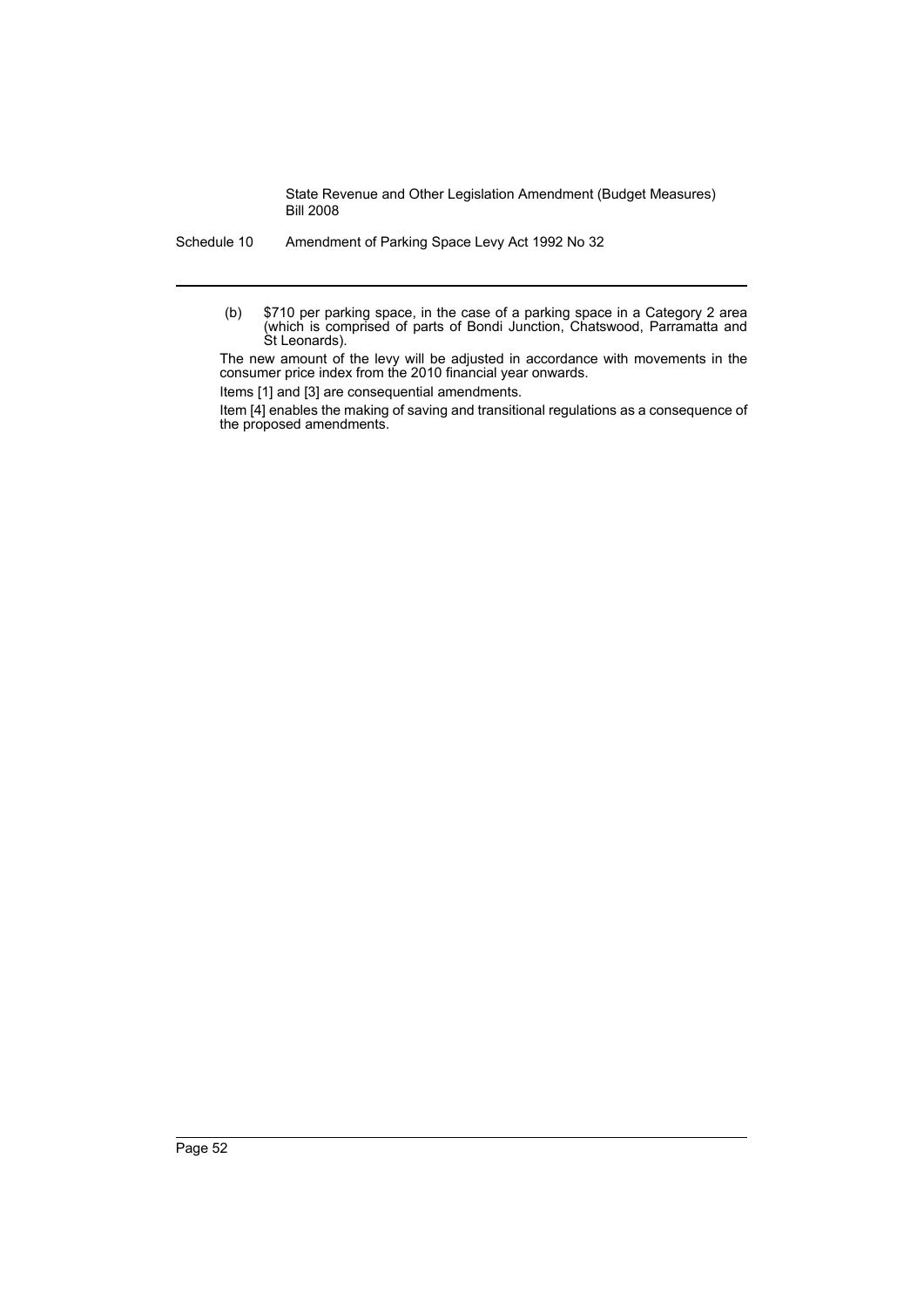Amendment of planning legislation Schedule 11

# **Schedule 11 Amendment of planning legislation**

(Section 3)

**11.1 Environmental Planning and Assessment Amendment Act 2008 No 36**

### **[1] Schedule 3.1 Amendment of Environmental Planning and Assessment Act 1979**

Insert "(or other area of land)" after "growth centre" in proposed section 116F (7) (a) in Schedule 3.1 [6].

## **[2] Schedule 3.1 [6], note following proposed section 116F (7) (a)**

Insert "The other areas of land referred to in this paragraph are former growth centres." after "Fund.".

# **[3] Schedule 3.1 [7], proposed clause 13 (4)**

Insert "(or other area of land)" after "growth centre".

## **[4] Schedule 3.1 [7], note following proposed clause 13 (4)**

Insert "The other areas of land referred to in this subclause are former growth centres." after "Fund.".

#### **[5] Schedule 3.2 Amendment of Growth Centres (Development Corporations) Act 1974 No 49**

Insert "(or other area of land)" after "growth centre" in proposed section 25 (3) (a) in Schedule 3.2 [1].

## **[6] Schedule 3.2 [1], proposed section 25 (8)**

Omit the subsection. Insert instead:

- (8) The Secretary of the Treasury may delegate any function of the Secretary under this section (other than this power of delegation) to:
	- (a) in the case of a growth centre that is specified in Schedule 3—the chief executive of the development corporation constituted for the growth centre, or
	- (b) in the case of any other area of land specified in Schedule 3—the Director-General.

### **[7] Schedule 3.2 [1], proposed section 26 (1) (b) and (c)**

Insert "or other area of land" after "growth centre" wherever occurring.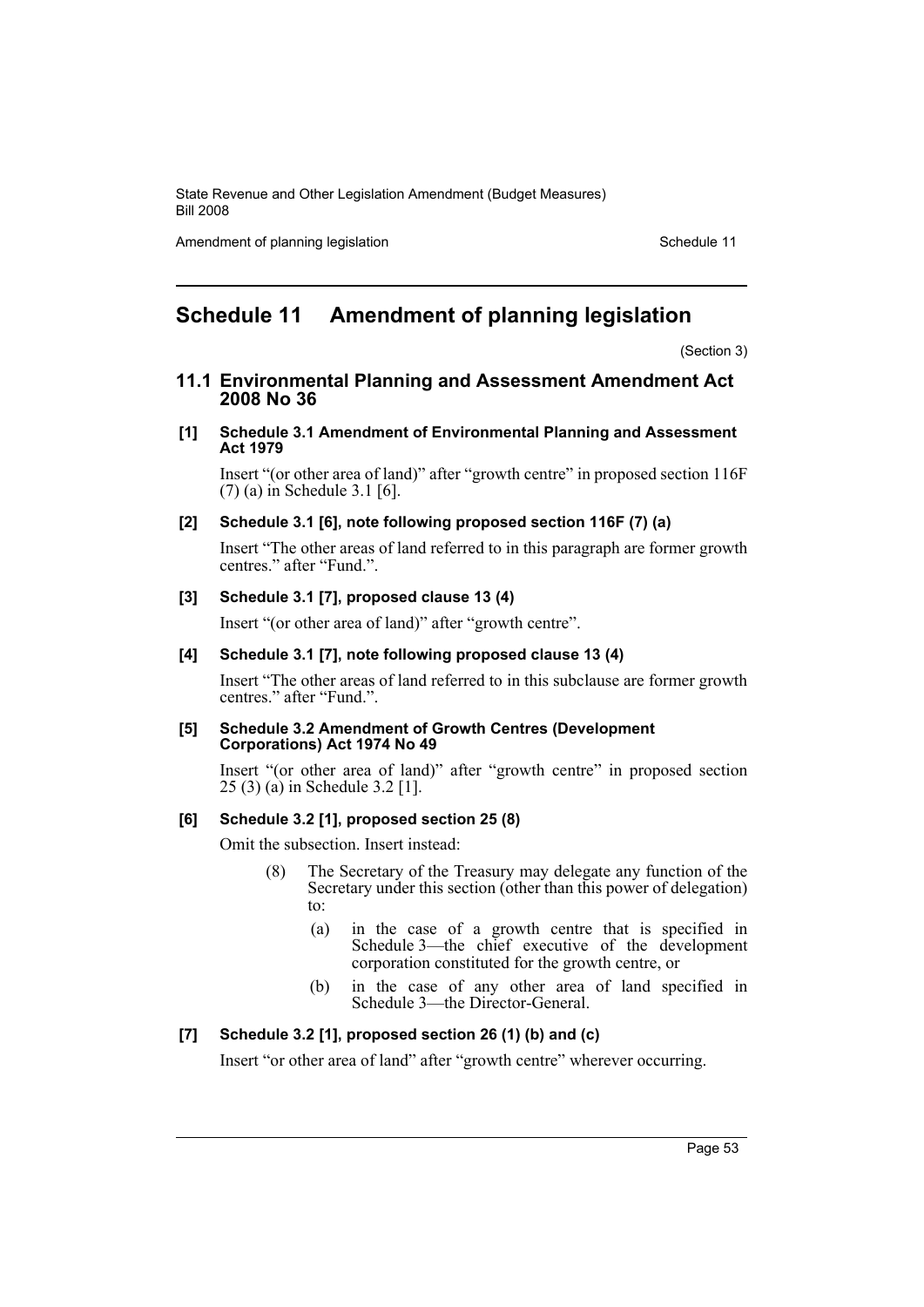Schedule 11 Amendment of planning legislation

### **[8] Schedule 3.2 [2], item 1 of proposed Schedule 3**

Omit the item. Insert instead:

- - **1** The land shown edged heavy red on the map entitled "North West Growth Centre—Community Infrastructure Trust Fund Area" and on the map entitled "South West Growth Centre— Community Infrastructure Trust Fund Area", copies of which are deposited in the office of the Department of Planning.

**Note.** Both these areas of land were formerly listed as growth centres under this Act.

#### **Explanatory note**

The proposed amendments in Schedule 11.1 are consequential on the amendments contained elsewhere in this Schedule to the *Growth Centres (Development Corporations) Act 1974* that provide for the abolition of the Growth Centres Commission (the *GCC*). The growth centres in respect of which the GCC is currently constituted (ie the North West and South West growth centres) will no longer be "growth centres" because of the abolition of the GCC but will, for the purposes of the uncommenced provisions contained in Schedule 3 to the *Environmental Planning and Assessment Amendment Act 2008* that relate to the payment of community infrastructure contributions, be listed as Community Infrastructure Trust Fund areas.

# **11.2 Environmental Planning and Assessment Regulation 2000**

**Clause 276 Growth Centres SEPP—release of precinct for urban development and planning process for the precinct**

Omit "the Growth Centres Commission," from clause 276 (3).

#### **Explanatory note**

The proposed amendment in Schedule 11.2 is consequential on the abolition of the GCC.

# **11.3 Growth Centres (Development Corporations) Act 1974 No 49**

## **[1] Section 5 Amendment of Schedule 1 (Growth centres and development corporations)**

Omit section 5 (6).

### **[2] Schedule 1 Growth centres and development corporations**

Omit the matter relating to the Growth Centres Commission.

#### **[3] Schedule 1A Dissolutions, amalgamations and changes of name or nature of governance**

Insert after clause 4 (1) (d):

(d1) the transferee has all the entitlements and obligations of the transferor in relation to those assets, rights and liabilities that the transferor would have had but for the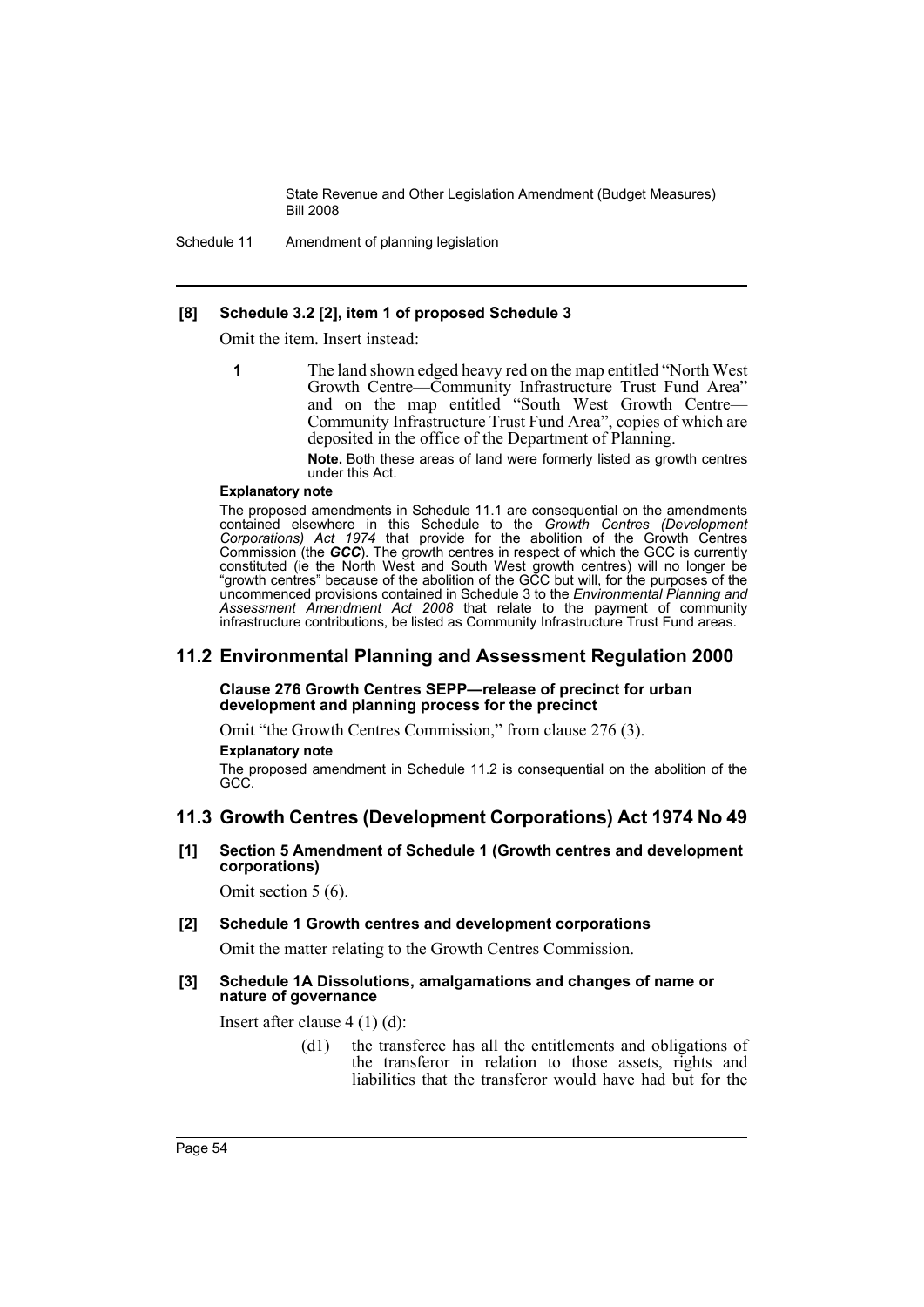Amendment of planning legislation Schedule 11

order giving rise to the transfer, whether or not those entitlements and obligations were actual or potential at the time the order took effect,

## **[4] Schedule 6 Savings, transitional and other provisions**

Insert at the end of clause 3 (1):

*State Revenue and Other Legislation Amendment (Budget Measures) Act 2008*, to the extent that it amends this Act

## **[5] Schedule 6, clause 5 (2) (d) and (e)**

Omit "(other than the Growth Centres Commission)" wherever occurring.

# **[6] Schedule 6, clause 5 (2) (f)**

Omit the paragraph.

# **[7] Schedule 6, clause 7**

Omit the clause.

# **[8] Schedule 6, Part 3**

Insert after Part 2:

# **Part 3 State Revenue and Other Legislation Amendment (Budget Measures) Act 2008**

# **8 Interpretation**

In this Part:

*instrument* has the same meaning as in clause 1 of Schedule 1A. *relevant corporation* means the corporation constituted under section 8 (1) of the *Environmental Planning and Assessment Act 1979*.

# **9 Dissolution of Growth Centres Commission**

On the commencement of this clause (as inserted by the *State Revenue and Other Legislation Amendment (Budget Measures) Act 2008*):

- (a) the Growth Centres Commission is dissolved, and
- (b) the chief executive of the Growth Centres Commission ceases to hold office and for that purpose is taken to have been removed from office under section 77 of the *Public Sector Employment and Management Act 2002*, and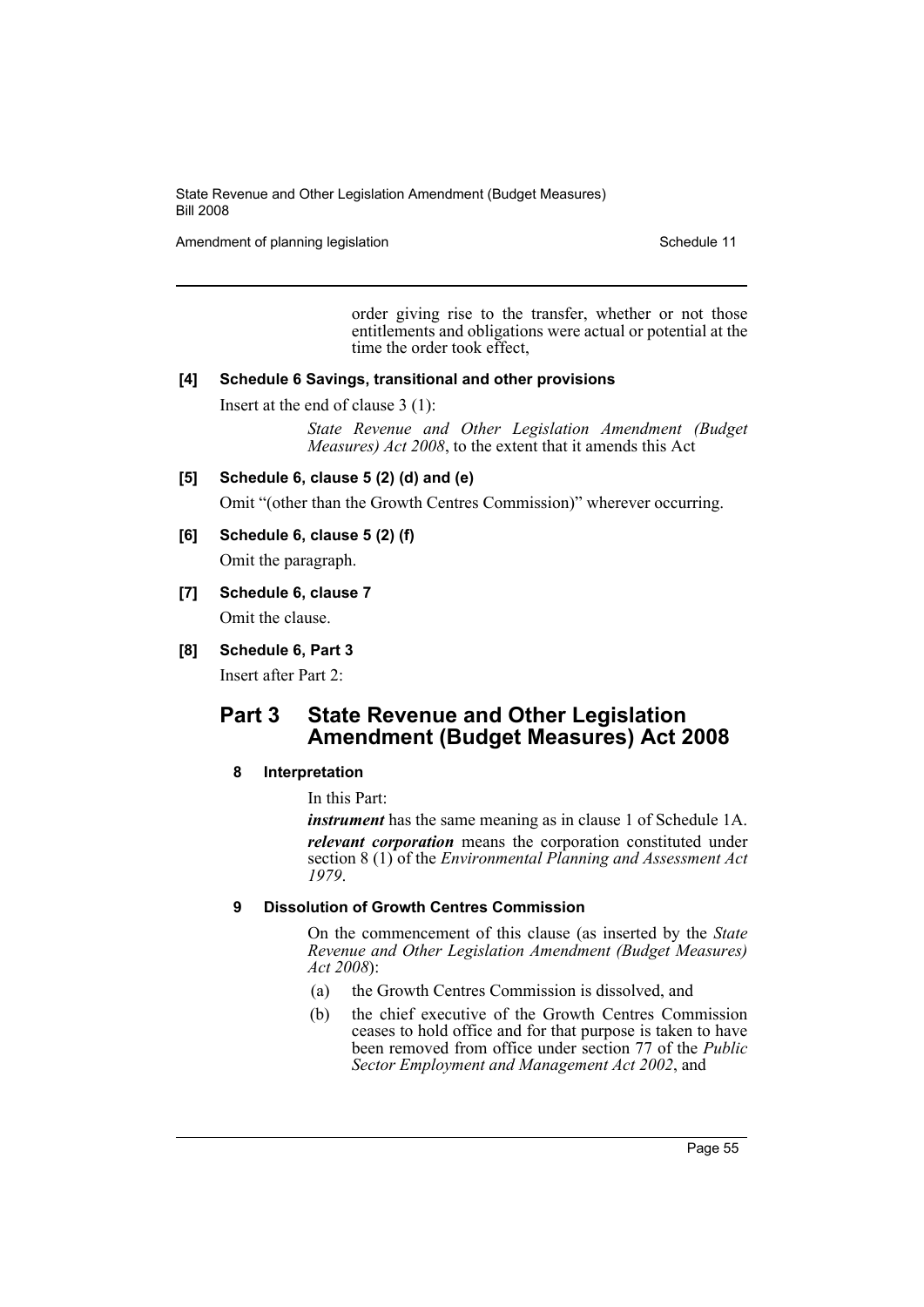- Schedule 11 Amendment of planning legislation
	- (c) the assets, rights and liabilities of the Growth Centres Commission are transferred to the relevant corporation.

#### **10 Transfer of assets, rights and liabilities to relevant corporation**

- (1) The following provisions have effect in relation to the transfer under clause  $\overline{9}$  of the assets, rights and liabilities of the Growth Centres Commission (*the transferor*) to the relevant corporation (*the transferee*):
	- (a) the assets of the transferor vest in the transferee by virtue of this clause and without the need for any further conveyance, transfer, assignment or assurance,
	- (b) the rights or liabilities of the transferor become by virtue of this clause the rights or liabilities of the transferee,
	- (c) all proceedings relating to the assets, rights or liabilities commenced before the transfer by or against the transferor or a predecessor of the transferor and pending immediately before the transfer are taken to be proceedings pending by or against the transferee,
	- (d) any act, matter or thing done or omitted to be done in relation to the assets, rights or liabilities before the transfer by, to or in respect of the transferor is (to the extent to which that act, matter or thing has any force or effect) taken to have been done or omitted by, to or in respect of the transferee,
	- (e) the transferee has all the entitlements and obligations of the transferor in relation to those assets, rights and liabilities that the transferor would have had but for this clause, whether or not those entitlements and obligations were actual or potential at the time the transfer took effect,
	- (f) a reference in any instrument made under any Act or in any document of any kind (other than an instrument of appointment) to the Growth Centres Commission or to the chief executive of the Growth Centres Commission is taken to include a reference to:
		- (i) if the reference is used in relation to the operational functions of the Growth Centres Commission—the Director-General of the Department of Planning, or
		- (ii) in any other case—the transferee.
- (2) For the purpose of subclause (1) (f), the *operational functions* of the Growth Centres Commission include functions under this Act, the *Environmental Planning and Assessment Act 1979* or the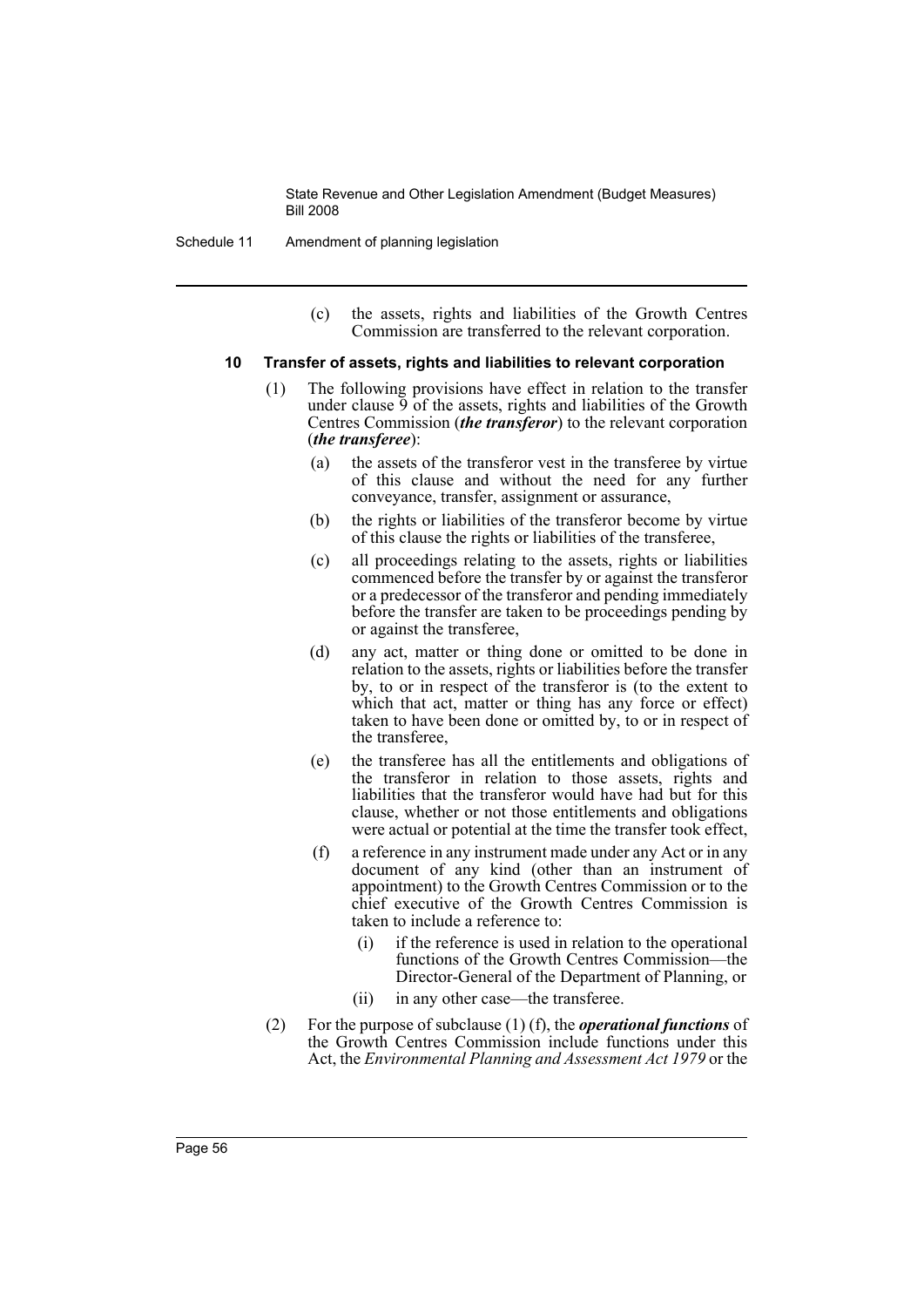Amendment of planning legislation Schedule 11

*Threatened Species Conservation Act 1995*, or any other Act, that relate to the following:

- (a) promoting, co-ordinating, managing or securing the orderly and economic use and development of the areas of land comprising the former North West and South West Growth Centres (including, but not limited to, matters relating to precinct planning and development contributions),
- (b) protecting, conserving or enhancing the environment within those areas of land or any areas that are related to those areas.
- (3) The regulations made under clause 3 of this Schedule may provide that a reference in any specified instrument or other document to the Growth Centres Commission is taken to include a reference to:
	- (a) the relevant corporation, or
	- (b) the Director-General of the Department of Planning.
- (4) Any such regulation has effect despite subclause (1) (f) and may take effect on a date that is earlier than the date of its publication in the Gazette.
- (5) The operation of this clause is not to be regarded:
	- (a) as a breach of contract or confidence or otherwise as a civil wrong, or
	- (b) as a breach of any contractual provision prohibiting, restricting or regulating the assignment or transfer of assets, rights or liabilities, or
	- (c) as giving rise to any remedy by a party to an instrument, or as causing or permitting the termination of any instrument, because of a change in the beneficial or legal ownership of any asset, right or liability, or
	- (d) as an event of default under any contract or other instrument.
- (6) No attornment to the transferee by a lessee from the transferor is required.
- (7) No compensation is payable to any person or body in connection with the transfer.
- (8) Duty under the *Duties Act 1997* is not chargeable for or in respect of:
	- (a) the transfer, or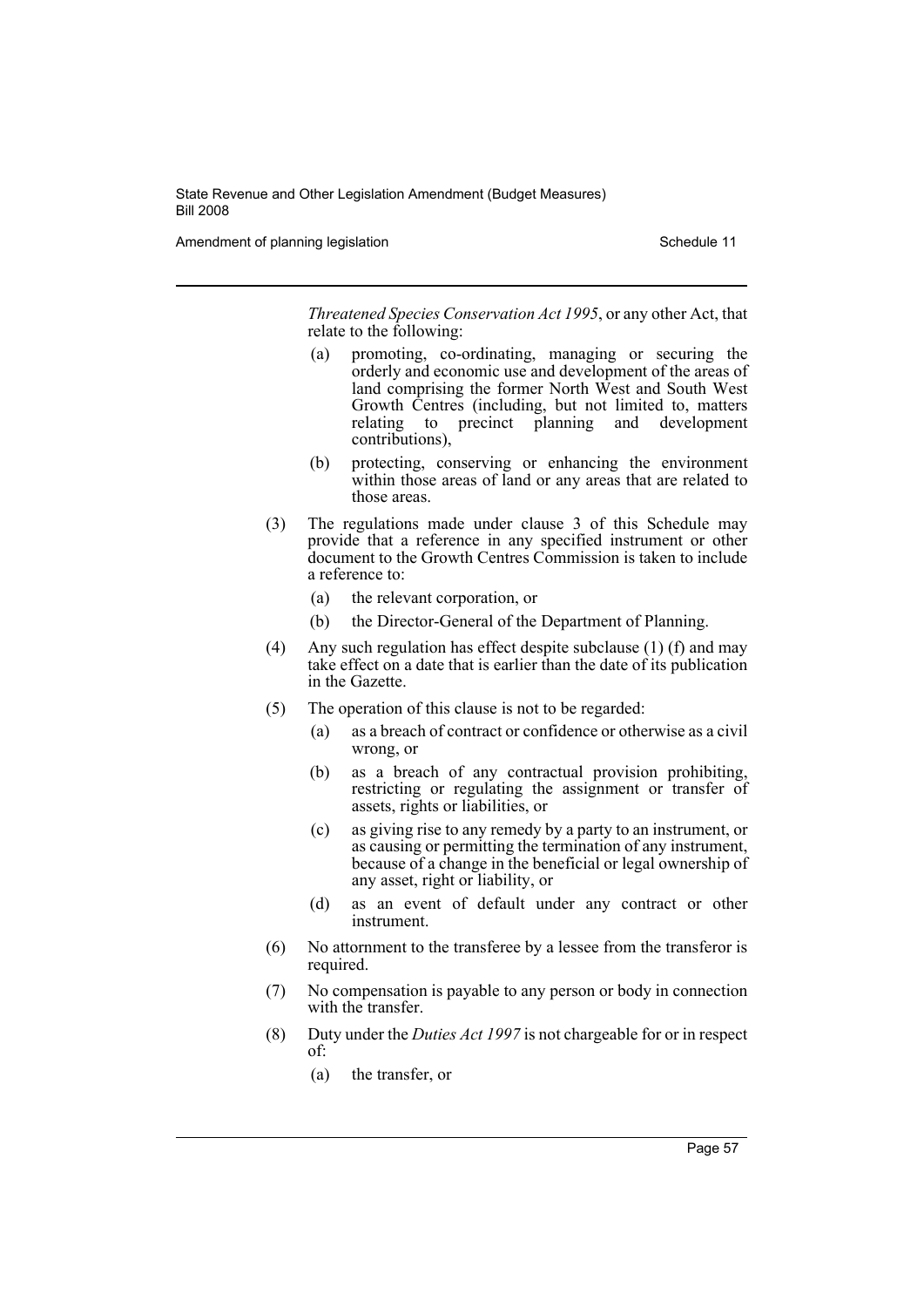- Schedule 11 Amendment of planning legislation
	- (b) anything certified by the Minister as having been done in consequence of the transfer (for example, the transfer or conveyance of an interest in land).

### **11 Transfer of assets and liabilities—validation**

- (1) Schedule 1A, as amended by the *State Revenue and Other Legislation Amendment (Budget Measures) Act 2008*, extends to any transfer of assets, rights or liabilities, consequent on an order to which that Schedule applies, that was made at any time before the commencement of the amendment.
- (2) For that purpose:
	- (a) the amendment is taken to have been in force when the relevant transfers occurred, and
	- (b) any such transfer is taken to have been validly made if it could have been made after that commencement.
- (3) This clause does not apply to any transfer to the extent that it is affected by any proceedings of a court that were finally determined before that commencement.
- (4) For the purposes of this clause, proceedings are not finally determined if:
	- (a) any period for bringing an appeal as of right in respect of the proceedings has not expired (ignoring any period that may be available by way of extension of time to appeal), or
	- (b) any appeal in respect of the proceedings is pending (whether or not it is an appeal brought as of right).

#### **Explanatory note**

Item [1] of the proposed amendments in Schedule 11.3 removes a provision that prevents a growth centre from being dissolved by order of the Governor under section 5 of the *Growth Centres (Development Corporations) Act 1974* (*the GC Act*) unless the Minister is satisfied that the development corporation for the growth centre has substantially completed its planning and development functions in respect of the growth centre.

Item [2] has the effect of dissolving the Growth Centres Commission (*the GCC*) as a development corporation and abolishing, as growth centres under the GC Act, the areas of land currently comprising the North West and South West Growth Centres. Both these areas of land will still be listed as Community Infrastructure Trust Fund areas under proposed Schedule 3 to the GC Act (to be inserted by the *Environmental Planning and Assessment Amendment Act 2008).* Items [5]–[7] are consequential on the abolition of the GCC.

Item [3] makes it clear that when an order is made under the GC Act to dissolve a development corporation, the vesting of the dissolved corporation's assets, rights and liabilities in the transferee will include all obligations and entitlements in relation to those assets, rights and liabilities that the dissolved corporation would have had but for the order.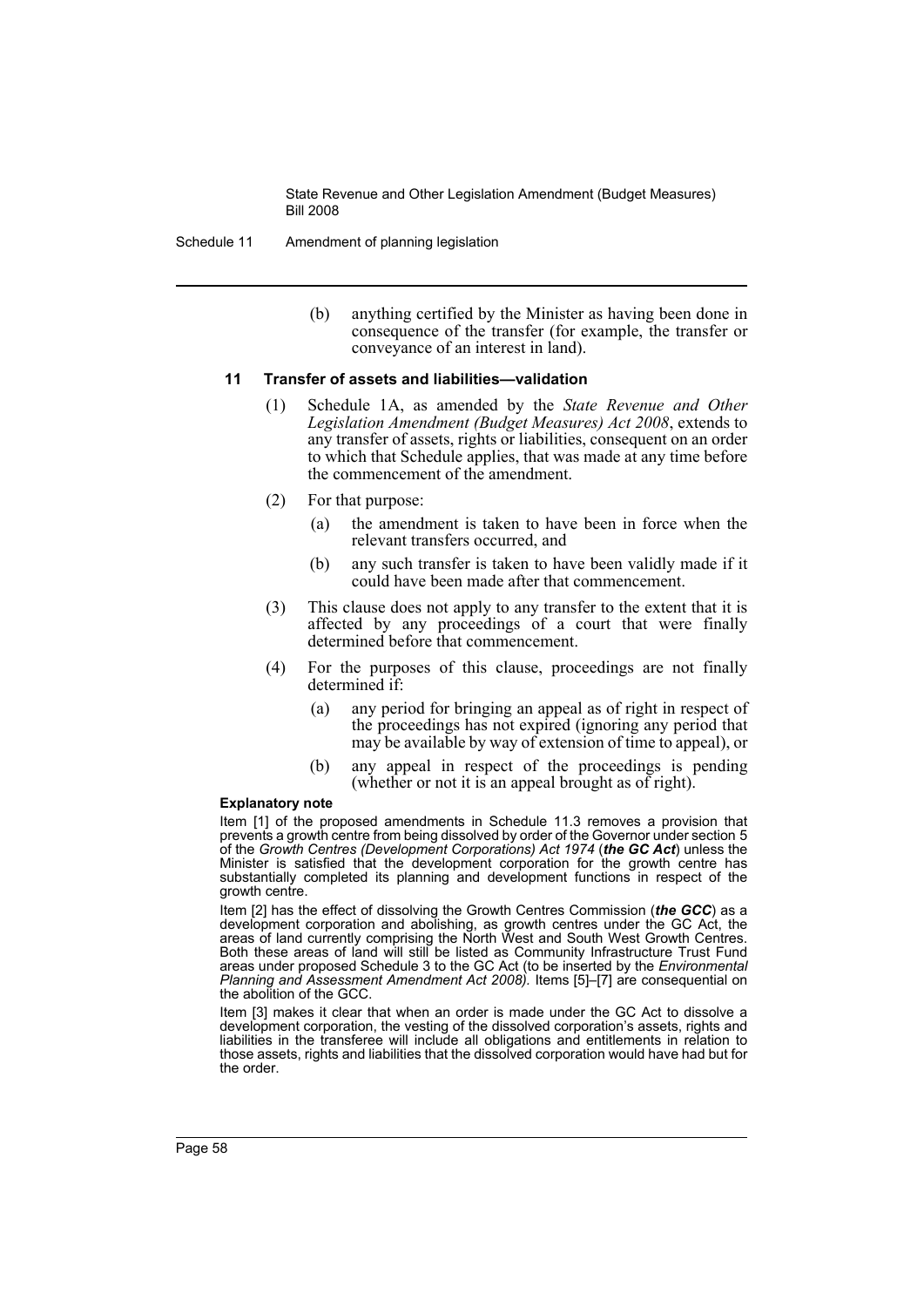Amendment of planning legislation Schedule 11

Item [4] enables regulations of a savings and transitional nature to be made as a consequence of the amendments being made by the proposed Act to the GC Act. Item [8] contains provisions relating to the abolition of the GCC, the transfer of its assets, rights and liabilities to the Ministerial corporation constituted under the *Environmental Planning and Assessment Act 1979* and other matters of a savings or transitional nature.

# **11.4 State Environmental Planning Policy (Sydney Region Growth Centres) 2006**

### **[1] Clause 3 Interpretation**

Insert at the end of the definition of *growth centre* in clause 3 (1):

**Note.** Both of these areas of land are no longer growth centres under the *Growth Centres (Development Corporations) Act 1974* but continue to be referred to as growth centres for the purposes of this Policy.

### **[2] Clause 4 Consent authority**

Omit "(such as the Growth Centres Commission)" from the note at the end of the clause.

### **[3] Clause 15 Acquisition of land zoned under this Part**

Omit ", except as provided by paragraph (b)" from clause 15 (a).

## **[4] Clause 15 (b)**

Omit the paragraph.

#### **[5] Clause 17 Referral to Department of Planning after release of precinct**

Omit "Growth Centres Commission" from clause 17 (2) and (3) wherever occurring.

Insert instead "Director-General of the Department of Planning".

## **[6] Clause 17 (3)**

Omit "the Commission". Insert instead "the Director-General". **Explanatory note** The proposed amendments in Schedule 11.4 are consequential on the abolition of the GCC.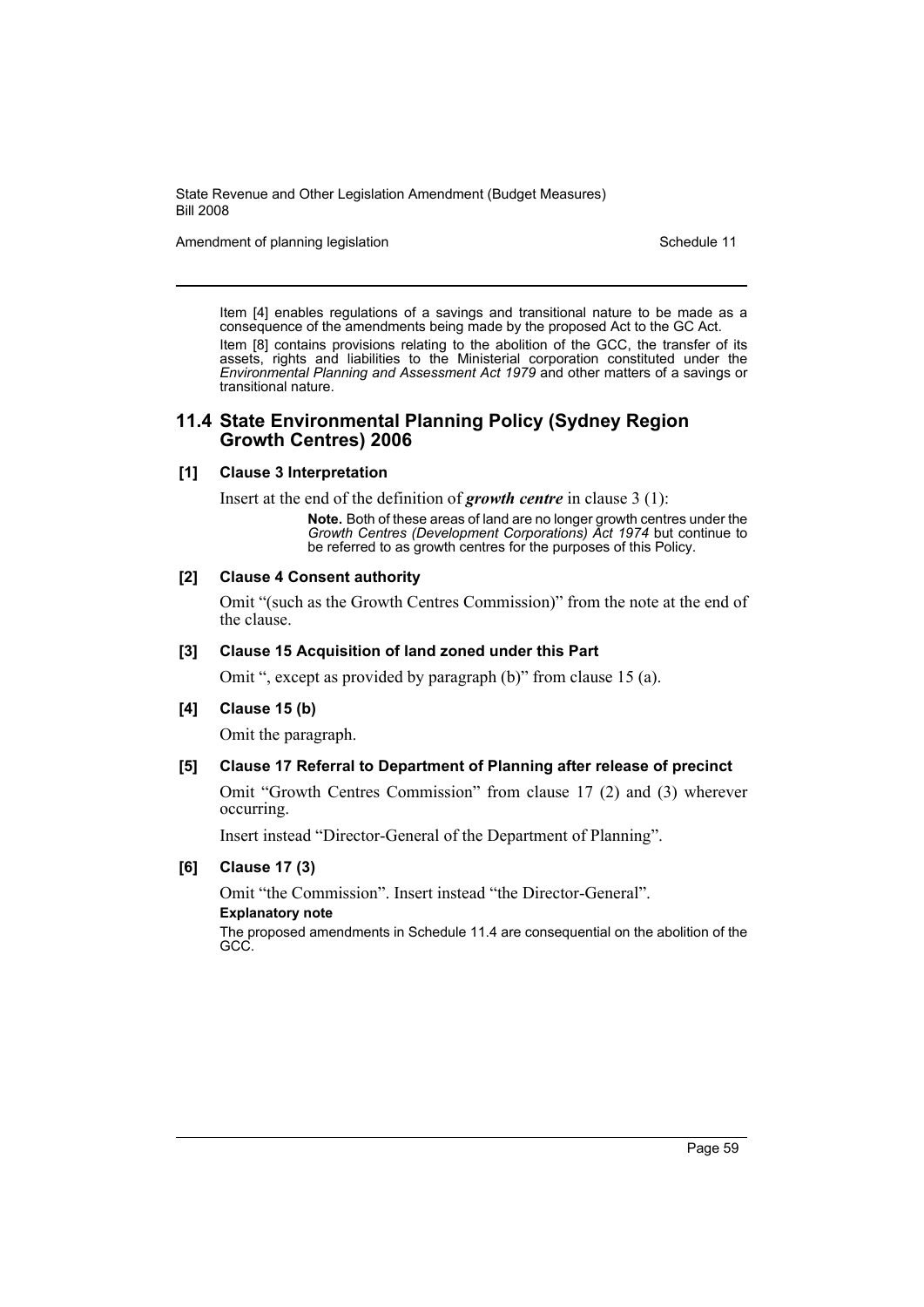Schedule 11 Amendment of planning legislation

# **11.5 Strata Schemes (Leasehold Development) Act 1986 No 219**

## **Section 4 Definitions**

Omit the definition of *local council* in section 4 (1). Insert instead:

*local council*, in relation to land, means:

- (a) the council of the area under the *Local Government Act 1993* in which the land is situated, or
- (b) if a person is declared by the regulations to be the local council for that land for the purposes of any specified provision of this Act—the person so declared.

#### **Explanatory note**

The proposed amendment in Schedule 11.5 has the effect that the Sydney Harbour Foreshore Authority will no longer be the local council for the purposes of issuing strata certificates under section 66 of the *Strata Schemes (Leasehold Development) Act 1986* in relation to certain land vested in that Authority.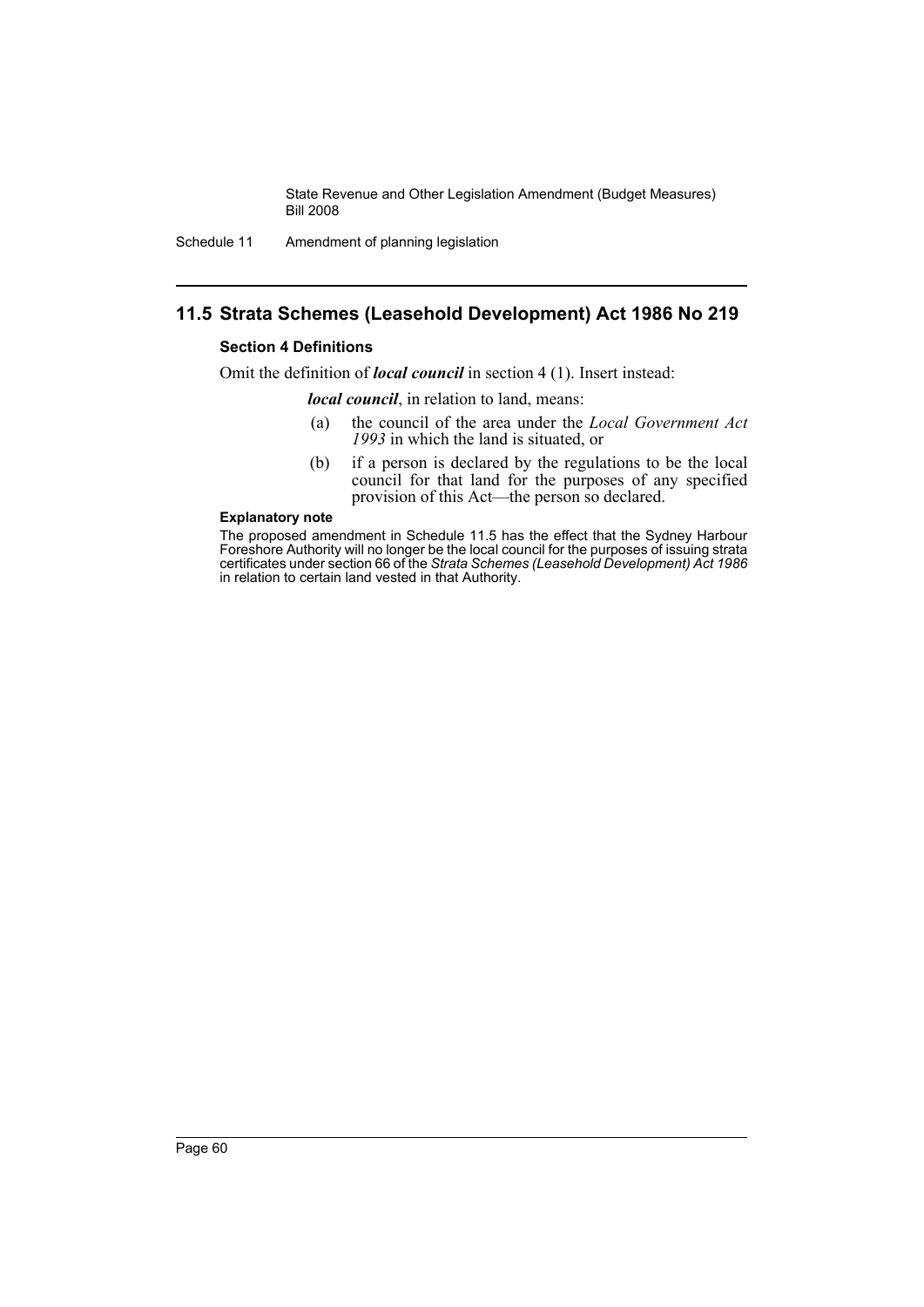Amendment of private hospitals and day procedure centres legislation Schedule 12

# **Schedule 12 Amendment of private hospitals and day procedure centres legislation**

(Section 3)

# **12.1 Private Hospitals Regulation 1996**

# **[1] Clause 7 Applications for licences**

Omit "\$775" from clause 7 (b). Insert instead "\$5,320".

# **[2] Clause 9 Annual licence fees**

Omit the Table to the clause. Insert instead:

# **Table**

| Column 1                                         | Column 2          |  |
|--------------------------------------------------|-------------------|--|
| Number of persons licensed to<br>be accommodated | Licence fee<br>\$ |  |
| Fewer than 51                                    | 4,690             |  |
| $51 - 75$                                        | 5,940             |  |
| $76 - 100$                                       | 7,190             |  |
| $101 - 150$                                      | 9,690             |  |
| $151 - 200$                                      | 10,940            |  |
| 201 or more                                      | 12,190            |  |

# **[3] Clause 10 Transfer of licence**

Omit "\$775" from clause 10 (b). Insert instead "\$2,940". **Explanatory note**

The proposed amendments in Schedule 12.1 increase licence fees for private hospitals, being application fees for licences, annual licence fees and application fees for the transfer of licences, so that the fees apply on a full cost recovery basis. The 8-level range of fees in respect of the number of persons licensed to be accommodated in a private hospital has been altered to a 6-level range.

# **12.2 Day Procedure Centres Regulation 1996**

#### **[1] Clause 7 Applications for licences**

Omit "\$775" from clause 7 (b). Insert instead "\$5,320".

#### **[2] Clause 9 Annual licence fees**

Omit "\$1,415". Insert instead "\$4,690".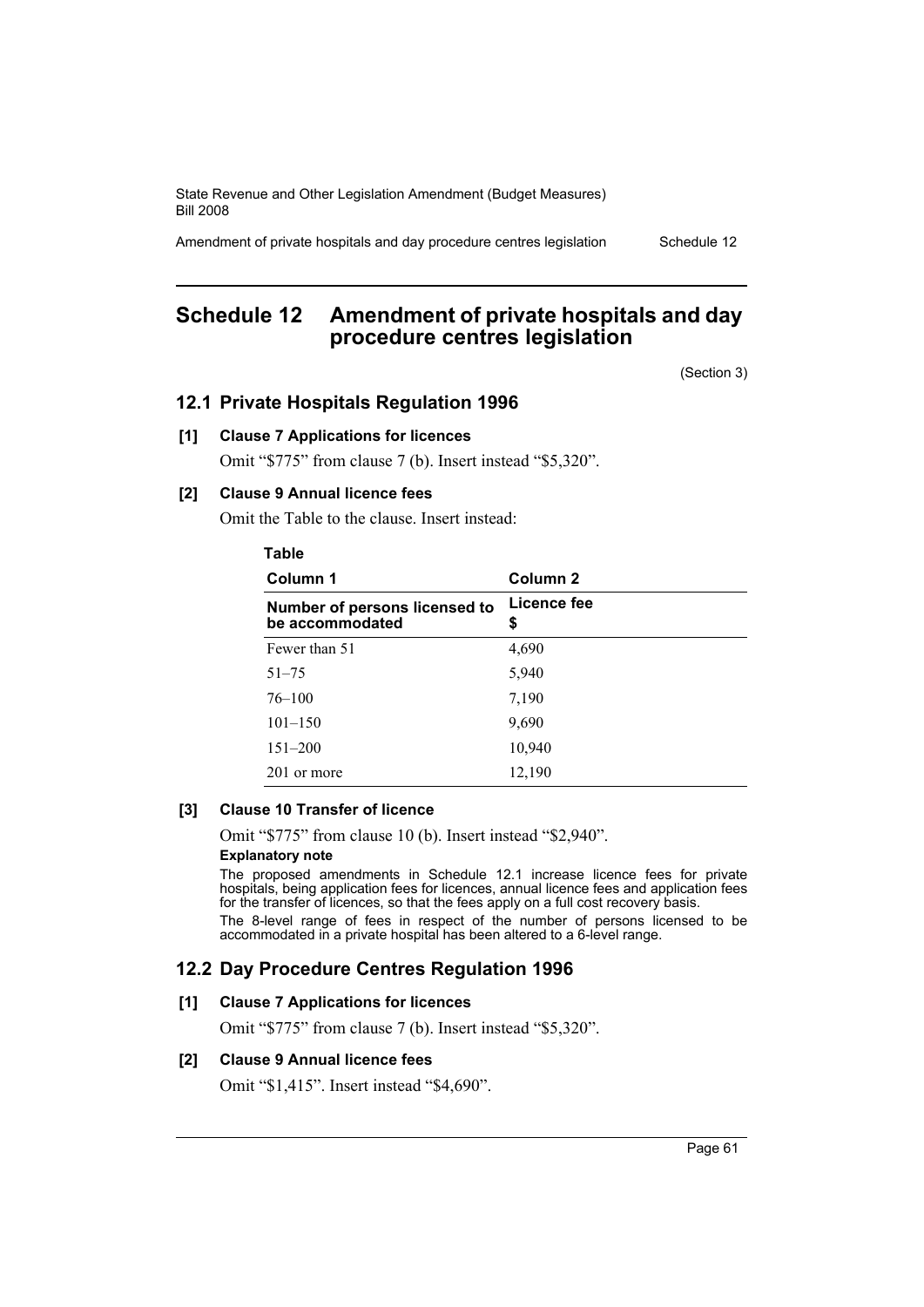Schedule 12 Amendment of private hospitals and day procedure centres legislation

## **[3] Clause 10 Transfer of licence**

Omit "\$775" from clause 10 (b). Insert instead "\$2,940".

### **Explanatory note**

The proposed amendments in Schedule 12.2 increase fees for day procedure centres, being application fees for licences, annual licence fees and application fees for the transfer of licences, so that the fees apply on a full cost recovery basis.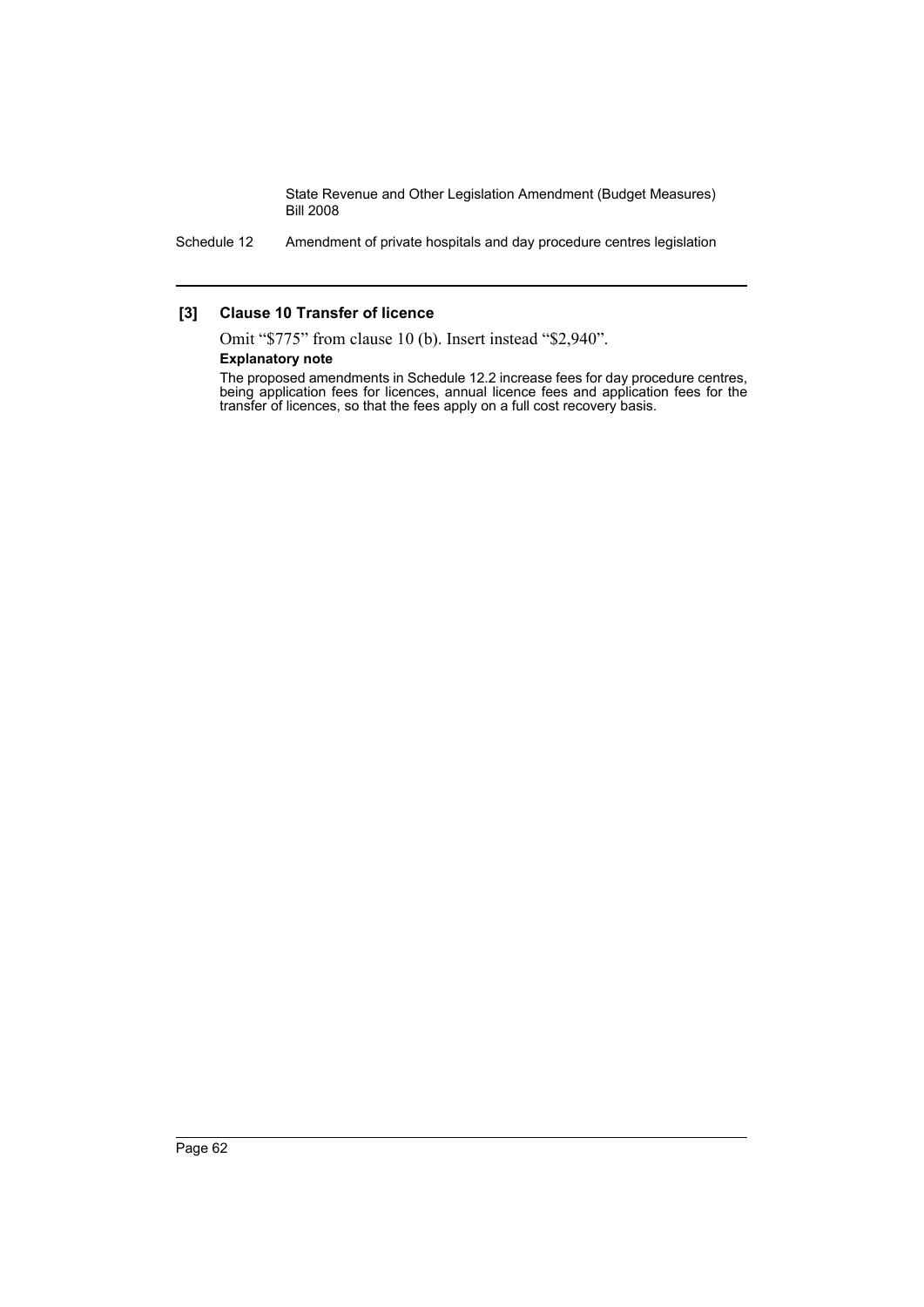Amendment of Real Property Regulation 2008 Schedule 13

# **Schedule 13 Amendment of Real Property Regulation 2008**

(Section 3)

#### **[1] Schedule 1 Fees**

Insert after item 8:

- 8A On lodgment of a transfer by way of discharge of mortgage where a mortgagee has been recorded as registered proprietor pursuant to section 12B of the Act 92.00
- 8B On lodgment of a dealing for registration or recording of a unilateral severance of a joint tenancy pursuant to section 97 of the Act 92.00
- 8C On lodgment of a dealing to transfer an estate in land that changes the tenancy or shares of tenants 92.00
- 8D On lodgment of a dealing to transfer the ownership of an estate in land pursuant to section 46 of the Act 184.00

### **[2] Schedule 1, item 11**

Omit "92.00". Insert instead "184.00".

#### **Explanatory note**

The proposed amendments amend Schedule 1 (Fees) to the *Real Property Regulation 2008* as follows:

- (a) to specify a fee of \$92 for certain transfers that do not change the ownership of an estate in land (for example, discharging a mortgage by way of transfer, unilaterally severing a joint tenancy or changing the tenancy or shares of tenants),
- (b) to introduce a new fee of \$184 for lodging a dealing to transfer the ownership of an estate in land pursuant to section 46 of the *Real Property Act 1900*,
- (c) to increase from \$92 to \$184 the fee for lodging an application to dispose of Crown land arising from the closing of a public road under the *Roads Act 1993*.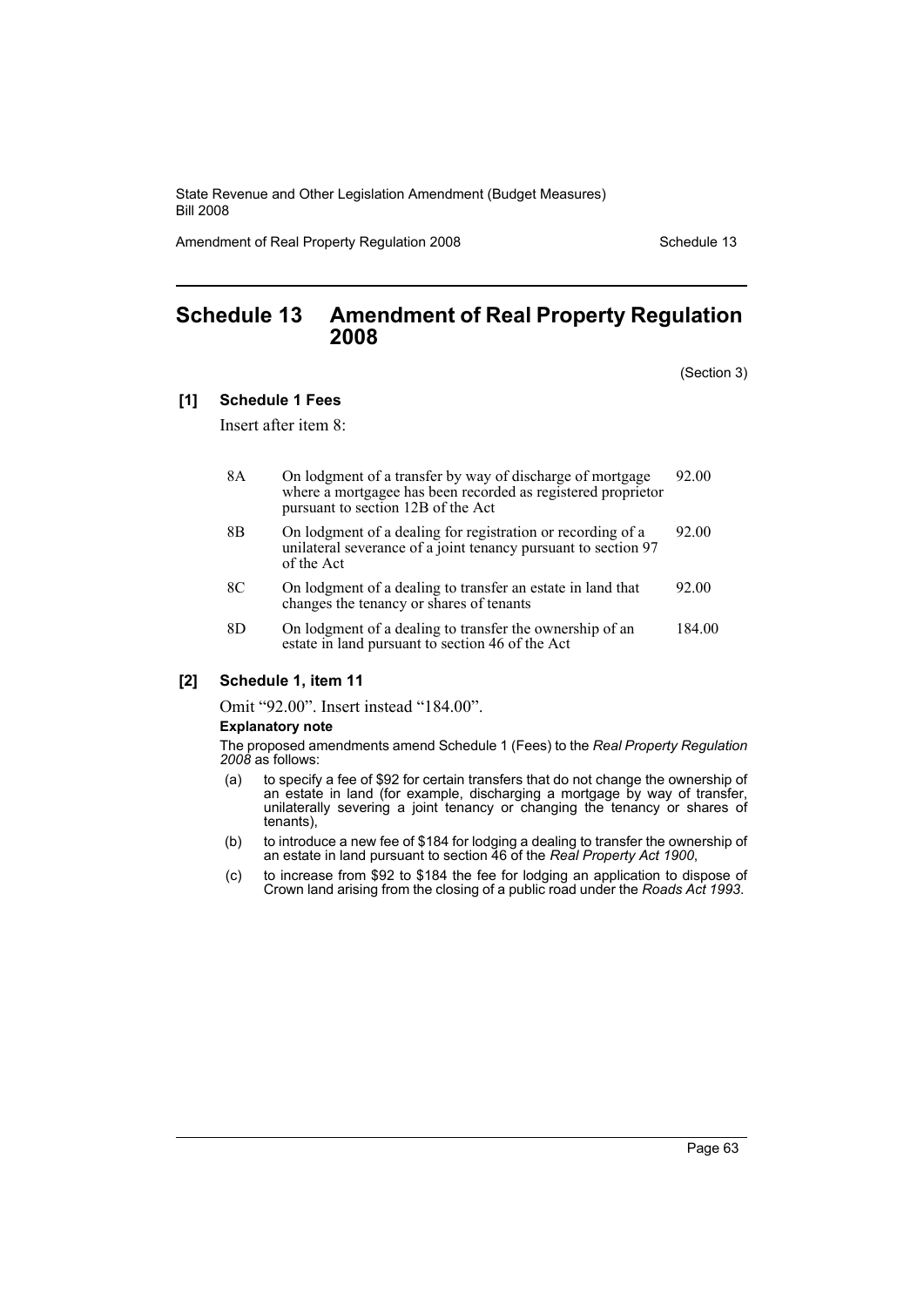Schedule 14 Amendment of Victims Support and Rehabilitation Act 1996 No 115

# **Schedule 14 Amendment of Victims Support and Rehabilitation Act 1996 No 115**

(Section 3)

## **[1] Section 79 Imposition of compensation levy**

Omit "\$70" from section 79 (1) (a). Insert instead "\$140".

# **[2] Section 79 (1) (b)**

Omit "\$30". Insert instead "\$60".

## **[3] Section 80**

Insert after section 79:

# **80 CPI adjustments of compensation levy**

- (1) The amounts of the levy payable under section 79 (1) are to be adjusted annually, on and from 1 July in each year, in accordance with this section.
- (2) The adjusted amounts are to be calculated in accordance with the following formula:

$$
A = \frac{L \times C}{B}
$$

where:

*A* is the adjusted amount of the levy.

*L* is the amount of the levy immediately before it is adjusted.

*C* is the Sydney CPI number for March in the financial year 2 years before the year for which the adjusted amount is to be determined.

*B* is the Sydney CPI number for March in the financial year before the financial year for which the adjusted amount is to be determined.

- (3) The adjusted amounts are to be rounded up to the nearest dollar.
- (4) If the adjusted amounts would be less than the amounts to be adjusted in any year, the amounts are not to be adjusted for that year.
- (5) The Minister must publish a notice in the Gazette on or before 1 July in each year specifying the adjusted amounts (if any) determined under this section for the year commencing on 1 July.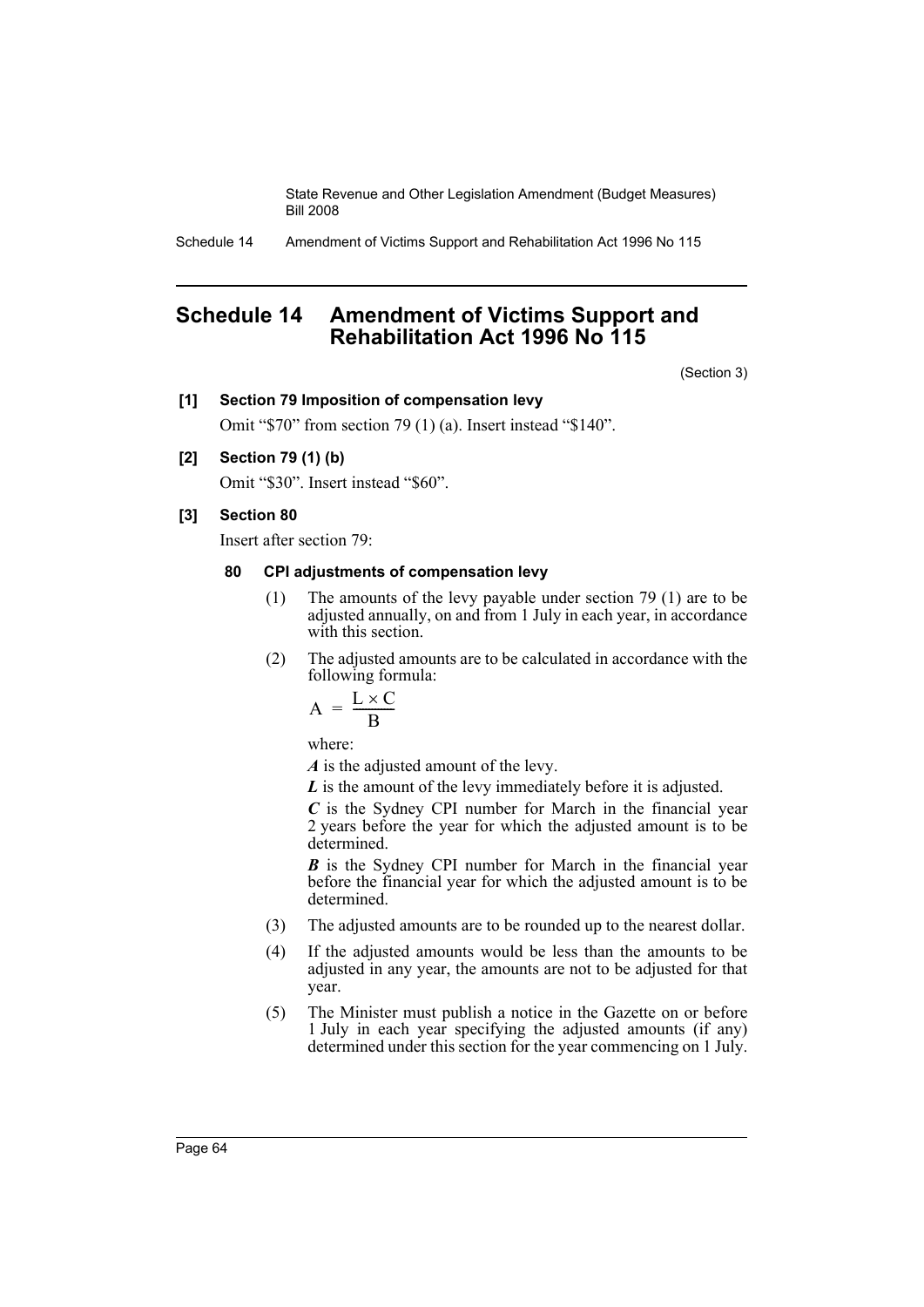Amendment of Victims Support and Rehabilitation Act 1996 No 115 Schedule 14

## (6) In this section:

*Sydney CPI number* means the Consumer Price Index (All Groups Index) for Sydney issued by the Australian Statistician.

#### **Explanatory note**

The amendments to the *Victims Support and Rehabilitation Act 1996* double the amounts of compensation levy currently payable by persons convicted of offences punishable by imprisonment and dealt with by certain courts and provide for those amounts to be adjusted annually on the basis of increases in the Consumer Price Index (All Groups Index) for Sydney.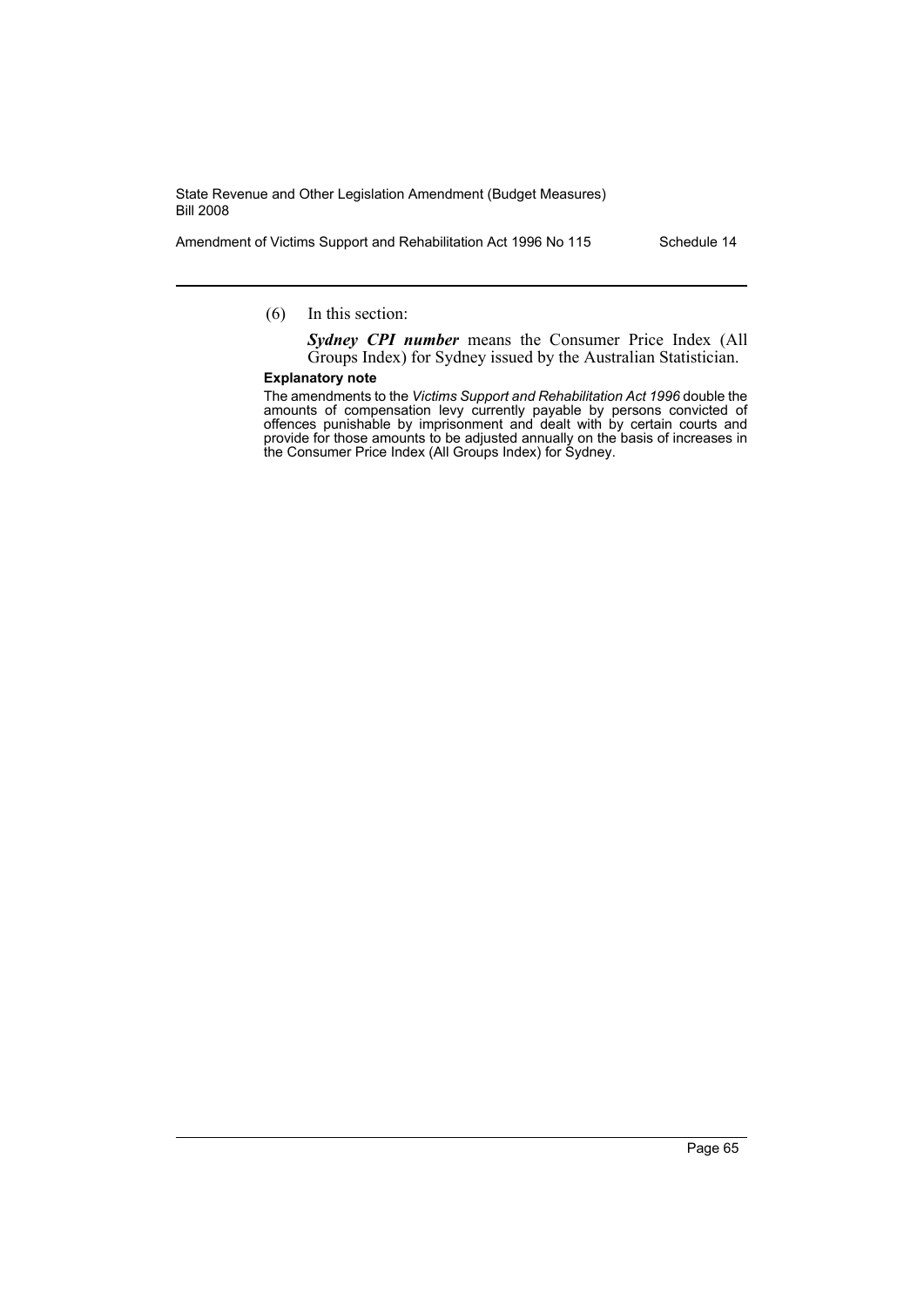Schedule 15 Amendment of environmental protection (waste) legislation

# **Schedule 15 Amendment of environmental protection (waste) legislation**

(Section 3)

# **15.1 Amendment of Protection of the Environment Operations Act 1997 No 156**

# **[1] Schedule 1 Scheduled activities**

Omit the definition of *regulated area* in clause 50 (1). Insert instead:

*regulated area* means the area comprising the local government areas of Ashfield, Auburn, Ballina, Bankstown City, Bellingen, Blacktown City, Blue Mountains City, Botany Bay City, Burwood, Byron, Camden, Campbelltown City, Canada Bay, Canterbury City, Cessnock City, Clarence Valley, Coffs Harbour City, Dungog, Fairfield City, Gloucester, Gosford City, Great Lakes, Greater Taree City, Hawkesbury City, Holroyd City, Hornsby, Hunter's Hill, Hurstville City, Kempsey, Kiama, Kogarah, Ku-ring-gai, Kyogle, Lake Macquarie City, Lane Cove, Leichhardt, Lismore City, Liverpool City, Maitland City, Manly, Marrickville, Mosman, Muswellbrook, Nambucca, Newcastle City, North Sydney, Parramatta City, Penrith City, Pittwater, Port Macquarie-Hastings, Port Stephens, Randwick City, Richmond Valley, Rockdale City, Ryde City, Shellharbour City, Shoalhaven City, Singleton, Strathfield, Sutherland Shire, City of Sydney, The Hills Shire, Tweed, Upper Hunter Shire, Warringah, Waverley, Willoughby City, Wingecarribee, Wollondilly, Wollongong City, Woollahra and Wyong.

### **[2] Schedule 2, clause 5A Local council waste reduction and environmental sustainability scheme**

Insert ", and improving the environmental sustainability practices and services of," after "waste by" in clause 5A (1).

# **15.2 Amendment of Protection of the Environment Operations (General) Regulation 1998**

### **Clause 44 Commencement of licensing requirement for existing activities not previously required to be licensed: sec 52 (1)**

Insert after clause 44 (3):

(4) The prescribed period after the commencement of the amendment to Schedule 1 to the Act made by the *State Revenue and Other Legislation Amendment (Budget Measures) Act 2008* (to the extent that the amendment makes it necessary for a person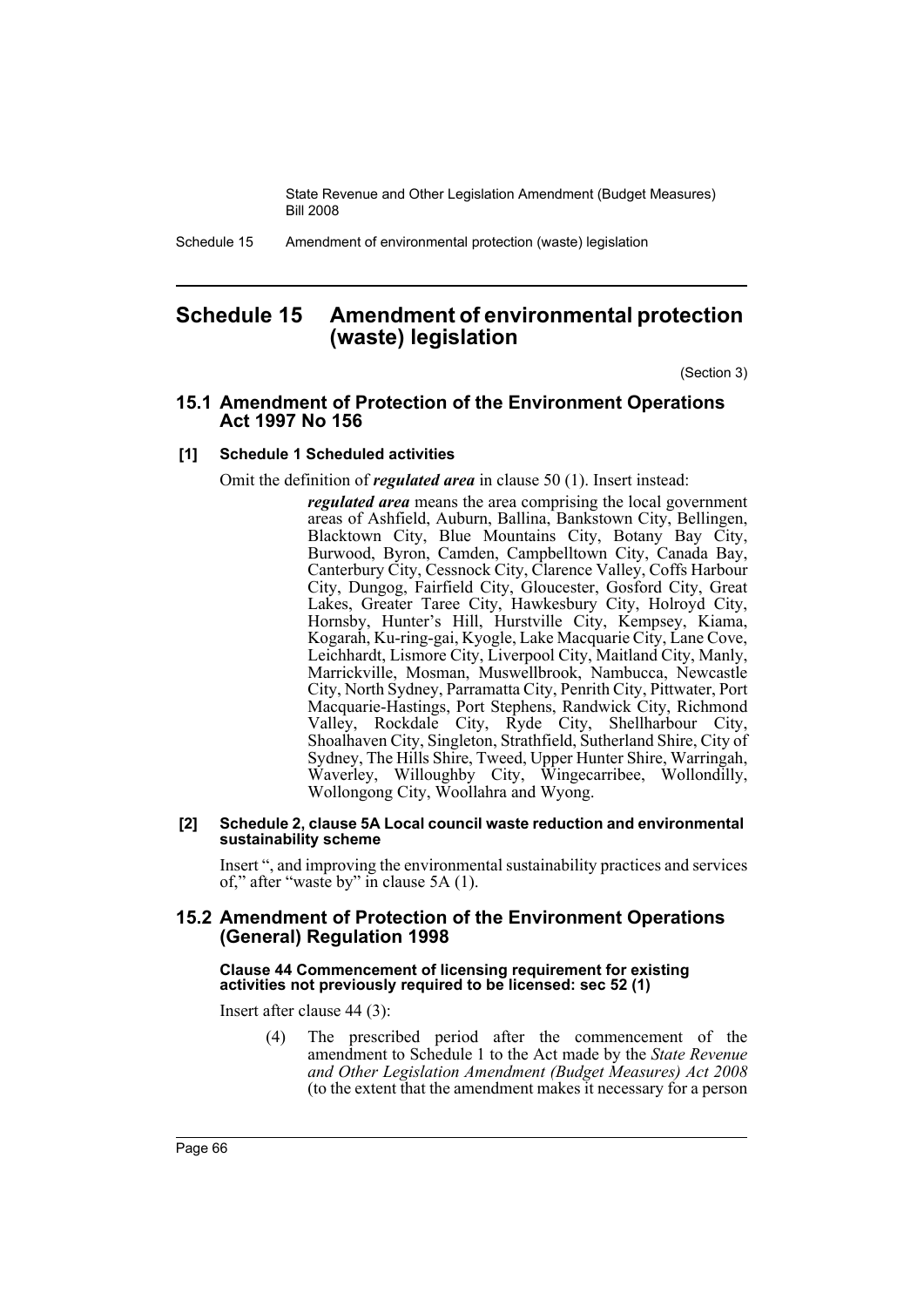Amendment of environmental protection (waste) legislation Schedule 15

to be authorised by a licence to continue to carry out an activity of composting or waste disposal by application to land for which a licence was not previously required) is 6 months.

# **15.3 Amendment of Protection of the Environment Operations (Waste) Regulation 2005**

### **[1] Clause 4 Definitions**

Insert in alphabetical order in clause 4 (1):

*coal washery rejects* means the waste resulting from washing coal (including substances such as coal fines, soil, sand and rock resulting from that process).

*RRA* means the regional regulated area, being the local government areas of Ballina, Bellingen, Blue Mountains City, Byron, Clarence Valley, Coffs Harbour City, Dungog, Gloucester, Great Lakes, Greater Taree City, Kempsey, Kyogle, Lismore City, Muswellbrook, Nambucca, Port Macquarie-Hastings, Richmond Valley, Singleton, Tweed, Upper Hunter Shire and Wollondilly.

### **[2] Clause 4A Payment of contributions**

Insert after clause 4A (3):

(4) For the purposes of section 88 (3) (b) of the Act, and despite subclauses  $(2)$  and  $(3)$ , the period of  $26$  days after the end of each month is prescribed as the time within which the contribution payable by an occupier under clause 5 (4) is to be paid.

#### **[3] Clause 5**

Omit the clause. Insert instead:

#### **5 Contributions payable in relation to scheduled waste facilities where adequate records kept**

- (1) For the purposes of section 88 (2) of the Act, the following contributions are prescribed as the contributions required to be paid by the occupiers of scheduled waste facilities in respect of waste other than trackable liquid waste:
	- (a) the SMA amount for the year in which the waste is received for each tonne of waste:
		- (i) that is received in that year at a scheduled waste facility located in the SMA, or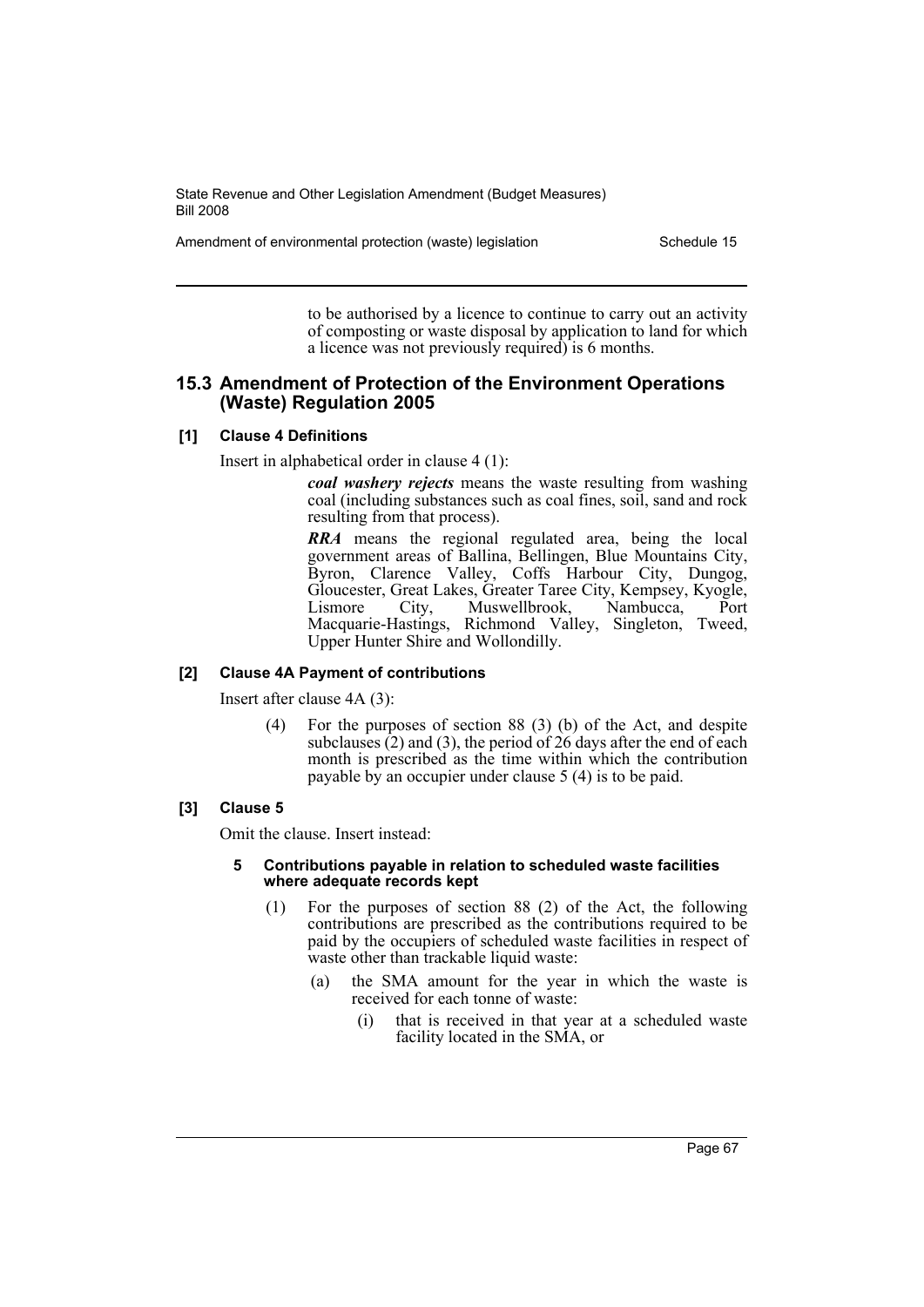Schedule 15 Amendment of environmental protection (waste) legislation

- (ii) that is received in that year at a scheduled waste facility located in the ERA but that has been generated in the SMA, or
- (iii) that is received in that year at a scheduled waste facility located outside the SMA and the ERA but that has been generated in, or generated from waste (including liquid waste) generated in, the SMA,
- (b) the ERA amount for the year in which the waste is received for each tonne of waste:
	- (i) that is received in that year at a scheduled waste facility located in the ERA but that has been generated outside the SMA, or
	- (ii) that is received in that year at a scheduled waste facility located outside the SMA and the ERA but that has been generated in, or generated from waste (including liquid waste) generated in, the ERA,
- (c) the RRA amount for the year in which the waste is received for each tonne of waste:
	- (i) that is received in that year at a scheduled waste facility located in the RRA but that has been generated outside the SMA and the ERA, or
	- (ii) that is received in that year at a scheduled waste facility located outside the SMA and the ERA but that has been generated in, or generated from waste (including liquid waste) generated in, the RRA.
- (2) For the purposes of section 88 (2) of the Act, the contributions required to be paid by an occupier of a scheduled waste facility in respect of trackable liquid waste that is received at the scheduled waste facility are prescribed as:
	- (a) \$38.60 for each tonne of the waste that is received in the period beginning on 1 October 2007 and ending on 30 June 2008, or
	- (b) for a year beginning on or after 1 July 2008, the TLW amount for that year for each tonne of the waste that is received in that year.
- (3) For the purposes of section 88 (5) of the Act, an occupier of a scheduled waste facility is exempt from the requirement to pay contributions in respect of trackable liquid waste that is received at the scheduled waste facility before 1 October 2007.
- (4) For the purposes of section 88 (2) of the Act, the contributions required to be paid by an occupier of a scheduled waste facility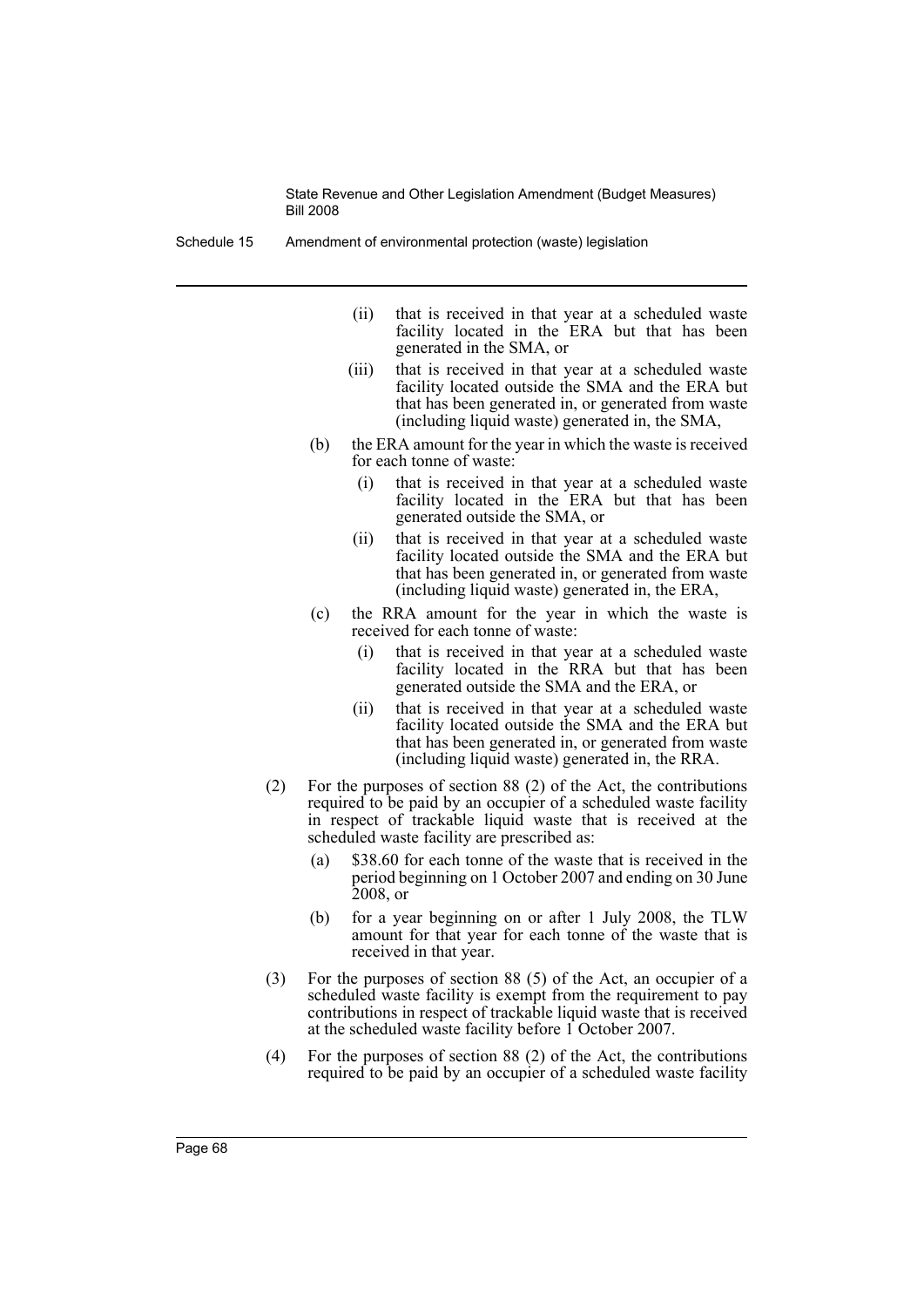Amendment of environmental protection (waste) legislation Schedule 15

used to dispose of coal washery rejects only, in respect of each tonne of coal washery rejects received at the facility, are prescribed as:

- (a) \$15.00 for each tonne of coal washery rejects received in the period beginning on 1 November 2009 and ending on 30 June 2010, or
- (b) for a year beginning on or after 1 July 2010, the Special Levy amount for that year for each tonne of coal washery rejects received in that year.
- (5) An occupier of a scheduled waste facility who is required to pay contributions under subclause (4) is not required to pay contributions in respect of the same waste under subclause (1).
- (6) The SMA amount is as follows:
	- (a) \$30.40 for the year ending 30 June 2007,
	- (b) for a year beginning on or after 1 July 2007 and ending on or before 30 June 2016—the amount, in dollars and cents, calculated for the year in accordance with the formula in subclause  $(11)$ ,
	- (c) for a year beginning on or after 1 July 2016—the amount, in dollars and cents, calculated for the year in accordance with the formula in subclause  $(15)$ .
- (7) The ERA amount is as follows:
	- (a) \$23.10 for the year ending 30 June 2007,
	- (b) for a year beginning on or after 1 July 2007 and ending on or before 30 June 2013—the amount, in dollars and cents, calculated for the year in accordance with the formula in subclause (12),
	- (c) for a year beginning on or after 1 July 2013—the SMA amount for that year.
- (8) The RRA amount is as follows:
	- (a) \$10.00 for the year ending on 30 June 2010,
	- (b) for a year beginning on or after 1 July 2010 and ending on or before 30 June 2016—the amount, in dollars and cents, calculated for the year in accordance with the formula in subclause (13),
	- (c) for a year beginning on or after 1 July 2016—the amount, in dollars and cents, calculated for the year in accordance with the formula in subclause  $(15)$ , but where  $\boldsymbol{T}$  in that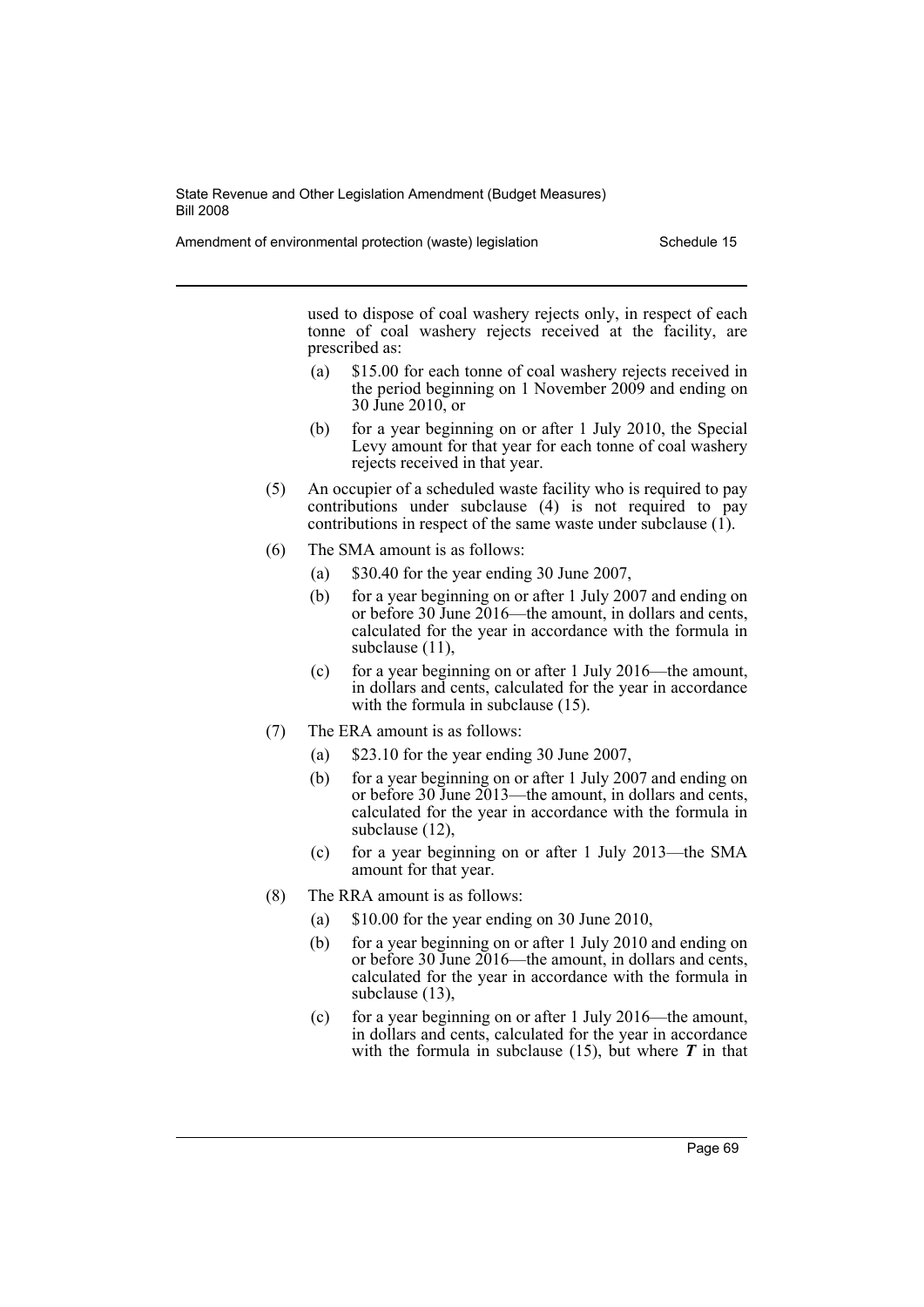Schedule 15 Amendment of environmental protection (waste) legislation

formula is the RRA amount, in dollars and cents, for the year previous to the year for which the calculation is being made.

- (9) The TLW amount is as follows:
	- (a) \$46.70 for the year ending 30 June 2009,
	- (b) for a year beginning on or after 1 July 2009 and ending on or before 30 June 2011—the amount, in dollars and cents, calculated for the year in accordance with the formula in subclause (14),
	- (c) for a year beginning on or after 1 July 2011—the amount, in dollars and cents, calculated for the year in accordance with the formula in subclause  $(15)$ , but where  $\boldsymbol{T}$  in that formula is the TLW amount, in dollars and cents, for the year previous to the year for which the calculation is being made.
- (10) The Special Levy amount is the amount, in dollars and cents, calculated for the year in accordance with the formula in subclause  $(15)$ , but where T in that formula is:
	- (a) for a calculation made for the year ending on 30 June 2011—\$15.00, or
	- (b) for a calculation made for a year beginning on or after 1 July 2011—the Special Levy amount, in dollars and cents, for the year previous to the year for which the calculation is being made.
- (11) The formula is:

$$
D = (N + Q) \times \left(1 + \left(\frac{A - B}{B}\right)\right)
$$

where:

*D* is the amount, in dollars and cents, being calculated.

*N* is the SMA amount, in dollars and cents, for the year previous to the year for which the calculation is being made.

*Q* is:

- (a) for a calculation made for a year ending on or before 30 June 2009—\$7.00, or
- (b) for a calculation made for a year beginning on or after 1 July 2009 and ending on or before 30 June 2016—  $$10.00$

*A* is the CPI number for the December quarter of the year previous to the year for which the calculation is being made.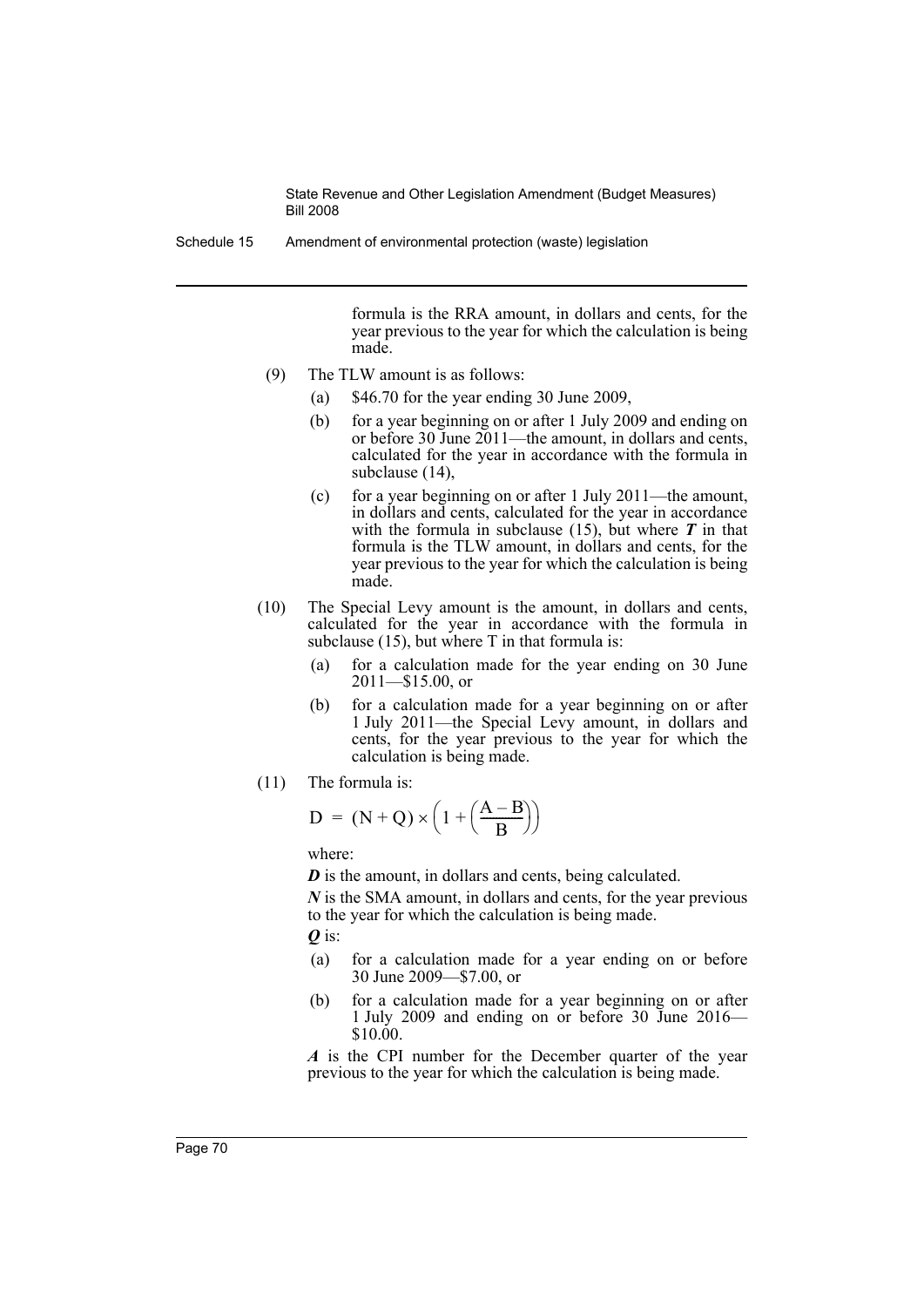Amendment of environmental protection (waste) legislation Schedule 15

*B* is the CPI number for the December quarter of the year 2 years previous to the year for which the calculation is being made.

(12) The formula is:

$$
H = (M+R) \times \left(1 + \left(\frac{A-B}{B}\right)\right)
$$

where:

*H* is the amount, in dollars and cents, being calculated.

*M* is the ERA amount, in dollars and cents, for the year previous to the year for which the calculation is being made.

*R* is:

- (a) for a calculation made for a year ending on or before 30 June 2009—\$7.50, or
- (b) for a calculation made for the year ending on 30 June 2010—\$10.50, or
- (c) for a calculation made for a year beginning on or after 1 July 2010 and ending on or before 30 June 2013— \$11.50.

*A* is the CPI number for the December quarter of the year previous to the year for which the calculation is being made.

*B* is the CPI number for the December quarter of the year 2 years previous to the year for which the calculation is being made.

(13) The formula is:

$$
E = (V + T) \times \left(1 + \left(\frac{A - B}{B}\right)\right)
$$

where:

*E* is the amount, in dollars and cents, being calculated.

*V* is the RRA amount, in dollars and cents, for the year previous to the year for which the calculation is being made.

*T* is \$10.00.

*A* is the CPI number for the December quarter of the year previous to the year for which the calculation is being made.

*B* is the CPI number for the December quarter of the year 2 years previous to the year for which the calculation is being made.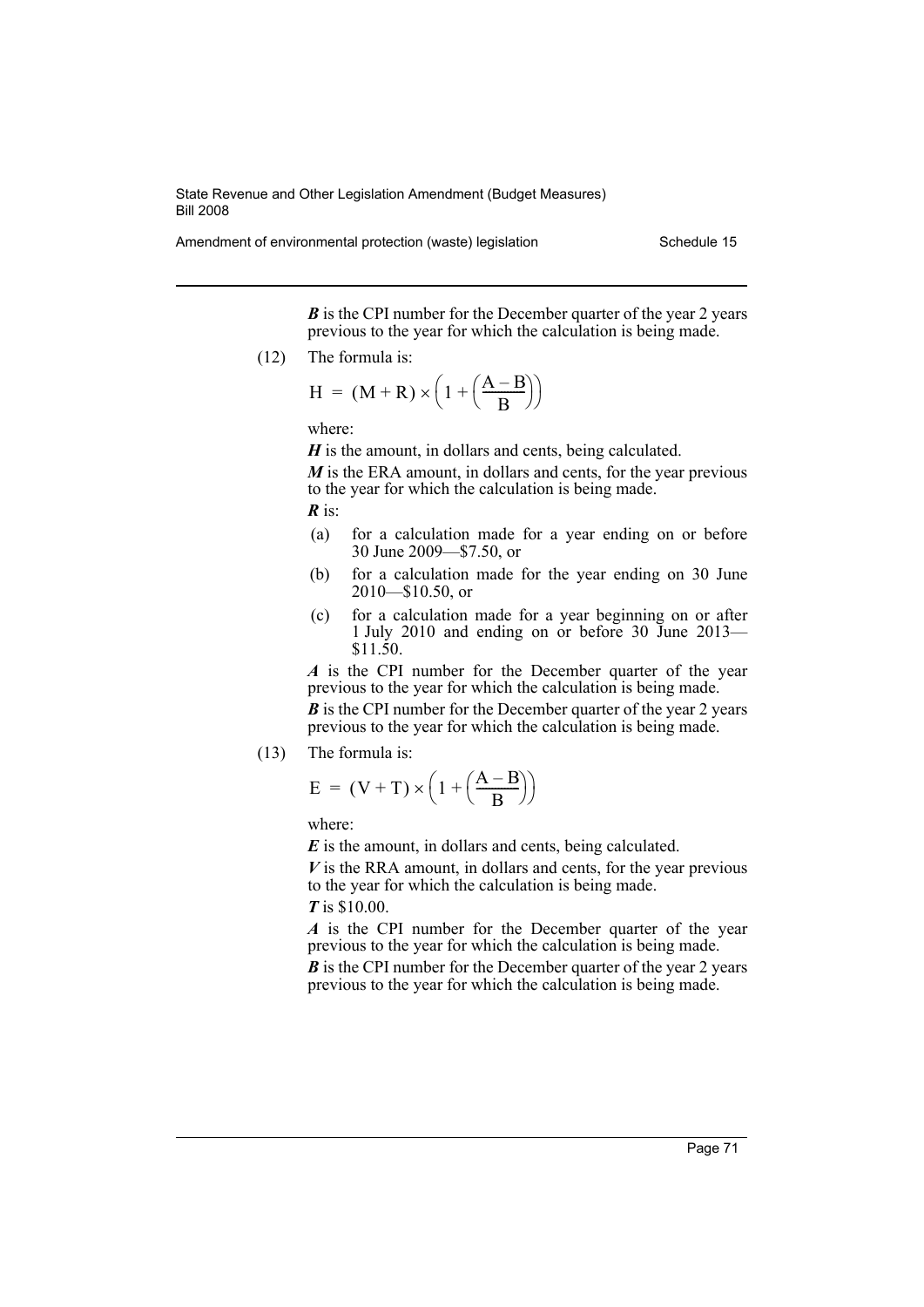Schedule 15 Amendment of environmental protection (waste) legislation

(14) The formula is:

$$
G = (P + C) \times \left(1 + \left(\frac{A - B}{B}\right)\right)
$$

where:

*G* is the amount, in dollars and cents, being calculated.

*P* is the TLW amount, in dollars and cents, for the year previous to the year for which the calculation is being made.

*C* is:

- (a) for a calculation made for the year ending on 30 June 2010—\$7.00, or
- (b) for a calculation made for the year ending on 30 June 2011—\$6.00.

*A* is the CPI number for the December quarter of the year previous to the year for which the calculation is being made.

*B* is the CPI number for the December quarter of the year 2 years previous to the year for which the calculation is being made.

(15) The formula is:

$$
S = T \times \left(1 + \left(\frac{A - B}{B}\right)\right)
$$

where:

*S* is the amount, in dollars and cents, being calculated.

*T* is the SMA amount, in dollars and cents, for the year previous to the year for which the calculation is being made.

*A* is the CPI number for the December quarter of the year previous to the year for which the calculation is being made.

*B* is the CPI number for the December quarter of the year 2 years previous to the year for which the calculation is being made.

- (16) The SMA amount, the ERA amount, the RRA amount, the TLW amount and the Special Levy amount are to be rounded to the nearest 10 cents, and if the amount to be rounded is 5 cents, rounded up.
- (17) The amount of the contribution is to be adjusted in accordance with clause 11A.
- (18) If, at any time, the Australian Statistician issues a CPI number in substitution for a CPI number previously issued, the issue of the later CPI number is to be disregarded for the purposes of this clause.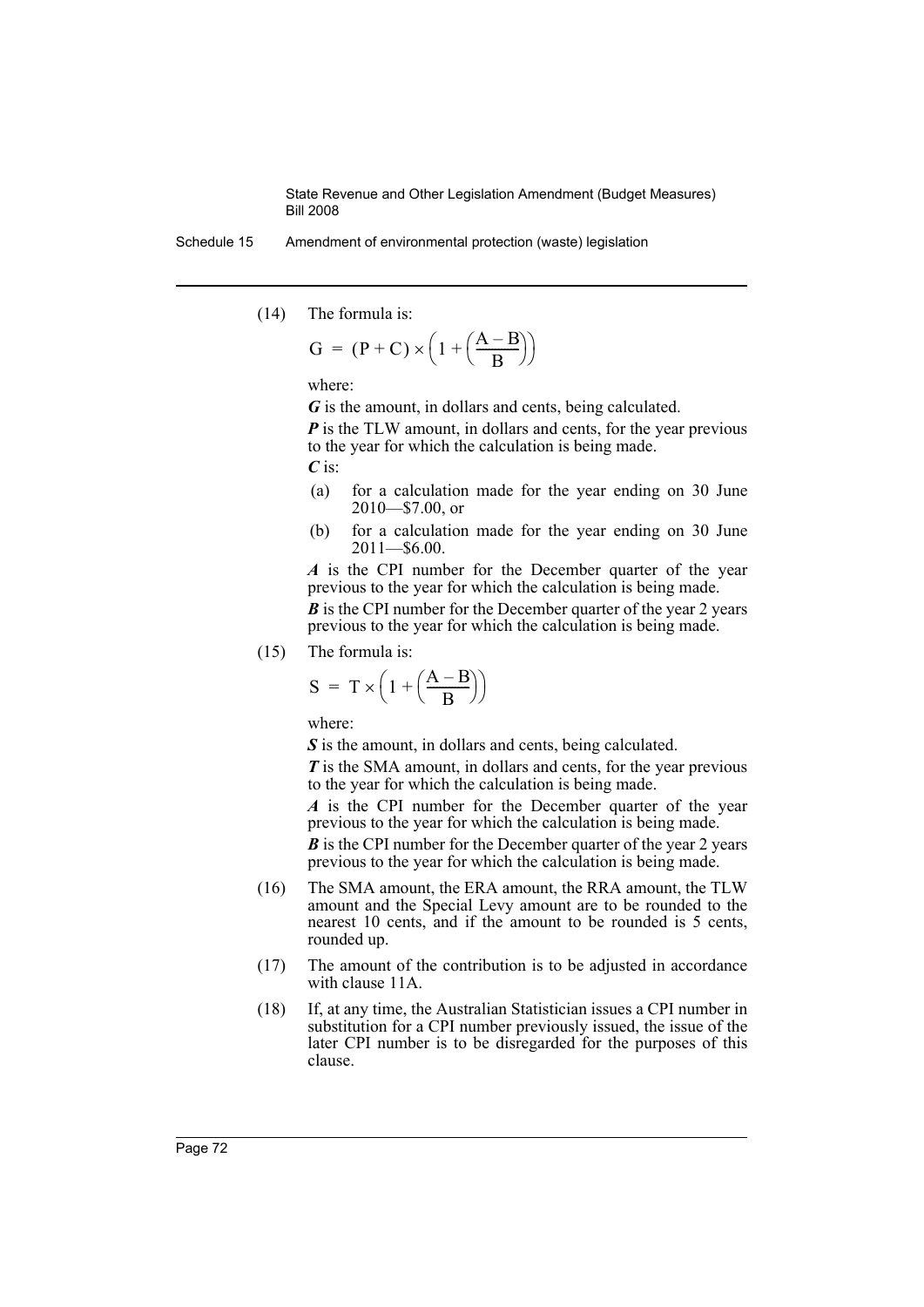Amendment of environmental protection (waste) legislation Schedule 15

#### **[4] Clause 6 Contributions payable in relation to scheduled waste facilities where inadequate records kept**

Omit clause 6 (2). Insert instead:

- (2) Except as provided by subclauses (2A)–(2C), the contribution payable is the SMA amount calculated:
	- (a) in accordance with clause 5 (6) for the year in which the EPA makes the determination of the amount of the contribution, and
	- (b) in relation to each tonne of the waste that is estimated by the EPA under subclause (3) as being at the waste facility concerned when the estimation is made.
- (2A) The contribution payable in respect of waste the subject of clause 5 (1) (c) is the RRA amount calculated:
	- (a) in accordance with clause 5 (8) for the year in which the EPA makes the determination of the amount of the contribution, and
	- (b) in relation to each tonne of the waste that is estimated by the EPA under subclause (3) as being at the waste facility concerned when the estimation is made.
- (2B) The contribution payable in respect of waste the subject of clause 5 (2) is:
	- (a) if the EPA makes the determination of the amount of the contribution in the period beginning 1 October 2007 and ending on 30 June 2008, \$38.60 in relation to each tonne of the waste that is estimated by the EPA under subclause (3) as being at the waste facility concerned when the estimation is made, or
	- (b) otherwise, the TLW amount calculated:
		- (i) in accordance with clause  $5(9)$  for the year in which the EPA makes the determination of the amount of the contribution, and
		- (ii) in relation to each tonne of the waste that is estimated by the EPA under subclause (3) as being at the waste facility concerned when the estimation is made.
- (2C) The contribution payable in respect of waste the subject of clause  $5(4)$  is:
	- (a) if the EPA makes the determination of the amount of the contribution in the period beginning 1 November 2009 and ending on 30 June 2010, \$15.00 in relation to each tonne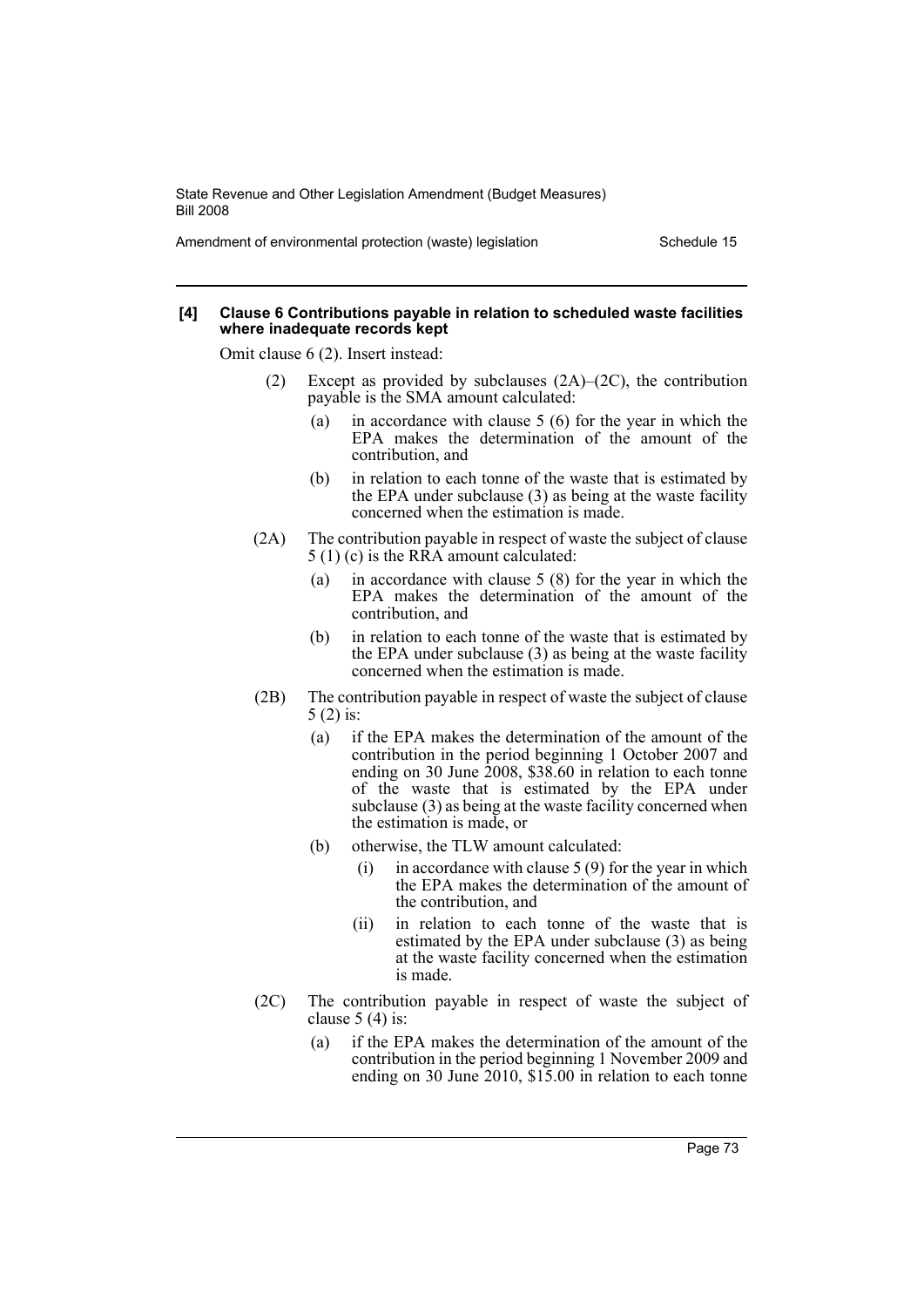Schedule 15 Amendment of environmental protection (waste) legislation

of the waste that is estimated by the EPA under subclause (3) as being at the waste facility concerned when the estimation is made, or

- (b) otherwise, the Special Levy amount calculated:
	- (i) in accordance with clause 5 (10) for the year in which the EPA makes the determination of the amount of the contribution, and
	- (ii) in relation to each tonne of the waste that is estimated by the EPA under subclause (3) as being at the waste facility concerned when the estimation is made.

### **[5] Clause 9 Exemption of certain occupiers from requirement to pay contributions**

Omit "coal washery rejects," from clause 9 (b).

# **[6] Clause 11A Deductions from contributions**

Omit "the SMA or ERA" from clause 11A (3AA) (a). Insert instead "the regulated area".

# **[7] Clause 11A (6)**

Insert "in respect of the waste" after "applicable".

# **[8] Clause 15 Weighbridges**

Omit clause 15 (1) (b). Insert instead:

- (b) on and from 1 September 2006 until 30 June 2011, if the waste facility receives over 10,000 tonnes of waste (other than liquid waste) in any year, ensure that there is an approved weighbridge installed at the waste facility, and
- (c) on and from 1 July 2011, if the waste facility receives over 5,000 tonnes of waste (other than liquid waste) in any year, ensure that there is an approved weighbridge installed at the waste facility.

# **[9] Clause 43 Special requirements relating to clinical and related waste**

Omit "Sydney metropolitan area or extended" from clause 43 (1) (a).

# **[10] Clause 43 (1) (c)**

Omit "extended".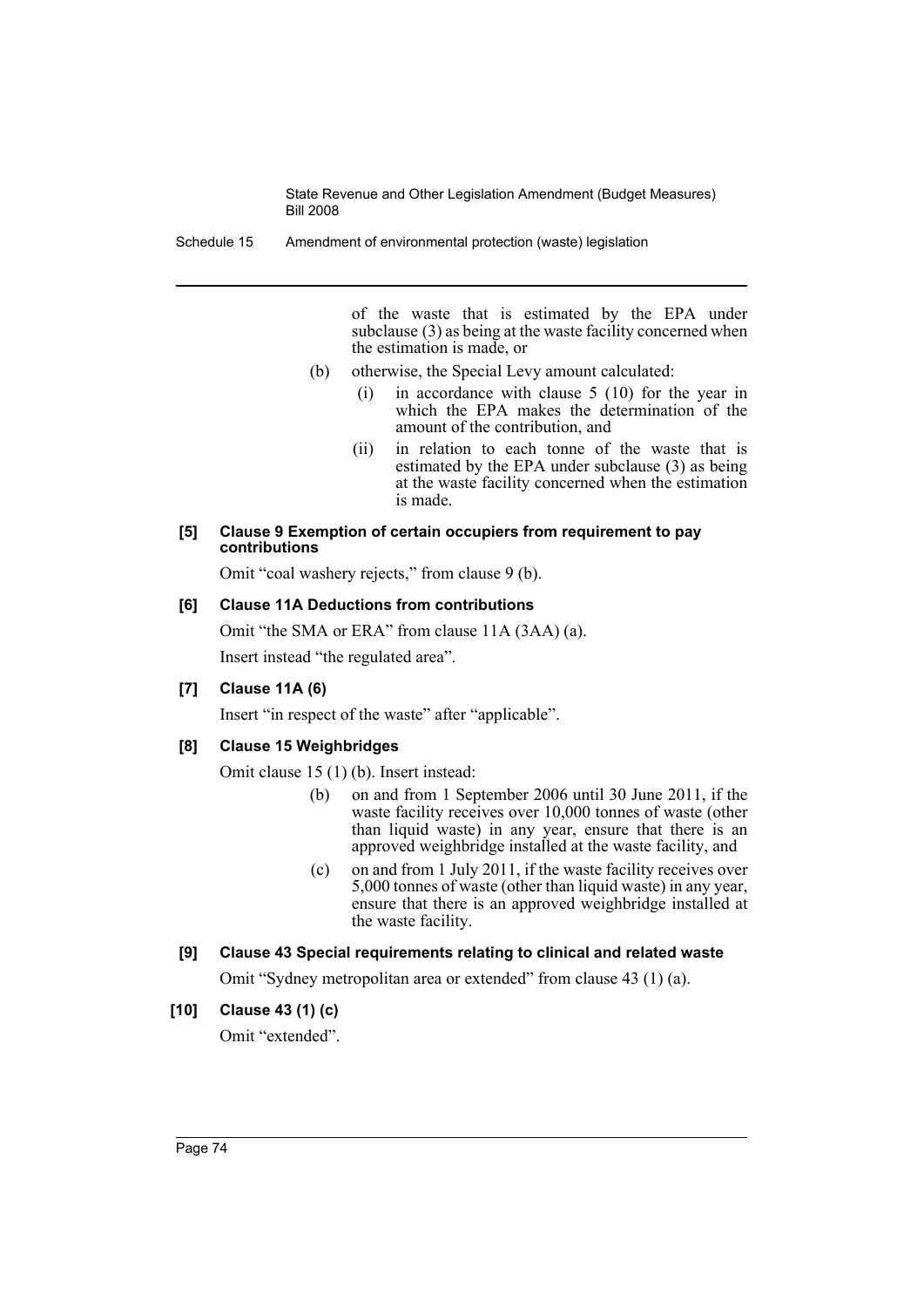Amendment of environmental protection (waste) legislation Schedule 15

# **[11] Part 5A, heading**

Omit "**performance**". Insert instead "**and sustainability**".

### **[12] Clause 46A Definitions**

Omit "performance" and "*performance*" wherever occurring. Insert instead "and sustainability" and "*and sustainability*", respectively.

### **[13] Clause 46A, definitions of "ERA", "RRA" and "SMA"**

Insert in alphabetical order:

*ERA* has the same meaning as in Part 2.

*RRA* has the same meaning as in Part 2.

*SMA* has the same meaning as in Part 2.

### **[14] Clause 46A, definition of "regulated area"**

Omit the definition.

# **[15] Clause 46B Waste and sustainability improvement guidelines**

Omit clause 46B (1). Insert instead:

(1) The EPA may, from time to time, issue guidelines establishing waste and sustainability improvement standards to be met by local councils within the regulated area in relation to the use, recovery, recycling, processing and disposal of waste, and improvements in environmental sustainability practices and services.

### **[16] Clause 46B (1A)**

Insert after clause 46B (1):

(1A) A waste and sustainability improvement standard may be expressed to apply to all local councils, or to a particular local council or group of local councils, within the regulated area.

# **[17] Clause 46B (2)–(4)**

Omit "performance" wherever occurring. Insert instead "and sustainability".

#### **[18] Clause 46C Application for waste and sustainability improvement payments**

Omit clause 46C (1). Insert instead:

(1) From the year commencing 1 July 2006, a local council within the SMA or the ERA, and from the year commencing 1 July 2009, a local council within the RRA, may each year apply to the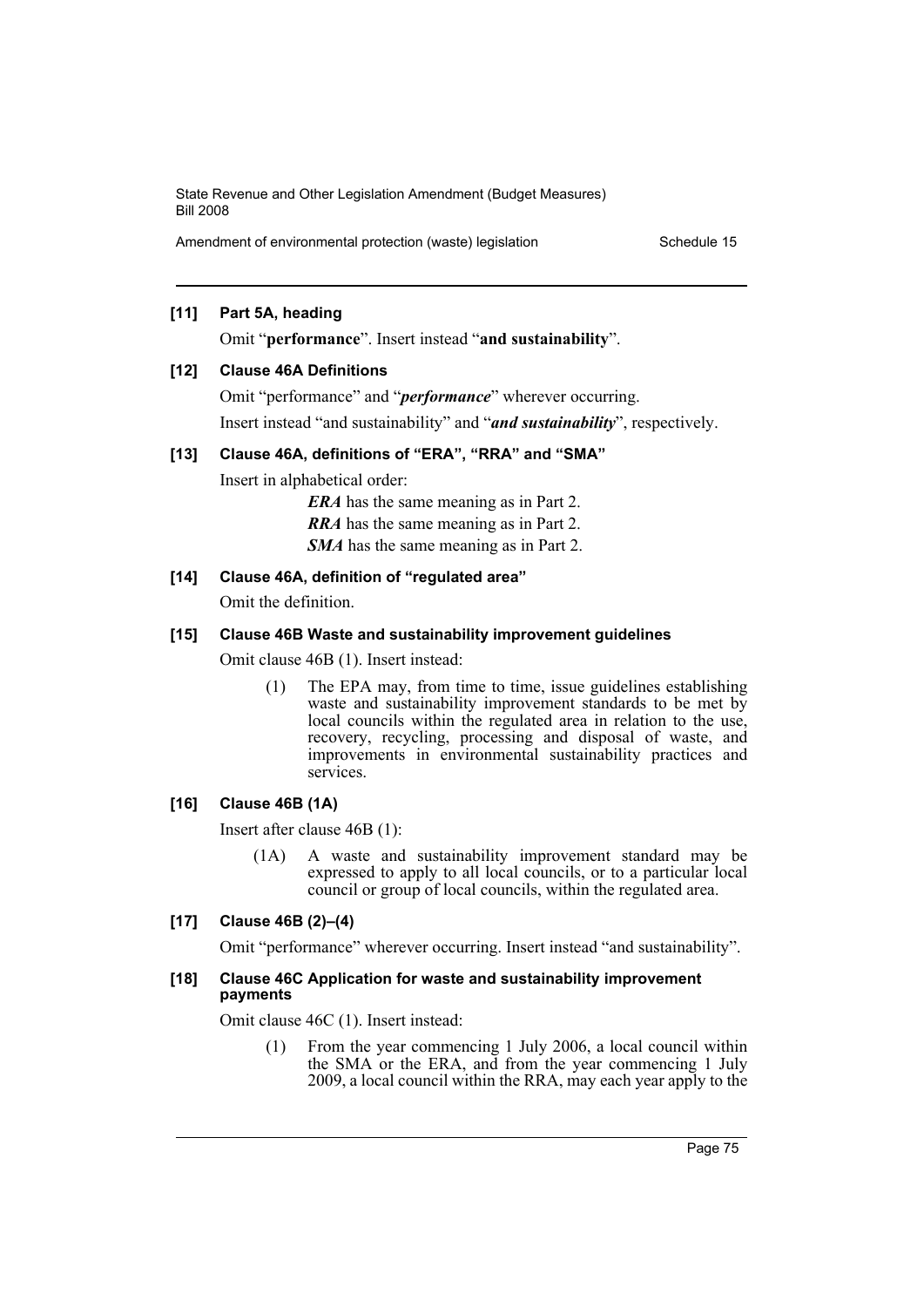Schedule 15 Amendment of environmental protection (waste) legislation

EPA for a waste and sustainability improvement payment in relation to its compliance with the waste and sustainability improvement guidelines.

# **[19] Clause 46C (2) (a) and (b)**

Omit "performance" wherever occurring. Insert instead "and sustainability".

### **[20] Clause 46D Determination of application**

Omit "performance" wherever occurring. Insert instead "and sustainability".

#### **[21] Clause 46E Calculation of amount of waste and sustainability improvement payment**

Omit clause 46E (1). Insert instead:

(1) The amount of the waste and sustainability improvement payment to which an eligible council is entitled in a year beginning on or after 1 July 2006 and ending on or before 30 June 2009 is to be calculated in accordance with the following formula:

$$
D = (B \times (\$3 \times N)) \times \left(\frac{P}{T}\right)
$$

where:

*D* is the amount of the payment, in dollars and cents.

*B* is the total amount of household waste, in tonnes, disposed of during the previous year by or on behalf of local councils within the SMA and the ERA (whether or not they are eligible councils) as calculated by the EPA.

*N* is:

- (a) for the year ending 30 June 2007—1, or
- (b) for the year ending 30 June 2008—2, or
- (c) for the year ending 30 June 2009—3.

*P* is the population of the local council's local government area.

*T* is the total population of the local government areas of all eligible councils within the SMA and the ERA.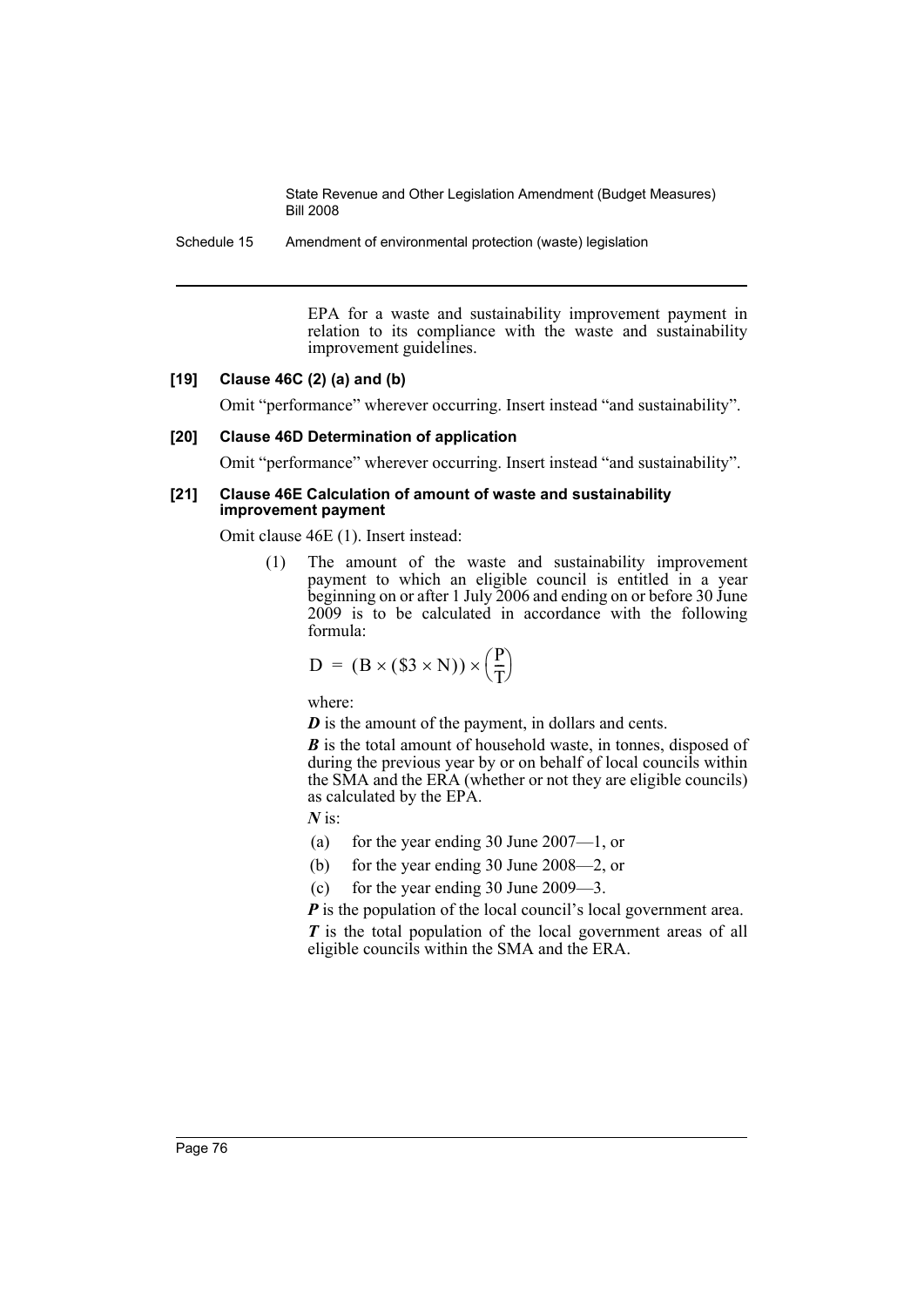Amendment of environmental protection (waste) legislation Schedule 15

(1A) The amount of the waste and sustainability improvement payment to which an eligible council is entitled in a year beginning on or after 1 July 2009 and ending on or before 30 June 2016 is to be calculated in accordance with the following formula:

$$
F = R \times \left(\frac{P}{T}\right)
$$

where:

*F* is the amount of the payment, in dollars and cents.

*R* is:

- (a) for the year ending 30 June 2010—\$19.8 million (if the payment is for a council within the SMA or the ERA) or \$1.4 million (if the payment is for a council within the RRA), or
- (b) for the year ending 30 June 2011—\$26.6 million (if the payment is for a council within the SMA or the ERA) or \$2.8 million (if the payment is for a council within the RRA), or
- (c) for the year ending 30 June 2012—\$32.8 million (if the payment is for a council within the SMA or the ERA) or \$2 million (if the payment is for a council within the RRA), or
- (d) for the year ending 30 June 2013—\$36.2 million (if the payment is for a council within the SMA or the ERA) or \$2.5 million (if the payment is for a council within the RRA), or
- (e) for the year ending 30 June 2014—\$38.8 million (if the payment is for a council within the SMA or the ERA) or \$3 million (if the payment is for a council within the RRA), or
- (f) for the year ending 30 June 2015—\$40.5 million (if the payment is for a council within the SMA or the ERA) or \$3.5 million (if the payment is for a council within the RRA), or
- (g) for the year ending 30 June 2016—\$42.6 million (if the payment is for a council within the SMA or the ERA) or \$3.9 million (if the payment is for a council within the RRA).

*P* is the population of the local council's local government area. *T* is the total population of the local government areas of all eligible councils within the SMA and the ERA (if the payment is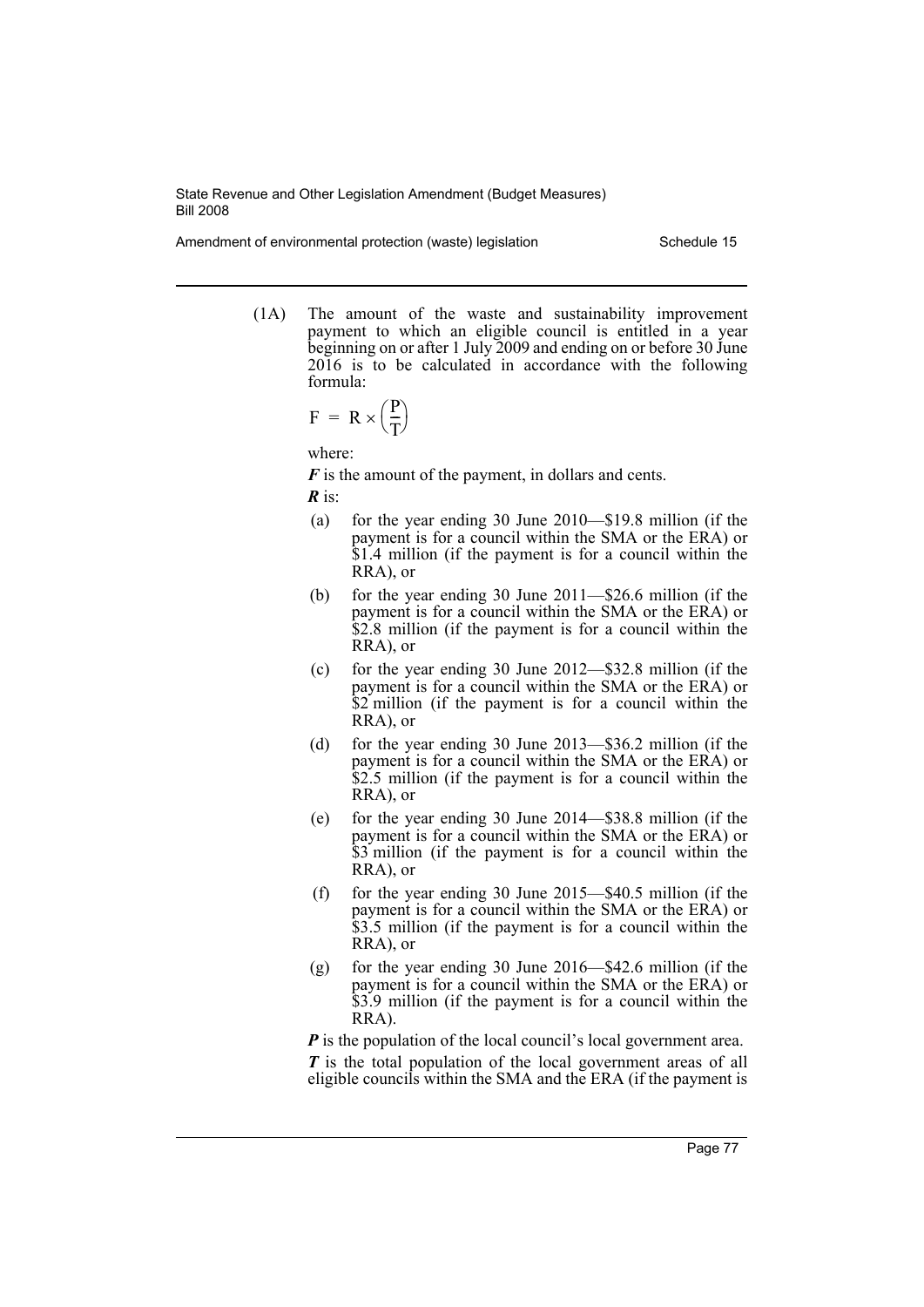Schedule 15 Amendment of environmental protection (waste) legislation

for a council within the SMA or the ERA) or within the RRA (if the payment is for a council within the RRA).

### **[22] Clause 46F**

Omit the clause. Insert instead:

### **46F Payment of waste and sustainability improvement payment**

The Director-General of the Department of Environment and Climate Change must pay to an eligible council any waste and sustainability improvement payment to which the council is entitled under this Part.

### **[23] Clause 51A Exemptions relating to certain waste**

Insert at the end of clause 51A (1) (b):

, and

(c) coal washery rejects (within the meaning of Part 2).

### **[24] Clause 51A (2)**

Insert "or class of persons" after "a person".

### **Explanatory note**

The proposed amendments to the *Protection of the Environment Operations (Waste) Regulation 2005* (*the Regulation*):

- (a) increase the contributions payable by occupiers of *scheduled waste facilities* (being certain waste facilities required to be licensed under the *Protection of the Environment Operations Act 1997* (*the Act*)) in respect of waste (other than trackable liquid waste) that has either been received by such a facility located in the Sydney metropolitan area (the *SMA*) or the extended regulation area (the *ERA*) under the Regulation or generated in those areas, by (generally) \$10.00 per tonne per annum from 1 July 2009 until 30 June 2016 (adjusted annually in line with the CPI), and provide for the contributions amount to continue to be adjusted annually in line with the CPI in the years following, and
- (b) provide for contributions to be payable by occupiers of scheduled waste facilities in respect of waste (other than trackable liquid waste) that has been received by such a facility located (generally) in the Blue Mountains, Wollondilly and North East Coast areas (being the regional regulated area or the *RRA* under the Regulation) but generated outside the SMA and ERA, or generated in the RRA but received at such a facility located outside the SMA and the ERA, beginning 1 July 2009 at \$10.00 per tonne and increasing by \$10.00 per tonne per annum until 30 June 2016 (adjusted annually in line with the CPI), and provide for the contributions amount to continue to be adjusted annually in line with the CPI in the years following, and
- (c) (together with amendments to the Act) extend the application of the Waste Performance Improvement Scheme (which currently promotes waste reduction by local councils in the SMA and the ERA and provides for payments to councils in those areas who comply with waste reduction guidelines) to local councils in the RRA and broaden the scope of the Scheme to encompass guidelines relating to environmental sustainability, and